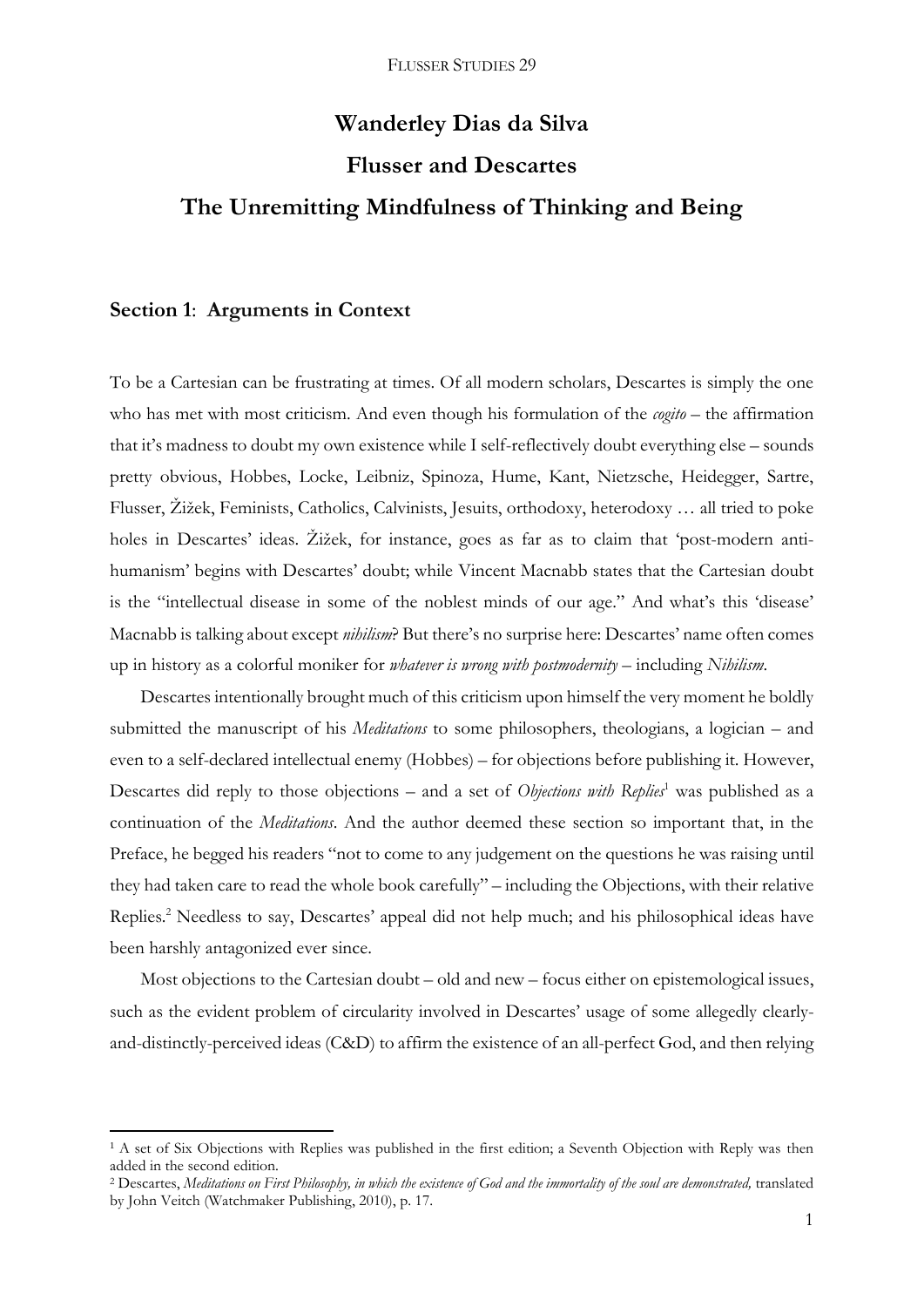on this all-perfect God to confirm his C&D ideas;<sup>3</sup> or the allegedly tautology surrounding both "**I**"s in the sentence '**I** think, therefore **I** am', etc.; or still the difficulties that plagues Descartes' cunning reliance on God in his attempt to 'put everything back into place' in his metaphysics and epistemology deconstruction; or even the difficulties concerning Descartes' philosophy of the mind (for instance, the claim that Descartes could not have maintained that the mind is a *non-corporeal thing*, unless he 'knew everything' about the mind); etc.<sup>4</sup>

The charges against Descartes' cogito are too many to count. And his name often comes up as a colorful moniker for *everything that is wrong with postmodernity*. But for our purpose here, we'll stick with this extravagant accusation: *Descartes as the founder of postmodern nihilism*.

'Nihilism' is a difficult concept to be defined, much less to understand. There are different types of nihilism – *moral*, *epistemological*, *existential*, *philosophical*, *political*, *extreme*, *weak*, and so on. But let's start with Heidegger's understanding of nihilism: i.e., *nihilism* as the *forgetfulness of being*. This pretty much covers all other forms of nihilism. Flusser's understanding of nihilism is closely related to Heidegger's. To Flusser, however, nihilism is the *forgetfulness of being and thinking* … and it's the outcome or fruit of an incomplete doubt. In short, then, Flusser too was concerned with *Nihilism*, but he was certainly not intimidated by it. And, despite claims to the contrary,<sup>5</sup> Flusser has used the term 'nihilism' explicitly several times throughout his writings – 13 times in *A Dúvida* alone, four times in *Da Religiosidade*, for example – and all occasions are negative in nature.

To be sure, Descartes himself was anything but a nihilist. Yet, as mentioned earlier, Macnabb goes as far as to claim that the Cartesian doubt is the "intellectual disease in some of the noblest minds of our age."<sup>6</sup> And what's this "disease" Macnabb is talking about except nihilism? But before you decide to Google "Vincent Macnabb" only to discover he was a retrogressive Catholic Irish scholar and priest writing during the early 1900's, and for that very reason his critique should be disregarded as obsolete, hear me out: such criticism of Descartes hasn't died out, quite the opposite. Catherine Pickstock<sup>7</sup> for example, a contemporary philosophical theologian, follower of Milbank, claims that "postmodern nihilism" is ultimately the fulfillment of Descartes' ontology. Roughly, in

<sup>3</sup> Perhaps the only objection to Descartes worth of serious consideration. See, for example, Louis E. Loeb' "The Cartesian Circle", in *The Cambridge Companion to Descartes*, Chapter 7 (Cambridge: Cambridge University Press, 1992), edited by John Cottingham, pp. 200-235.

<sup>4</sup> See, for instance, Lex Newman's "Descartes' Epistemology", *The Stanford Encyclopedia of Philosophy*, 2019, at <https://plato.stanford.edu/archives/spr2019/entries/descartes-epistemology/>. Or Justin Skirry's "Descartes: the mind-body distinction", *The Internet Encyclopedia of Philosophy*, ISSN 2161-0002, at<https://www.iep.utm.edu/descmind/>

<sup>5</sup> See Charles Feitosa's "No-Nada: Formas Brasileiras do Niilismo", in *Flusser Studies* 3, November 2006, p. 7.

<sup>6</sup> Vincent Macnabb, "The Father of Modern Doubt: A Study of Descartes" (Wiley Online Library, *New Blackfriars*, 2007), Vol. 10, Issue 114, pp. 1291-1296.

<sup>7</sup> British Philosophical Theologian, born in 1970 and Professor of Divinity at Cambridge University.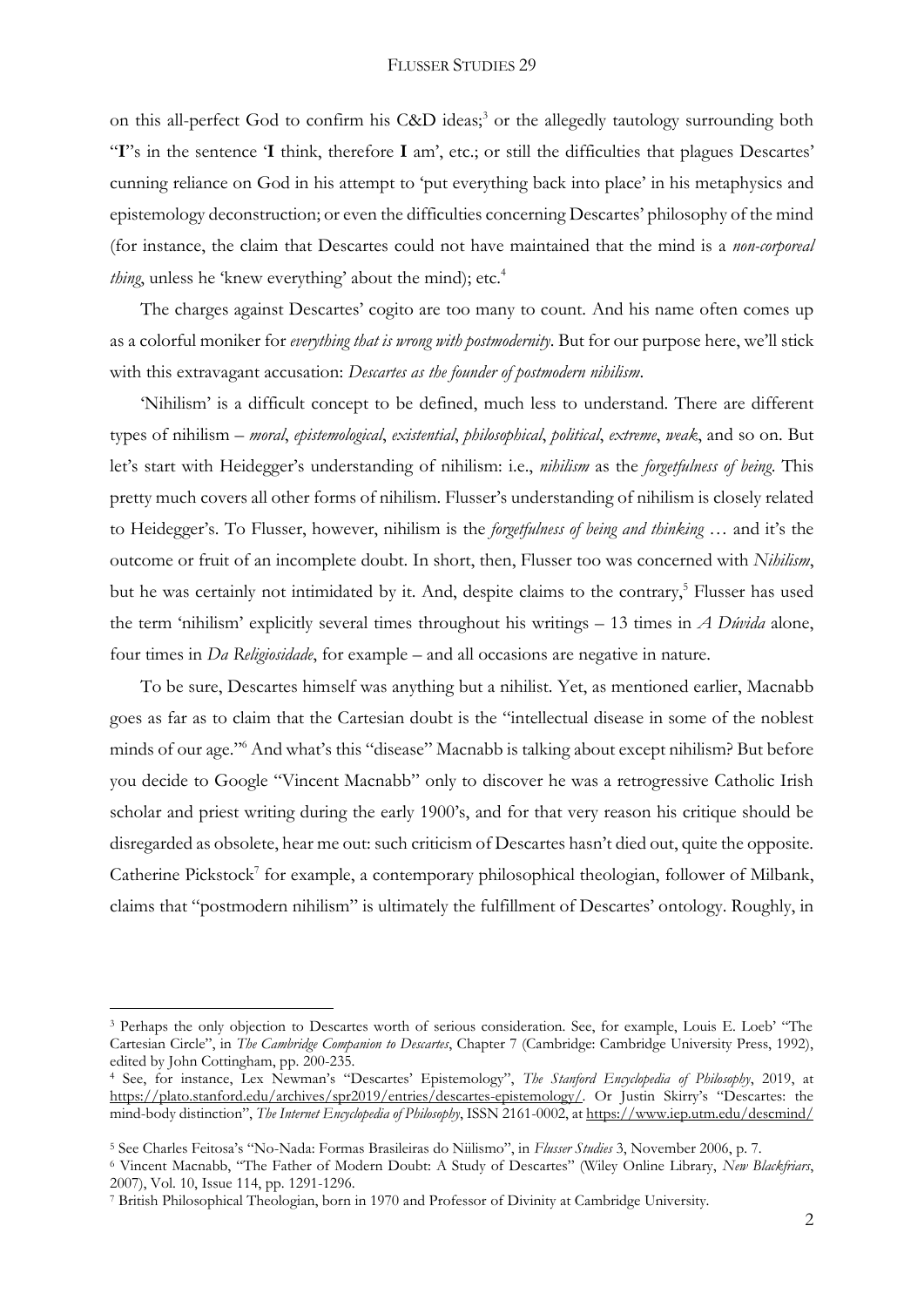Pickstock's view, upon radically separating mental substances from corporeal ones – or so it seems - Descartes ends up emptying the "universal given" of its "ungraspable" spiritual nature.<sup>8</sup>

Along the same vain, it seems one can even talk about a 'complete disintegration' of Western tradition after Descartes.<sup>9</sup> To Macnabb, Pickstock and others, then, *Nihilism* is not just a variation of Cartesian ontology … it's indeed inherent in it. <sup>10</sup> This particular attack might not sound that original. And Flusser would probably agree with Pickstock and others (to some extent) – *post-modern nihilism is just a consequence of the Cartesian doubt*.

However, to Flusser, the unearthing of this universal given, of the ungraspable nature of being and thinking does not involve the sacrifice of the intellect for the sake of an old faith or the restoration of some tradition (as Macnabb, Pickstock and Milbank hope), nor does it involve the sacrifice of faith for the sake of the intellect (the goal of heterodoxy). Overcoming the problem does require sacrifice, nevertheless: and it is an absurd sacrifice, in Flusser's own words. We'll end this essay dwelling quite a bit on Flusser's absurd notion of sacrifice to overcome the problem of Nihilism.

Now, to set the stage for our discussion, here are three passages that corroborate Flusser's critique of Descartes and his doubt:<sup>11</sup> "We may say, in a certain way, that the Modern Age, the age of Western triumph, is no more than the progressive realization of the Cartesian doubt." <sup>12</sup> The dichotomy Descartes establishes between matter and thought, between body and soul, between the doubtful and the indubitable is, in my view, a nefarious dichotomy. But I must confess, it's a very difficult dichotomy to overcome.<sup>13</sup> Descartes is nothing but the explicitation of Christianity.<sup>14</sup>

But what exactly, in Flusser's view, is so bad about the Cartesian doubt? Why does Flusser think the "Modern Age" is no more than the progressive realization of Descartes' doubt? And how does this differ from previous similar objections leveled against Descartes? If Descartes' dichotomy is so hard to overcome, why bother? And why Flusser thinks Cartesianism is plain Christianity? In trying to answer these questions, I aim at turning the sword of Flusser's critique against Descartes' own detractors.

It's important to mention that scholarly work on Flusser has experienced trends with regards to given points of interest; and thus themes which are taken to be most dominant in Flusser's

<sup>8</sup> Catherine Pickstock, *After Writing: On the Liturgical Consummation of Philosophy* (Oxford: Blackwell, 2000).

<sup>9</sup> John Milbank, Catherine Pickstock and Graham Ward, editors, *Radical Orthodoxy: A New Theology*, (London and New York: Routledge, 1999), p. 224.

<sup>10</sup> As Peter Leithart points out, in his *Descartes, Nihilist*, Patheos, February 16, 2017, <https://www.patheos.com/blogs/leithart/2017/02/descartes-nihilist/>

<sup>&</sup>lt;sup>11</sup> I would like to express my gratitude to Rainer Guldin for his guidance, patient replies, for providing copies of Flusser's articles and essays and for his enthusiastic encouragement through my studies of Flusser.

<sup>12</sup> Flusser, "Thought and Reflection", in *Flusser Studies* 01, November 2005, pp. 1-7.

<sup>13</sup> Flusser, *Da Religiosidade: A Literatura e o senso da realidade* (São Paulo: Editora Escrituras, 2002), p. 38.

<sup>14</sup> Flusser, *Da Religiosidade*, p. 39.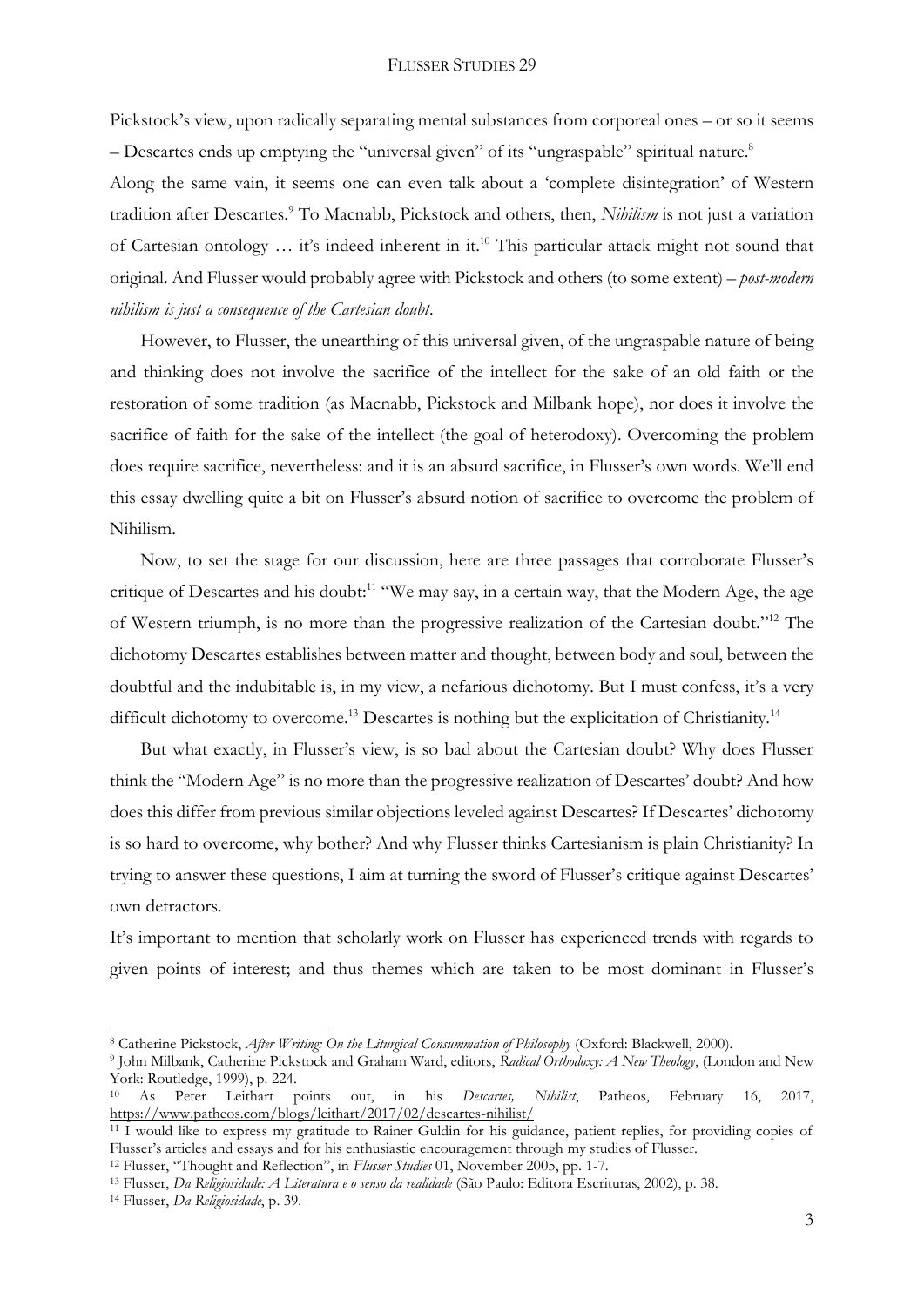philosophy at a given time often depend on which works are considered as most important or most accessible. And this begs the question: *Why investigate Flusser's objections to the Cartesian doubt?*

The *doubtful* in Flusser should be seen as part and parcel of his philosophy – and not just an oversized appendix. We do not have to poke too deeply into Flusser's writings to realize that the problem of *doubt* is pivotal to his intellectual project as a coherent body; the doubtful is the concept that fits Flusser's philosophical brilliance into an interconnected whole. Probably, that is why Gustavo Bernardo reminds us that "No other philosopher has investigated the climate of doubt" that surrounds Western culture more rigorously than  $Flusser<sup>15</sup> -$  and I obviously agree, for I know no one who has spelled out Flusser's problem of the "doubtful" more carefully, and have enlisted the question of doubt and its variants (*skepticism* and *nihilism*) in his writings and readings of Flusser than Gustavo.

Following Gustavo's enthusiasm with Flusser's notion of the doubtful, then, I would say that this issue is so interlinked to, and depends so much on, other aspects of Flusser's philosophy that it's very hard, if not utterly impossible, to give solution to one of these concepts without considering the others. I would go as far as to say that: *the doubtful is the underlying thread that unites Flusser's epistemology, metaphysics, ethics, philosophies of migration and of technical images, so on and so forth into a coherent whole*. Therefore, if we are to follow Flusser's philosophy, we must learn more about the nature of the doubtful and exactly how it seduces Flusser. Let's begin.

# **Section 2: Descartes' Project of Doubt in Context**

1

Descartes' whole intellectual enterprise hinges on one central aspiration: that all scientific knowledge should become as reliable as possible. For that purpose, Descartes realized that scientific explorations should begin from self-sufficient truths, moving forward through valid, demonstrative principles deducted from those self-evident first truths. In short, Descartes wanted all sciences to be sources of 'perfect knowledge' based on undeniable truths in the same way Euclid had made geometry demonstrative and reliable.

Guided by this 'scientific' desire, by 1629, at the age of 33, Descartes had already developed his analytic geometry,<sup>16</sup> and was working simultaneously on a series of apparently unrelated projects. e.g.: solving metaphysical problems and designing a machine for grinding lenses.<sup>17</sup> Later that year, Descartes dropped some of these projects for a while to investigate the meteorological

<sup>15</sup> Gustavo B. Krause, "Do Pensamento como dúvida", in *Vilem Flusser: uma introdução*, Anke Finger, Gustavo Bernardo, Rainer Guldin (São Paulo, Annablume, 2008), pp. 107-124.

<sup>&</sup>lt;sup>16</sup> Through which one may solve geometric problems by first converting them into problems in algebra.

<sup>17</sup> Stephen Gaukroger, *Descartes: An Intellectual Biography* (Oxford: Clarendon Pres, 1995), pp. 218-222.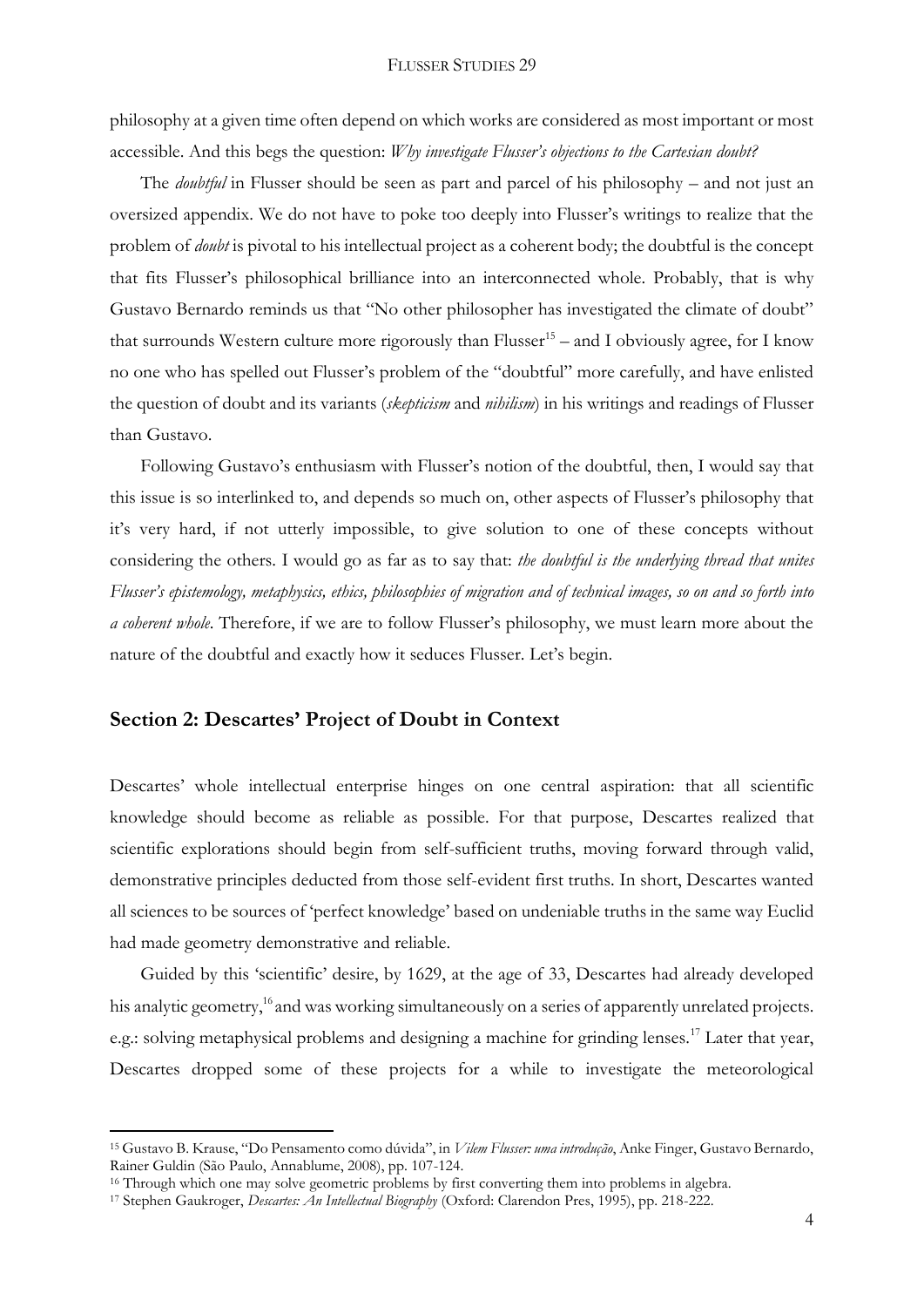phenomenon of *sundogs* (multiple suns) <sup>18</sup> that had appeared in Italy some months earlier. This weather-related detour led Descartes to the idea of a yet another ambitious project, as he shared with a friend: "I resolved to write a small treatise that will contain the explanation of the colours of the rainbow, which is giving me more trouble than all the rest."<sup>19</sup>

Descartes was so excited with his investigations into physics and meteorology that later his ambition becomes nothing less than to write a treatise to "explain" the *whole physical world*. The result of that enthusiasm and determination was a collection of texts regarded by some as the most systematic and most ambitious project Descartes has ever written – *The Treatise on the Light* and *The Treatise on Man*. Both works were published posthumously entitled *The World*, since Descartes had postponed the publications of the original texts upon hearing of the condemnation of Galilei in 1633, who had been rendered a heretic by the Holy Inquisition.<sup>20</sup>

It's interesting to note that Descartes' passion and determination for scientific discoveries was already been heavily criticized at the time. Pierre Petit<sup>21</sup>, for one, claims that Descartes' enthusiasm should provoke suspicions rather than admiration, as it was a *threat* to tradition and faith.<sup>22</sup> Regardless, by 1630 Descartes had finished the drafts of his *Optics* and *Les Météores*, which were eventually published in his *Discourse on the Method*, in 1637. And it's here, in the *Discourse*, that Descartes first espoused his legendary onto-epistemological 'discovery': *je pense*, *donc je suis* axiom – *I think; therefore, I am*.

We all know that by the time Descartes arrived at this 'discovery' (which was later, in the *Meditations*, coined into its even more famous Latin version – *ego cogito ergo sum*), he was rather disappointed with traditional thinking; namely: the prevailing Aristotelian-Thomist concepts of nature, time, knowledge, truth, the soul, etc., based on its picture of eternal, geocentric, stable natural laws. For Descartes, the problem was, above all else, the metaphysical and theological implications this Aristotelian-Thomist view imposed upon the development of science and progress in general. The detail here is pretty trivial information, but crucial nevertheless.

Descartes' primary objective is to overcome the difficulties within Scholastic metaphysics and epistemology. For this purpose, Descartes decides to investigate the same sort of certainty we seem

<sup>19</sup> Gaukroger, *Descartes: An Intellectual Biography*, 1995.

<u>.</u>

<sup>18</sup> *Multiple suns*: also called mock suns, false suns or *parahelia* (Greek: lit. with the sun), is an atmospheric optic phenomenon which appears as luminous spots on both sides of the sun. Greek myth explained the phenomenon as Zeus (the Sun) walking his two dogs across the sky. Today the phenomenon is known to be caused by sunlight being refracted off ice crystals in the atmosphere. Descartes' explanation also involved ice crystals and snow in the highest clouds, which acted as lenses to refract the sunlight.

<sup>20</sup> See Descartes' *The World and Other Writings*, translated and edited by Stephan Gaukroger (Cambridge and New York: Cambridge University Press, 1998), p. viii, *Introduction*.

<sup>21</sup> 1594-1677, French engineer, astronomer, physicist, mathematician and member of the circle around Marin Mersenne.

<sup>&</sup>lt;sup>22</sup> For a quite brilliant discussion on the different types of objections to Descartes and other modern thinkers, see Michael Heyd's *Be Sober and Reasonable: The Critique of Enthusiasm in the Seventeenth and Early Eighteenth Centuries* (Leiden, New York and Koln, E.J. Brill: 1995).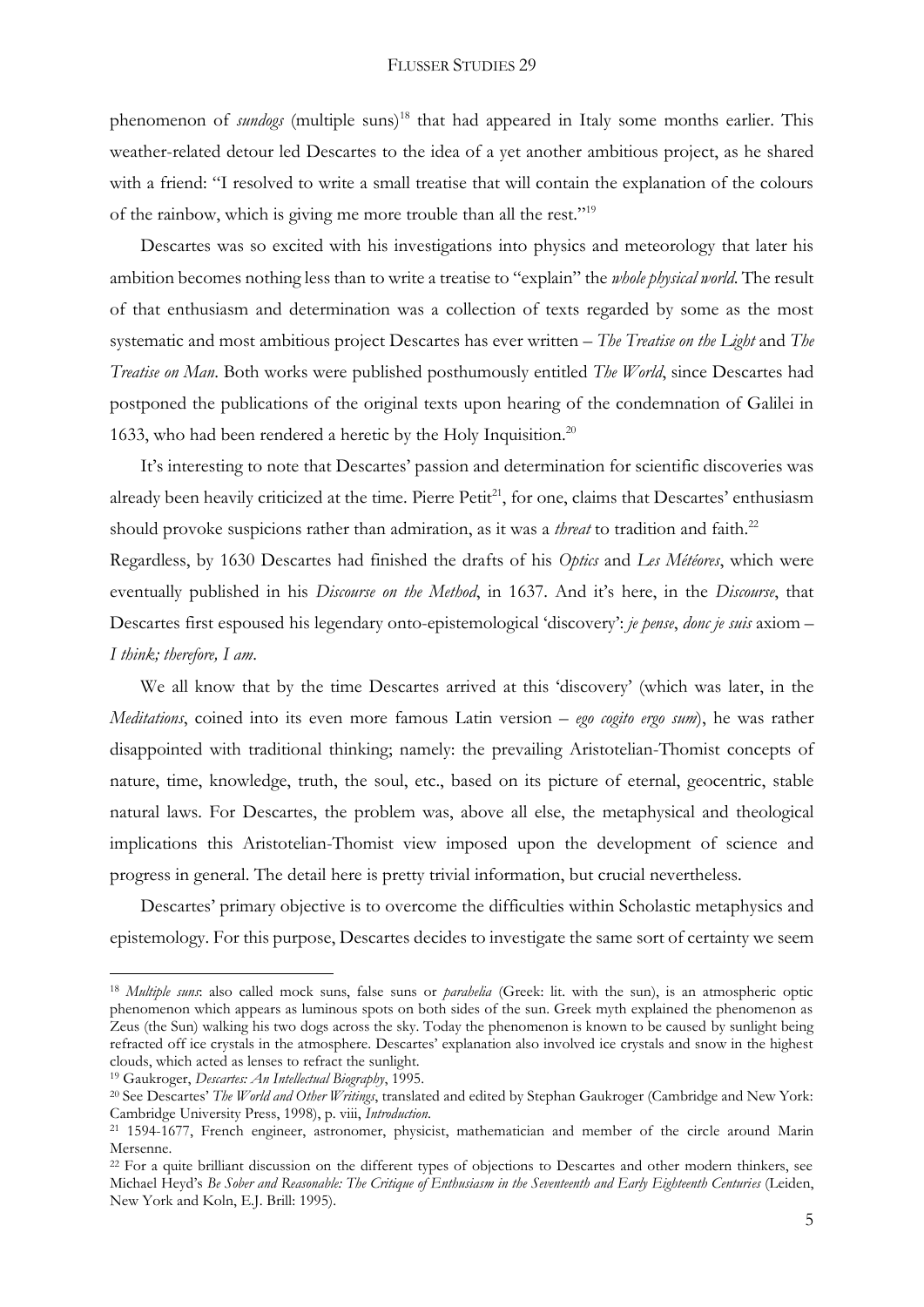to find in the foundations of geometry, algebra, mathematics, etc. to be also the foundation of this new metaphysics – i.e., a reliable metaphysical groundwork on which philosophy – and science in general – could be rebuilt anew. Later, Descartes presented his full project in search of certainty in the *Meditations*, and even there it sounds pretty ambitious: to raise, and then overcome, all previous knowledge he could possibly call into doubt to see if, after summoning everything into doubt, there was anything left which could be deemed as absolute, unshakable certainty. After examining a great number of falsehoods he had been taught and accepted as true during his lifetime, and after examining the subsequent false ideas and 'unreliable truths' deducted from those first false assumptions, he realized they all led to further disagreements.

Descartes' method in the *Meditations* in brief: Descartes wants to find, through reason, a very simple, clear, self-evident contender for the status of a *first principle of certitude* for knowledge in general – and he wanted to start with metaphysics, i.e., first philosophy. This simple, clear contender happens to be *the ego cogito ergo sum* … or the idea that one's existence can be demonstrable by self-reflecting upon one's own thinking and doubting. Descartes thinks he arrived at this discovery by methodically doubting all his previous beliefs, but the very effort of doubting everything else seemed to prove his own existence as a thing that thinks … and that much was clear. In other words, to be able to doubt, he clearly must exist. He could not carry on denying his existence while doubting everything else, without sounding like a madman.

Why? Roughly: Descartes thinks that, in doubting everything, he has come to a C&D perception of his own self or mind. Descartes defines C&D ideas as those mental perceptions which are so self-evident that they cannot be logically doubted while they're present in the mind. Examples of C&D ideas include propositions such as *blue = blue*, *triangle = 3-sided figure* and *I think = I exist*. And this discovery – the perception of the self as a C&D idea – will be Descartes' foundation of knowledge which can be deemed absolute and unshakable, i.e., perfect knowledge. Of course, this is a sketchy version of Descartes' cogito axiom, and it'll probably suffice for our purpose here, which is to consider Flusser's objection to Descartes' doubt rather elaborately. But before doing so, let's dig a bit deeper into the Cartesian doubt, as well as into some of the most famous objections leveled against it. All this will help us shed some light on Flusser's own critique.

# **Section 3: Descartes' Method of Doubt a bit further and Some Objections leveled against it**

It goes without saying that no single essay can turn the problem of the Cartesian doubt and the nearly 400 years of objections leveled against it into an easy reading.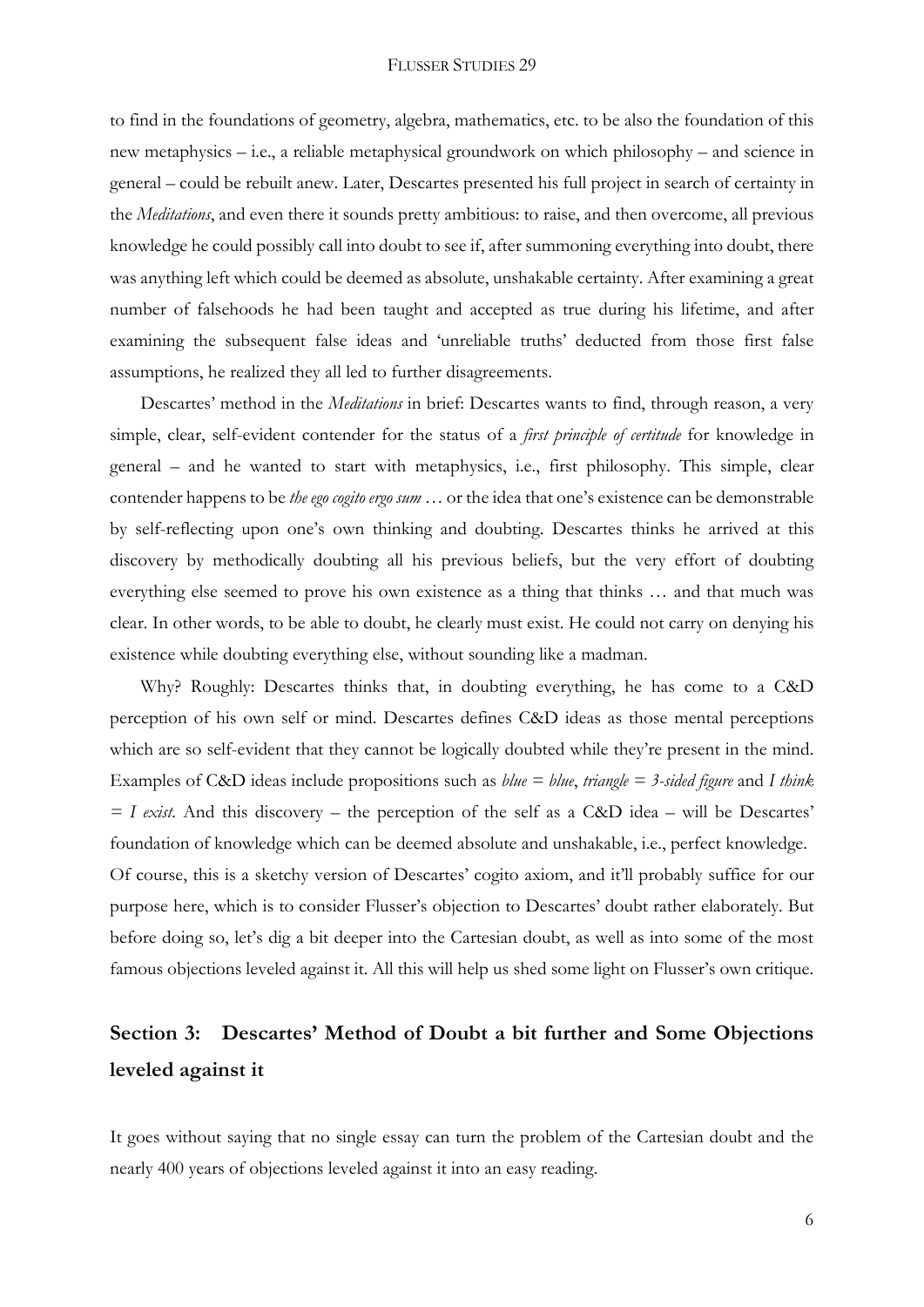One less ambitious aim here will then be to provide the reader with a sufficient grasp of some key issues concerning Descartes' cogito, as well as some of its objections; by going over these issues, I hope to indicate some ways in which these objections do not fit well with other important things Descartes says about the Self. And with that in mind, we should begin.

In the *Meditations*, Descartes' methodical search for certainty goes through three increasingly stronger 'sceptical' arguments: 1. *the perceptual illusion argument*; 2. *the argument from dreams*; and 3. *the evil genius argument*.

In the *First Meditation*, titled "What can be called into doubt", Descartes first poses the *argument from sensory error* or illusion; i.e., the claim that we cannot fully trust our senses, taking the information acquired through them without careful consideration, simply because sensory experience can be limited, unreliable and misleading at times. Call this the problem of 'perceptual illusion' … things are not always as they seem or sound or smell. Thus, Descartes decides to suspend the legitimacy of sensory perception as source of perfect knowledge all together. What's left?

After suspending judgment on all knowledge that comes through sensory experience, Descartes strengthens his doubt up by stressing that he does not even know for sure how to truly distinguish the external world from what is just a product of our mind, like dreams (*the argument from dreams*) – what if reality is nothing but a dream? After all, some dreams are so vivid and internally consistent that it's impossible to distinguish them from waking experiences. What if right now, even in trying to doubt everything, he's in fact dreaming? Could everything be deemed an illusion? Descartes argues that even at this extreme state of doubt some truths remain – the truths of mathematics and geometry, for instance. After all, even if he rejects all his external experiences, in dreams 2 plus 2 always makes 4, blue is always blue, triangles are always triangles, etc. Thus, in order to doubt even further, to make sure even these mathematical and geometrical certainties are not just an illusion, Descartes takes his methodical doubt to the most extreme point he can imagine. So, Descartes suggests, suppose this religious God everybody talks about, derived from traditional beliefs, is nothing but a deity fully devoted to deceiving us? If that is the case, it's possible to doubt the truth of absolutely anything, including the demonstrative truths of mathematics and geometry. Descartes recognizes that some readers may be offended to hear his rendering of God as a deceiver. That is not a problem. The person could still imagine that perhaps not God, but some evil, deceitful demon is in fact completely devoted to torture the mind with error. Either way, at this point, Descartes believes it's plausible to suppose the possibility that every belief he has entertained thus far could be the product of some supernatural deception (*the evil genius argument*). So, suppose that is the case: *that there's an evil demon using all his awesome power to deceive me*. In this case, there's nothing much I can do … I will be deceived … there's nothing much I can do to escape from this evil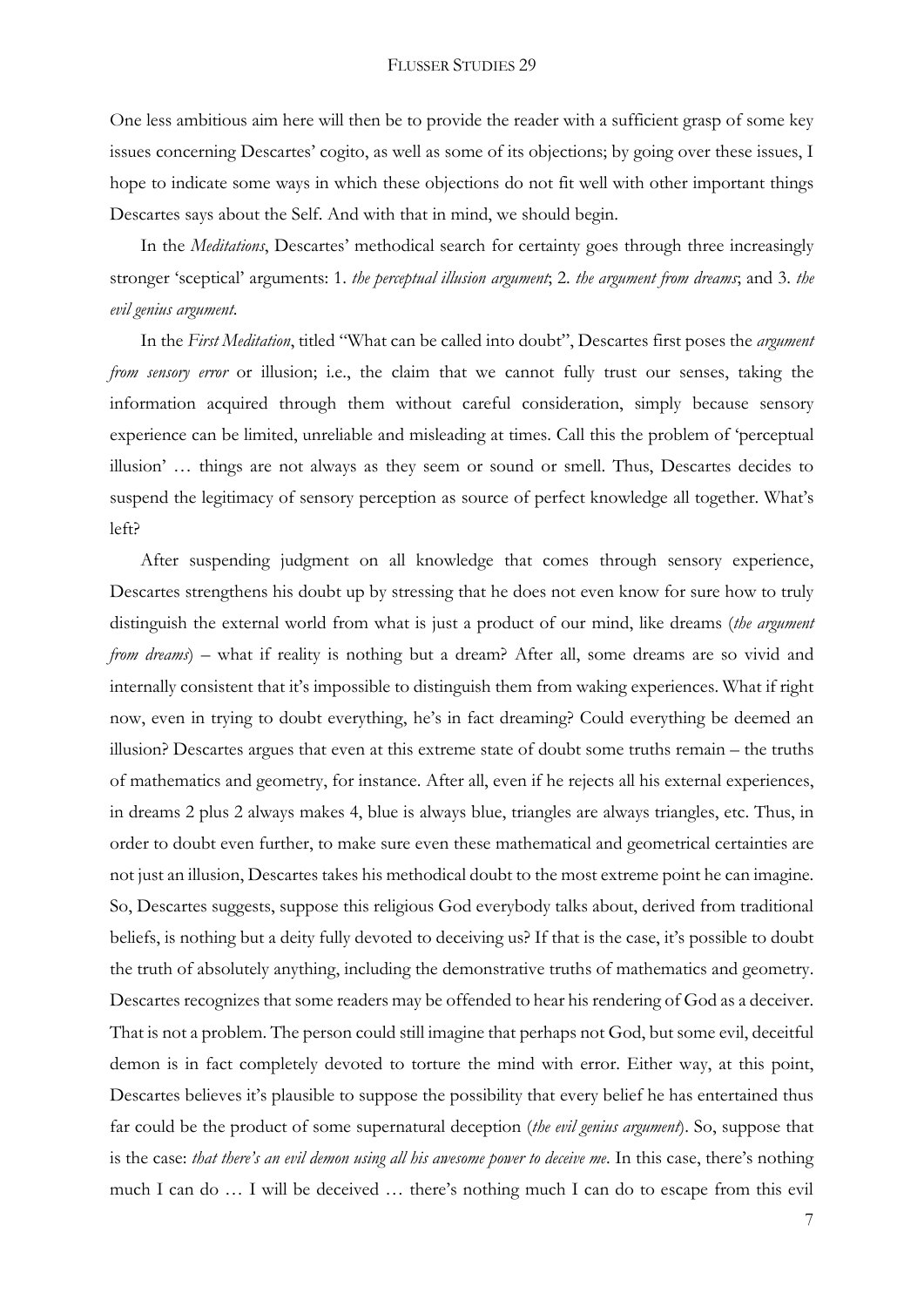deception. In this case, any attempt the meditator makes to determine whether something is true or not, s/he might be under the influence of this powerful, demoniac deception. In brief: if there's a powerful evil deceiver who wants me to be deceived, I will be deceived. And this is the end of *Meditation One*. Of course, this already gives us a sort of hint of what's to come. But it's advisable to pause here for a while, let all this sink in a bit, before proceeding to *Meditation Two*.

*Meditation Two* begins with a revision of Descartes' doubting exercise from the previous day. He reminds himself that the outcome of all that sceptical exercise had slumped him into a deep whirlpool that tumbled the meditator around so that he could neither stand on the bottom nor swim to the top. He continues nevertheless, to see if he can find his way up, out of that abyss of nothingness. And soon he discovers something unique.

In short, Descartes' solution out of that abyss is his *cogito discovery* – *Ego cogito ergo sum*: I think, therefore I am. It's a simple, brilliant solution: if, on the one hand, the doubter believes his act of doubting could go as far as doubting all of his senses, the external reality, and even the existence of a 'good' and 'honest' deity, or posing the possibility of a powerful demon devoted to deceiving him, on the other, it's impossible for him to deny that, as long as he's been deceived, as long as he's doubting, he must exist. How could he doubt, and even be deceived, if he does not exist?

It's important at this point to stress that this 'discovery' *is not* a performative statement. Descartes is not saying that *I think* produces *I am*, as many have supposed. Performative utterance is a form of statement that is not only a description of reality, but also changes the reality it is describing. One good example of a performative utterance is found in Genesis 1:3 – *Then God commanded, 'Let there be light' – and light appeared*. This is a performative statement. The proposition uttered by 'God' makes light appear. *I think, therefore I am* is not … it's a self-reflective utterance. Another good example: when bride or groom reply "Yes, I do!" to the question 'Do you take suchand-such to be your wife or husband?' Here, *Yes, I do!* is clearly a performative sentence, because the speaker alters his or her reality upon uttering the phrase; in this case, bride and groom alter their legal marital status from single to married. The fact that the in the *Meditations* the doubter realizes in his self-reflecting action of doubting that he can doubt everything, except that he's doubting … and hence he declares "I think (or I doubt), therefore I am" *is not* a performative statement – it's a self-reflective utterance. That is, the statement "I think" is not altering any reality; it's not creating a new state of reality, namely, *I am*. I hope this much is clear enough.

Having said all that, this 'discovery' of the self-evident nature of *I think = I exist* is not new. St. Augustine had employed a very similar argument some 12 centuries before Descartes: "And since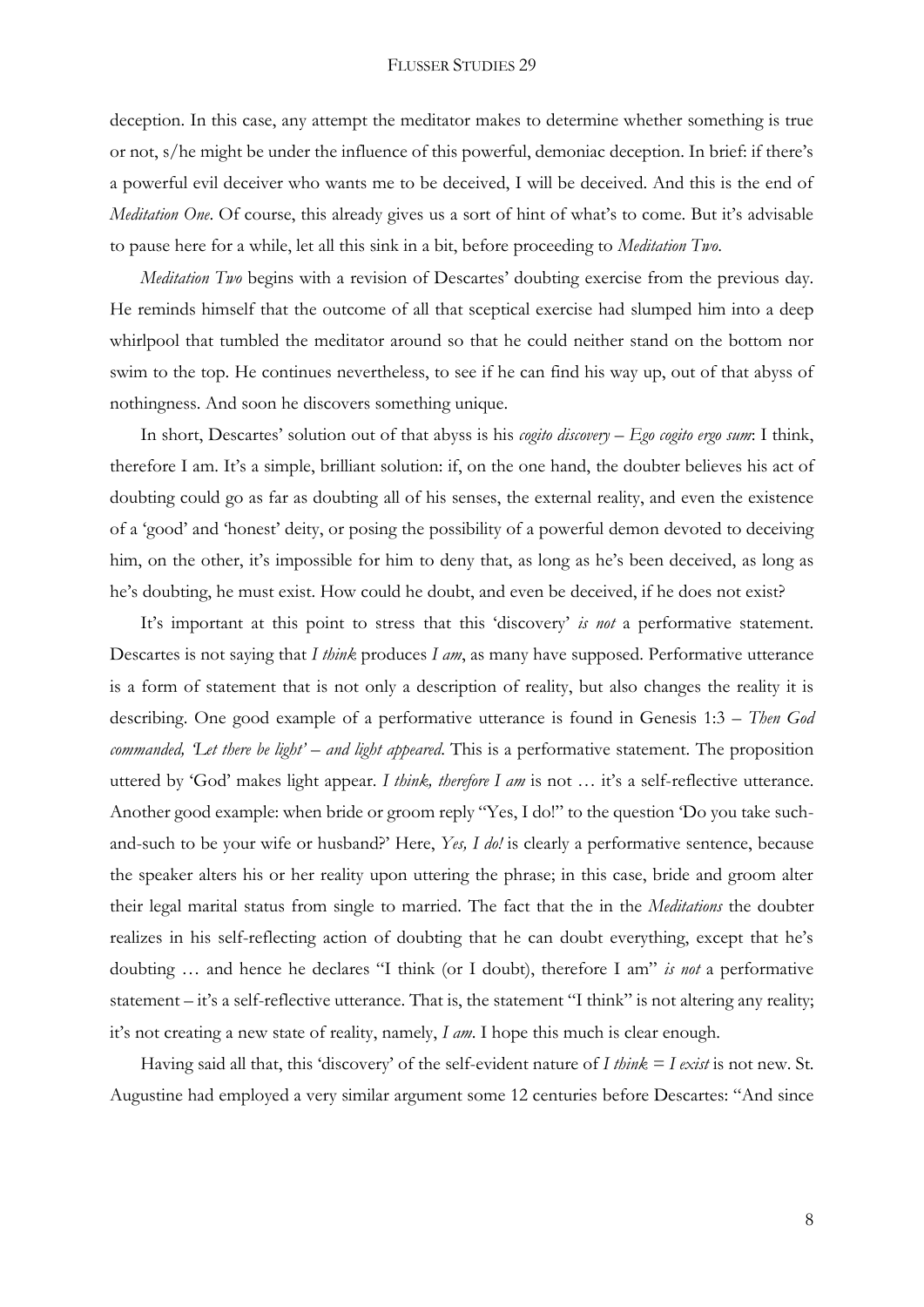I am, even if I am deceived, how am I deceived in believing that I am? For it is certain that I am even if I am deceived ... certainly, I am not deceived in this knowledge that I am."23

We do not need to dwell on this issue here for, surprisingly, Augustine's 'discovery' of the cogito did not bug philosophers as much as Descartes'. <sup>24</sup> It goes without saying that this is a rather sketchy version of Descartes' method of doubt, and the reader should read Descartes' *First* and *Second Meditations* carefully (if s/he hasn't done yet.) But this will suffice for our present purpose: to consider Descartes' doubt in the light of Flusser's philosophy.

It's also obvious that Flusser wasn't the first – and surely won't be the last – philosopher to criticize Descartes' doubt. However, as mentioned earlier, there's something unique about his critique of the Cartesian doubt which distinguishes him from his predecessors. But to see this, we must consider some of the previous objections to Cartesianism.

Criticism to the Cartesian doubt comes from all directions. <sup>25</sup> Some of these objections targeted his epistemology (*e.g.* Leibniz, Russell), some attacked his metaphysics and epistemology (*e.g.* Nietzsche, Heidegger, Hobbes, Hume), while others rested content just raising *ad hominem* objections, attacking Descartes' enthusiasm, or his alleged atheism, or frenzy behavior, etc. (*e.g.* Pierre Petit, Jesuit priest Gabriel Daniel, Calvinist priest Maresius, to name some). Of course, we can't look at them all. So, I've selected some of these objections to be considered; and below is a rough version of them, followed by some comments.<sup>26</sup>

Bertrand Russell says the problem with Descartes' *cogito* is a logical one. To illustrate his point, Russell translates Descartes' cogito into these two premises:

*1. There is thinking going on.*

1

*2. This thinking is attached to something called "me".*

For Russell, (*1*) can be logically proved; (*2*) cannot.

This is to say that all Descartes' cogito can prove with certainty is that *there is thinking and doubting going on*, since thought, Russell argues, is the wildest 'logical' premise possible – i.e., *thinking* is the ultimate sense available. The *"*I*"*, however, is not part of some *pure thinking*, which seems to be involved in this process. For Russell, Descartes' *"*I*"* (this thing called 'me') is already contaminated by the "uncritically apparatus of categories handed down by the scholasticism" Descartes wanted

<sup>23</sup> Augustine, *The City of God* (New York and Toronto: Random House, 1999), Book XI, 26, p. 370.

<sup>24</sup> It should be clear that, at this point in the *Meditations*, Descartes' problem is still not solved: if his only certainty is the he exist to be able to doubt, how will he be able to bridge the gap between the certainty that resides in his individual, self-reflecting thinking and the uncertainties of external reality? Needless to say, this is another *problem* the Cartesian doubt has presented Western philosophy with ever since – i.e., the question of how the thinking thing can have knowledge of the outside world.

<sup>&</sup>lt;sup>25</sup> To do justice to the philosophical brilliance of Descartes, as well as to some of his critics (Hobbes and Kant, for instance), we'd have to carefully consider both, Descartes' arguments and subsequent objections thoroughly, however, this is not the purpose here.

<sup>&</sup>lt;sup>26</sup> This isn't presented in a chronological manner – because that isn't important here.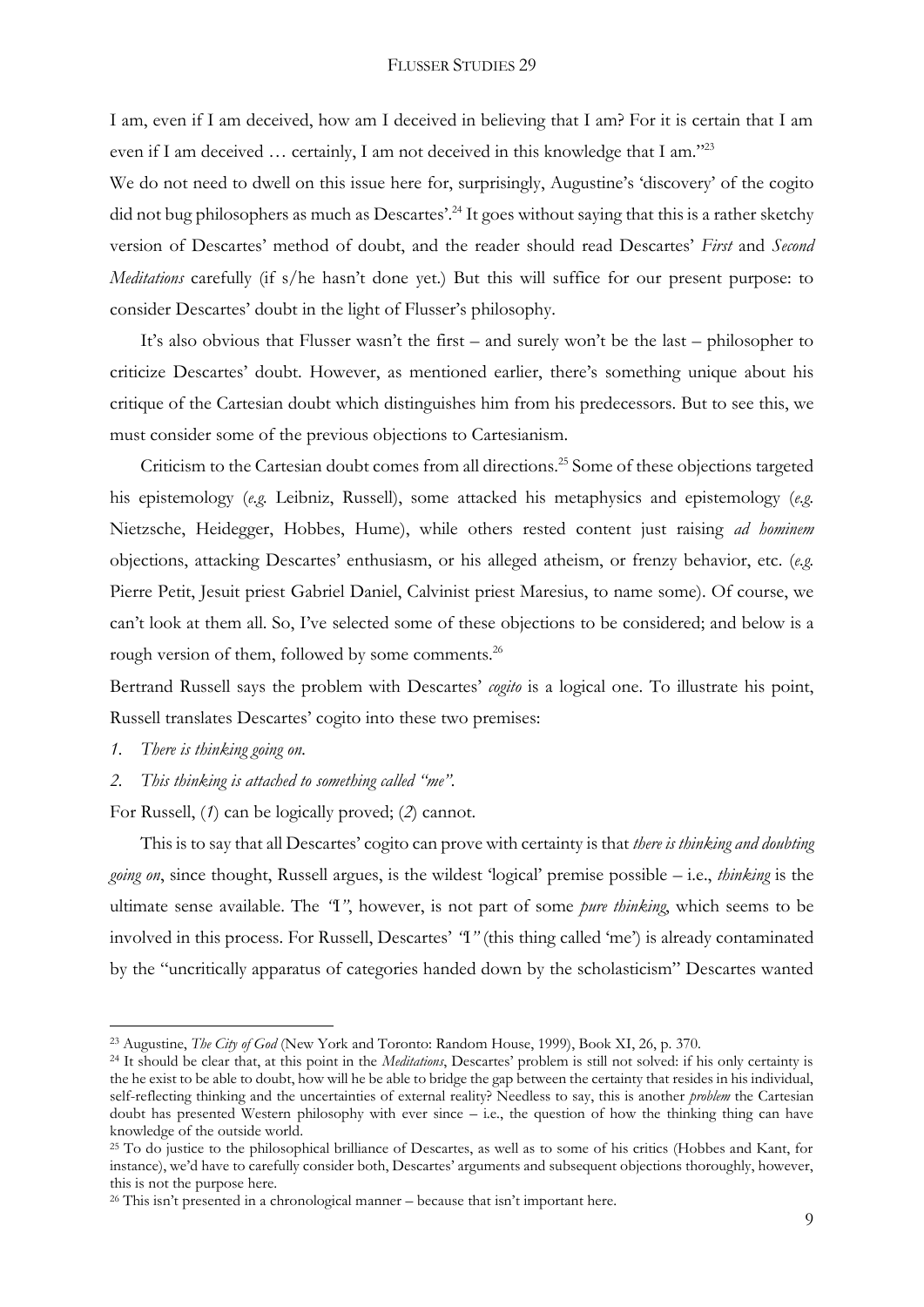to overcome. It's a Medieval, scholastic Self. Besides, to Russell Descartes hasn't proved that *thinking* needs a *thinker*, except "in a grammatical sense" – as in a *subject-object* relation.<sup>27</sup>

Kierkegaard argues Descartes' cogito is a *tautology*, a form of circularity – meaning that the 'cogito' already presupposes the existence of the *"*I*"*, which must take priority over the thought that thinks it. From this, the roots of Existentialism sprout: viz., *existence* precedes *thinking* – or, the other way round, thinking presumes existence. Leibniz had already raised a similar critique, saying that: to say "I am thinking" is already to say "I am."

Wittgenstein claims that if Descartes ever really tried to doubt everything, he wouldn't have gotten as far as doubting anything at all, since "the game of doubting itself presupposes certainty."<sup>28</sup> Wittgenstein's point: to doubt everything, really – *radical doubt* – Descartes would have had to doubt even the meaning of every word he used to formulate his *ego cogito, ergo sum* axiom – in fact, he would have to have doubted even the logical and grammatical laws of thinking itself.

Heidegger replaces the Latin verb *cogitare* (to think, to ponder), which is the root of Descartes' cogito, with the verb *percipere* (capture, perceive, understand, grasp), which Descartes himself sometimes uses. Heidegger's point: the *Cartesian cogito* is a reduction of the outside reality of the world which is, in this case, unfortunately *present-at-hand* before the cogito, which can then be grasped or apprehended by the Cartesian (modern) cogito in terms of mathematical and geometrical formulas. To Heidegger, the 'Self' is not just the seat of rationality and thinking, capable of apprehending nature as such, as the Cartesian cogito appears to be, ontologically prior to the outside world and others. No, the Heideggerian self is rather a *being-in-the-world* – i.e., for Heidegger there's not an *"*I*"* distinct from the *"*I*"* that experiences the world and others as it finds itself *in-theworld*. Put differently: to Heidegger, all consciousness – including self-reflective thinking – is always consciousness of something – and this *being-in-the-world* is, for Heidegger, a fundamental part of the facticity (the thrownness) of Dasein.<sup>29</sup>

Nietzsche takes over Hegel's claim that Descartes' cogito is a childish abstraction to reduce the Cartesian cogito to total absurdity, a chimera … only to make room for his own ontology of the *will-to-power*. I.e., to Nietzsche, it's the *will-to-power* that defines existence, not thinking. Thus, in *Beyond Good and Evil*, Nietzsche says: "What gives me the right to speak of an ego? Whence did I get this notion of thinking? Thinking comes when *it* wishes, and not when *I* want." And that is why earlier in the same text he says:

<sup>27</sup> Bertrand Russell, *A History of Western Philosophy and Its Connections with Political and Social Circumstances from Earliest Times to the Present Day* (New York: Simon and Schuster, 1945), p. 567.

<sup>28</sup> Wittgenstein, *On Certainty*, edited by G.E.M. Anscombe and G.H. von Wright, translated by Denis Paul and G.E.M. Anscombe (Oxford: Basil Blackwell, 1975), proposition 115.

<sup>29</sup> See, for one, Karl Löwith's *Martin Heidegger: European Nihilism*, translated by Gary Steiner, edited by Richard Wolin (New York and Chichester: Columbia University Press, 1995).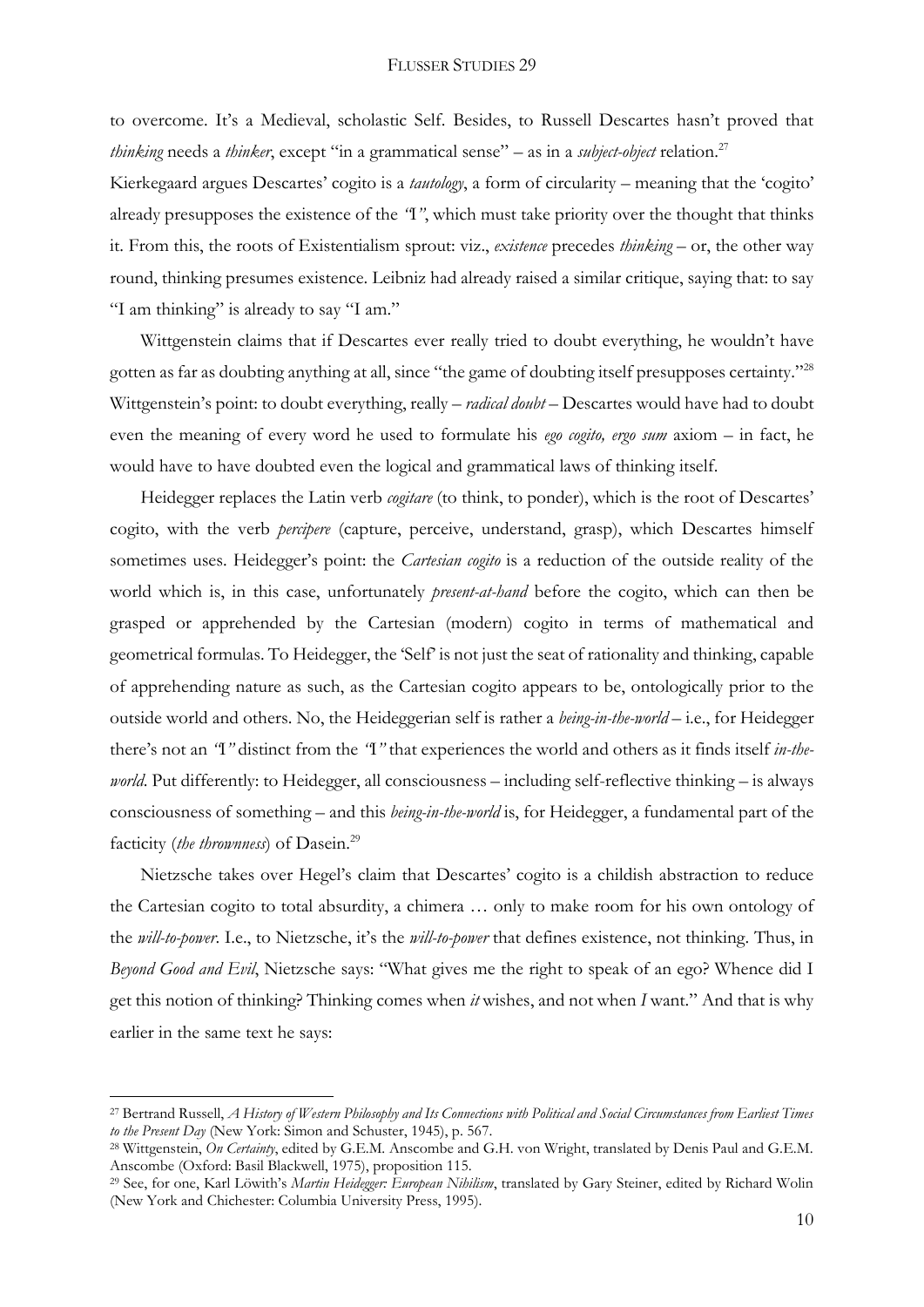When I analyze the process that is expressed in the sentence "I think", I find a whole series of daring assertions, the argumentative proof of which would be difficult, perhaps impossible: for instance, that it is I who think, that there must be necessarily something that thinks, that thinking is an activity and operation on the part of a being who is thought of as a cause, that there is an 'ego', that is already designated by thinking – that I know what thinking is. $30$ 

And an even worst sample of this Nietzschean *ad absurdum* reduction of the cogito is found in the *Gay Science*, aphorism 276:

For the New Year – I'm still alive … I still think: I must still be alive because I still have to think. Sum, ergo cogito: cogito, ergo sum. I am, therefore I think: I think, therefore I am.<sup>31</sup>

The above are undoubtedly rough summaries of these great thinkers' critiques of Descartes's cogito; and the problem with these objections are too many to count; but we must nevertheless try to highlight a few:

Descartes would probably be the last person to deny Russell's claim that thinking is the ultimate sense; but would probably ignore his contention that thinking does not presuppose an "I" that thinks. Descartes does not need to prove (nor do I) that thinking needs a thinker – *it's the very act of self-reflection, of doubting and thinking that accomplishes that*. Again, the thinking self in Descartes' cogito is not the product of a performative proposition; i.e., Descartes is not making an "I" appear out of the utterance of the cogito … the "I" that thinks is what is revealed through its reflection upon itself through its own doubting.

The cogito does not need to be part of some pure thinking either – and that is not Descartes' claim. True, at some point, Descartes is left with this idea of a thinking thing, which seems to be floating around, only aware of 'pure thinking' i.e., 'ideas', 'abstract concepts' … but we have to get past the beginning of the *Second Meditation* to see that Descartes never concluded that this thinking thing is pure thinking. However, that does not mean pure, abstract thinking is not possible at all – and that is Descartes' whole point. Ultimately, the thinking thing must be understood as a 'thing' that wills, imagines, sees, understands … and even walks – that sounds pretty much like a sensible thing, does not it? But that does not mean the thinking self cannot abstract, or reflect upon, these as 'actions' derived from thinking itself, i.e., as actions of the mind … or ideas.

So, doubting everything: that is Descartes' starting point, through which the "I" is revealed, and not pure thinking. Pure thinking seems to imply some 'transcendental use of thinking alone … a fascinating critique Kant has raised against the Cartesian cogito. But Descartes never argued that knowledge and certainty are acquired through the 'transcendental' use of thinking alone. That is

<sup>30</sup> Nietzsche, *Beyond Good and Evil*, translated by Judith Norman, edited by Rolf-Peter Horstmann and Judith Norman (Cambridge and New York: Cambridge University Press, 2003), p.17.

<sup>31</sup> Nietzsche, *The Gay Science*, edited by Bernard Williams, translated by Josefine Nauckhoff and Adrian Del Caro (Cambridge and New York: Cambridge University Press, 2001), p. 157.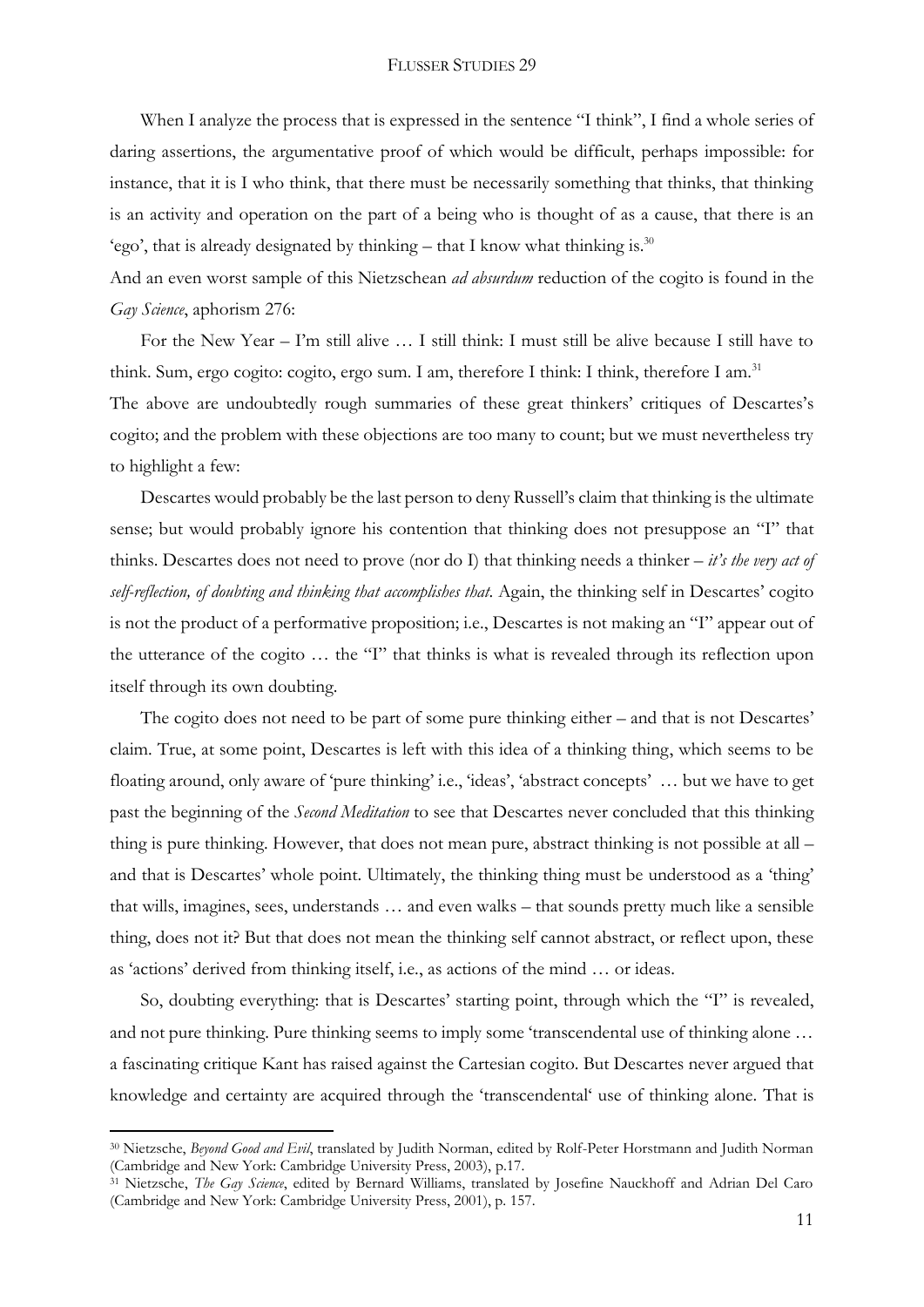why his more careful statement is that the 'Self' is a per se unity of mind and body. And, when he's being really careful, his full definition of the 'Self' is: "I am a complete substantial unity, an ordered system, a totality of things bestowed on me by God."32

Wittgenstein's critique is interesting, but I think Descartes already replied to this objection with his madman argument, insisting that the cogito, the thinking thing presupposes at least the existence of a rational thinking self – a self that is not delusional to the point of doubting his own existence through his very act of doubting. That is why Descartes distinguishes between rational doubt and madness, anticipating Wittgenstein's objection, perhaps. Indeed, here too Descartes seems to follow Augustine's argument. In *Against the Sceptics*, Augustine says: "It is absurd to suppose that the wise man does not know that he is living." Is this the origin of Descartes' madness argument? Furthermore, there's nothing radical about the Cartesian doubt – unless, of course, the reader never got past the *First Meditation*. Furthermore, there's no radical distinction between mind and body in Descartes either – again, unless, of course, the objector never bothered to read other important things Descartes says about mind and body elsewhere.

Once again, Descartes exploits heavily the idea that mind and body are distinct substances<sup>33</sup> … but his arguments are pretty obvious why he thinks these two are not the same. But that does not make him a radical dualist; the same way my claiming that a pilot conning a ship is distinct from the vessel itself does not make me a dualist – and no wonder Descartes uses the same argument.

We may reject Descartes' whole project in the *Meditations*, which ultimately depends on God – why bring God – even if it is a self-certified God – into the equation? In this case, the reader has a more sanitized explanation for the union of the Self, one that does not involve gods, as the one we read in the *Passions of the Soul*. Here Descartes offers us a more *(proto)scientific*, *(proto)neurological*, *physiological* explanation for this unity. What's more: here Descartes makes it clear that he relegated the mind-body problem to the empirical sciences. In his own words: "… my purpose has not been to explain the Passions as an Orator, or even as a moral philosopher would, but only as a Physicist or Natural Philosopher."<sup>34</sup> That is: Descartes left the investigation of mind-body interaction wide open to the empirical sciences. In short, in the *Passions*, Descartes' solution to the mind-body problem was a physiological one – not theological, not moral, and not philosophical – proposing then that the union of the mind and the body was purely physiological, caused by the intermediation

<sup>32</sup> Descartes, *Meditations on First Philosophy*, translated by Michael Moriarty (Oxford: Oxford University Press, 2007), pp. 85-6.

<sup>33</sup> Descartes, *Discourse on the Method for Conducting One's Reason Well and for Seeking Truth in the Sciences*, third edition, translated by Donald A. Cress (Indianapolis and Cambridge: Hackett, 1998), Part IV.

<sup>34</sup> Descartes, *The Passions of the Soul, and Other Late Philosophical Writings*, translated by Michael Moriarty (Oxford: Oxford University Press, 2015), p. 194.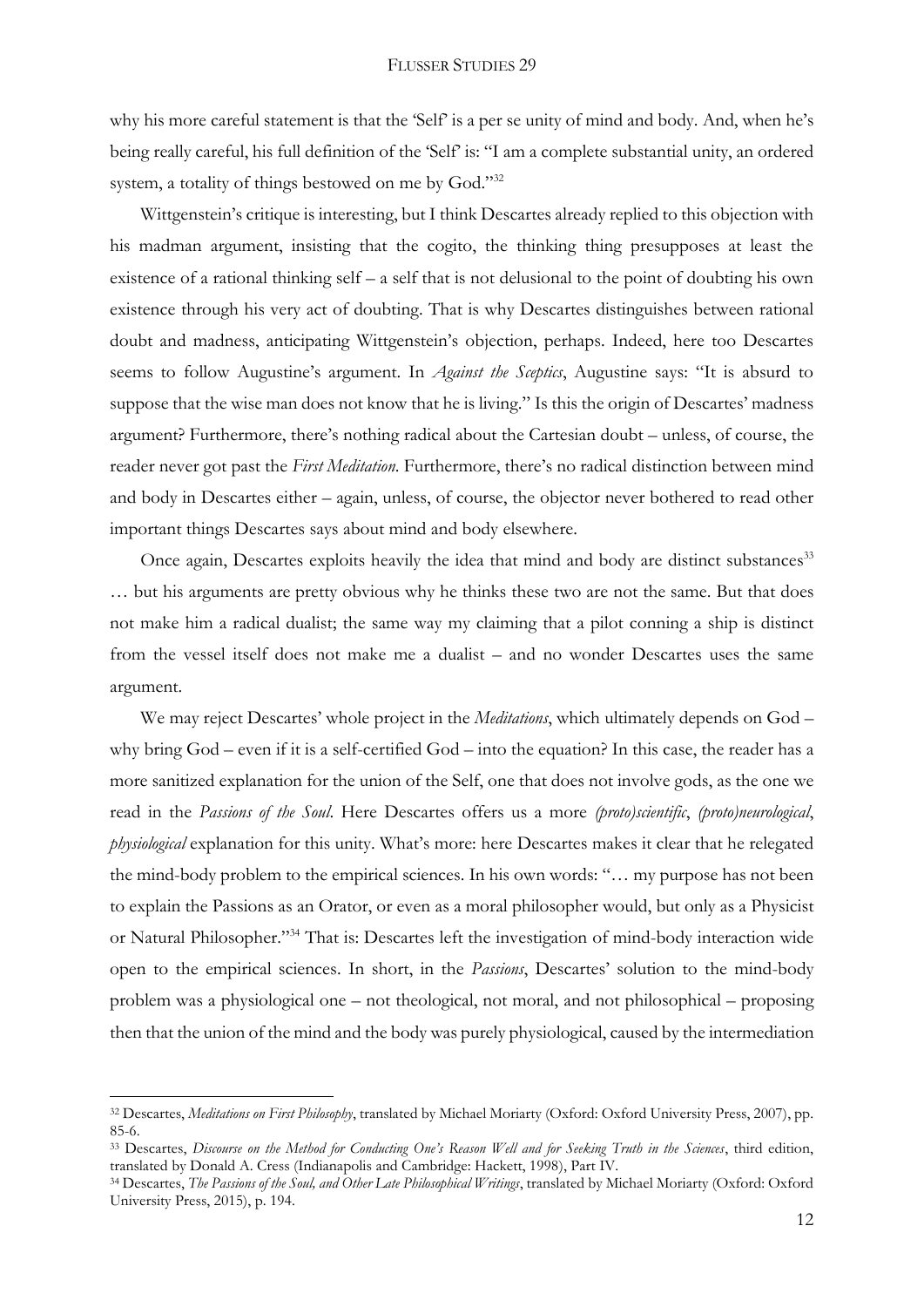of the pineal gland. Surprisingly, this protoneurological, pineal-gland explanation is still being mocked by Žižek for instance, to ridicule the Cartesian cogito. I'm pretty sure that, if Descartes were alive today, being the eager, passionate 'scientist' he was, he would have moved on – why can't we?

Point being: we might reject both Cartesian explanations – physiological and metaphysical – for the union of the self for whatever reason, but we cannot suppose the Cartesian doubt leads to radical dualism. Nor can we claim he was a radical doubter. Towards the end of the *Sixth Meditation*, he makes it very clear how he thinks knowledge is possible, as he claims that certainty results from our capacity to call together all senses, memory and understanding for the purpose of examining our perceptions. I.e.: for Descartes, certainty is not a product of unmediated, non-sensible knowledge of objects.

Heidegger's critique is more philosophically striking and appealing, and to some extent similar to Flusser's. But I do not think Descartes would disagree with the overall idea here. Nowhere Descartes says that consciousness is not consciousness of something – as stated above, for Descartes 'knowledge' is the mediated result of sensory perception, memory and understanding working together. So, clearly the certainty of my own existence is determined by the representation of myself to myself as being-there-in-the-world … and not because I am simply able to think purely. I do not read Descartes claiming the contrary anywhere. All the Cartesian cogito proves is simply this: I can think or doubt if and only if I exist – or, if I'm able to doubt, that means I must exist … and I can't doubt that simple fact. And this is Descartes' starting point.

Perhaps Descartes' view is too modern (read it 'primitive' for us, postmodernists), mechanistic, and still rather theological, Scholastic still, but even so, to be fair to Descartes, we would need to reconsider everything else important he says about the cogito, etc., and even his moral philosophy, to claim that Heidegger's destruktion of the cogito has indeed accomplished its goal. And what goal was that? Why? To unearth a better version of being than the one the Cartesian cogito has concealed, of course. Let's see if Flusser's version of Heidegger's critique can do better in a bit.

*Tautology*? Where? There's no tautology in the formulation ego cogito ergo sum. What the cogito says is simply this: 'Thinking' implies being – and is not that Descartes' point? 'Being' does not necessarily imply thinking. Tables and books and chairs are beings … but clearly, their beings do not entail thinking. Again, that is Descartes' point: the very instant the 'thinking thing' – which must be at least a rational thing – is aware of its own doubting, thinking, willing, feeling, etc., that thing can doubt everything, if it wishes, as long as it wishes, but it cannot doubt its own existence, without sounding foolish.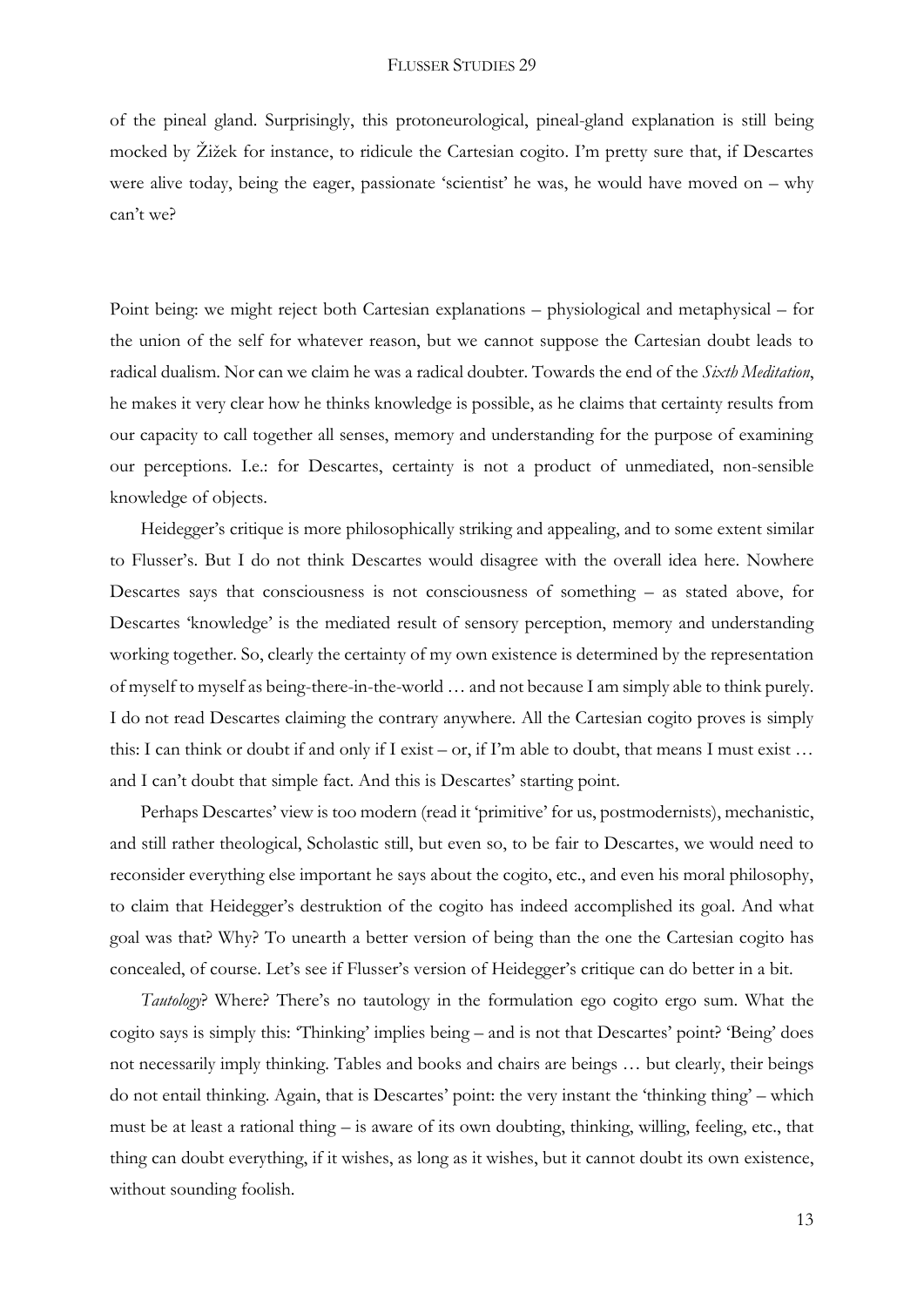The game of doubting methodically surely presupposes certainty … the certainty that the being that is doubting exists. Again, ego cogito ergo sum simply means: I can think or doubt if and only if I exist … as an "I", not as a table, a chair or a book. Once again, Descartes' cogito is not a performative utterance: Descartes is not creating a self out of thinking. As already explained, the cogito is a self-reflective preposition – the self is revealed by itself through doubting … and that cannot be denied.

Nietzsche's objection to Descartes' cogito is perhaps the worst in the list. Briefly, Nietzsche thinks Descartes is superficial; that he did not rise above the surface of the ego. Nietzsche thinks the cogito is nothing but a consequence of the will-to-power. So, he says, without mentioning Descartes' name: "There are still harmless self-observers who believe in the existence of 'immediate certainty', such as I think." However, eager to establish his ontology of the will-to-power, Nietzsche cannot leave behind his own prejudices, to dig a little bit deeper, to realize that the will-to-power is a result of, and not what reveals existence.

We could even agree on the *will-to-power* as the cause of Master morality … and, perhaps, even the cause of the décadence avec élégance of Western civilization, and the weakness of life which, to Nietzsche, was just a shadow of Platonism and Christianity … but it's certainly not the cause of self-reflective existence. If Nietzsche had dug a little bit deeper, he would have realized that for the *will-to-power* to dominate and direct thinking, *(or the weakness thereof), whether as an abstract strength of the Will or as a physiological, genetic deterioration (as for Nietzsche it seems to be the case with Socrates),* there must be a thinking self as a bare fact. And the Descartes we read by the end of the Meditations would probably agree with Nietzsche that thinking is not dissociate from the ego; that it's indeed its consequence; that the "I" is merely a representation of the ego, who expresses only states of consciousness such as words, concepts, language, desires, or will – the *will-to-power*. But before 'I' can will, desire, acquire social constructions such as language, logic, or be victimized by cultural forces, etc., I must first exist.

Is not Heidegger right to see Nietzsche's *will-to-power* as the highest point of concealment of Being – the point in history in which the mindfulness of Being, has been completely ripped off.

Of course, Descartes' metaphysics is still very Scholastic, making use of obscure terms such as God, substances, attributes and modes, and this might sound confusing. In this case, we should try to sanitize such talk as well. In Descartes' language: modes are ontologically dependent on attributes, and attributes are dependent on substances. Substances can stand alone; attributes and modes cannot. We may reject that too, as too scholastic. However, in Cartesian terms what that means is this: the mind is a substance, thinking, willing, desiring are attributes of the mind, and ideas, wills, and desires are modes of thought.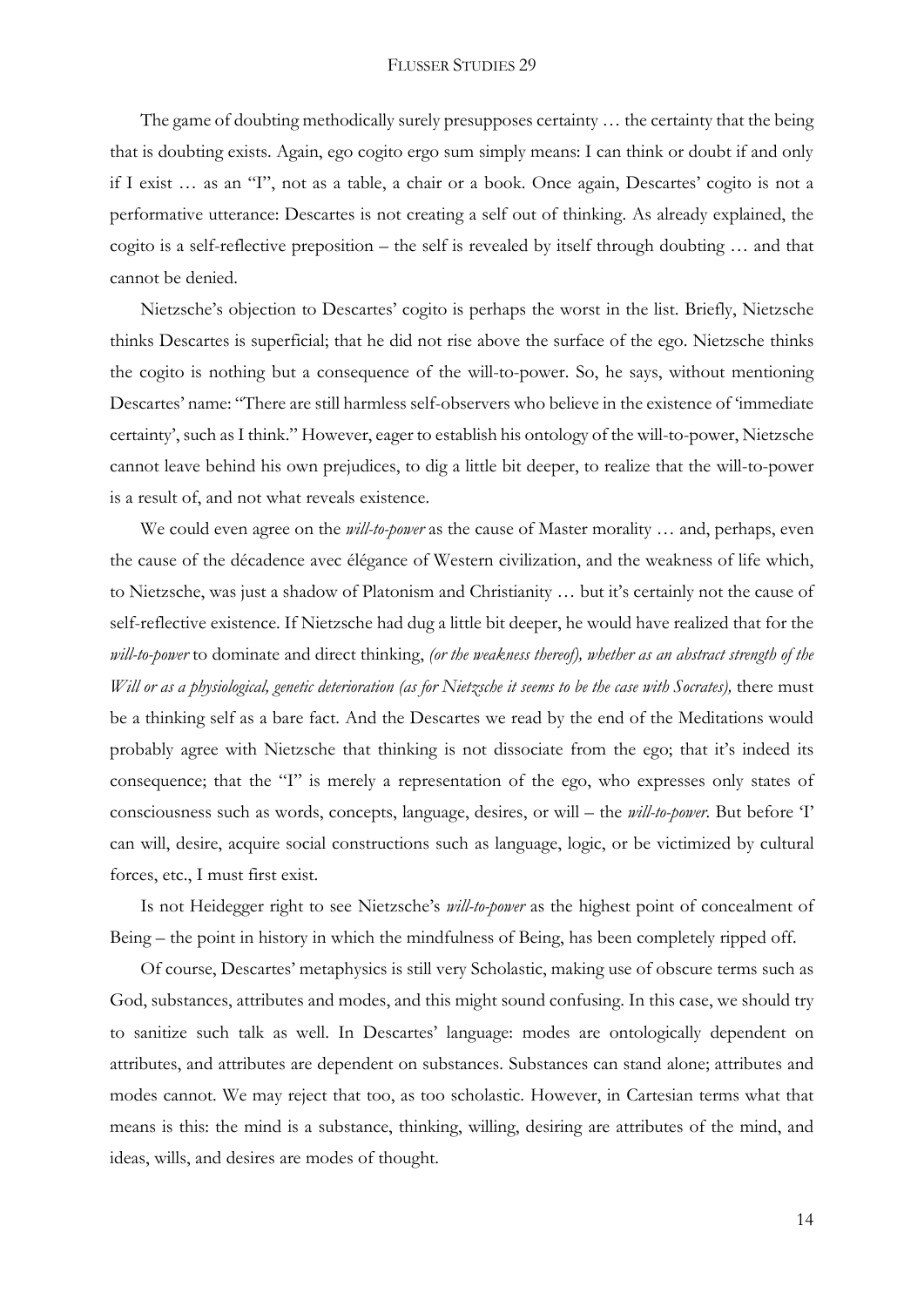Then we ask Descartes: But how do we know the nature of this substance we call 'the mind' is to think? Descartes replies: "Because a thing that does not think is not a mind; that is the nature of the mind (hence, it's a substance). If a thing cannot think, cannot will, cannot doubt (attributes of the mind), cannot affirm its own existence the way the cogito does, self-reflectively, as I have explained in the *Principles of Philosophy*, this thing is clearly not a mind."<sup>35</sup> What's more: the content of my thoughts, my will, etc., this is what I call 'modes'. Anyways, as I told Morin, $36$  some metaphysical principles are even more evident than the primary notions of mathematicians and geometers; however, these evident principles often conflict with many preconceived opinions we derive from the senses … and that is why I title my book "Meditations" and not "Disputations"… i.e., I arrived at the C&D perception of my own mind by meditating on my thoughts, and not by logical propositions ... if that makes any sense.<sup>37</sup>

Before we can move on, only one question remains here: Why is it so hard to understand Descartes' rendering of the cogito formulation in the *Second Meditation*? – "I am, I exist … must be true whenever I assert it or think it" … *Even* if I do not yet understand sufficiently what I am – I, who now doubt, necessarily exist."<sup>38</sup>

If one fails to understand this much of the *ego cogito ergo sum* axiom, why bother criticizing it? Indeed, Descartes proved to be a great philosopher, one that many seek to disparage, precisely by not falling into any of these ploys of the mind. What the plain awareness of the cogito reveals upon reflecting on itself is a *concrete personal, subjective fact* … not some higher abstraction of it: *death*, *willto-power*, *subject-object relations*, *grammar*, *logic*, *language games*, and so on. Descartes did not rise to this bait for these are, again, much higher abstractions than what the cogito reveals purely; they're much further away from the fundamental ontology revealed by consciousness, the immediate awareness of being in relation to thinking which is uncovered by the cogito reflective exercise.

Thus, I can surely reject everything else Descartes is going to claim from this point onwards … especially his reliance on God – or his version of God – but I can't deny the unembellished mindfulness of my own existence from the awareness of my thinking, even when my thinking is trying to doubt everything else. As a matter of fact, long before the publication of the *Meditations*, when Descartes first drafted his *cogito argument*, in the *Discourse on Method*, he (ironically or not; afraid of the inquisition or not) invited readers to reject his method … or find their own: "My intention is not to teach here the method which everyone must follow in order to direct his reason correctly, but only to show the manner in which I have tried to direct mine. But since I am proposing only

<u>.</u>

<sup>35</sup> Descartes, *Principles of Philosophy*, in *The Philosophical Writings of Descartes*, vol. 1, translated by John Cottingham, Robert Stoothoff and Dugald Murdoch (Cambridge: Cambridge University Press, 2009), 21<sup>st</sup> edition.

<sup>36</sup> Jean-Baptiste Morin (1583-1656), French physician, mathematician and astronomer.

<sup>37</sup> See Morin's "Second Objections" to Descartes' *Meditations*.

<sup>38</sup> Descartes, *Meditations*, p. 64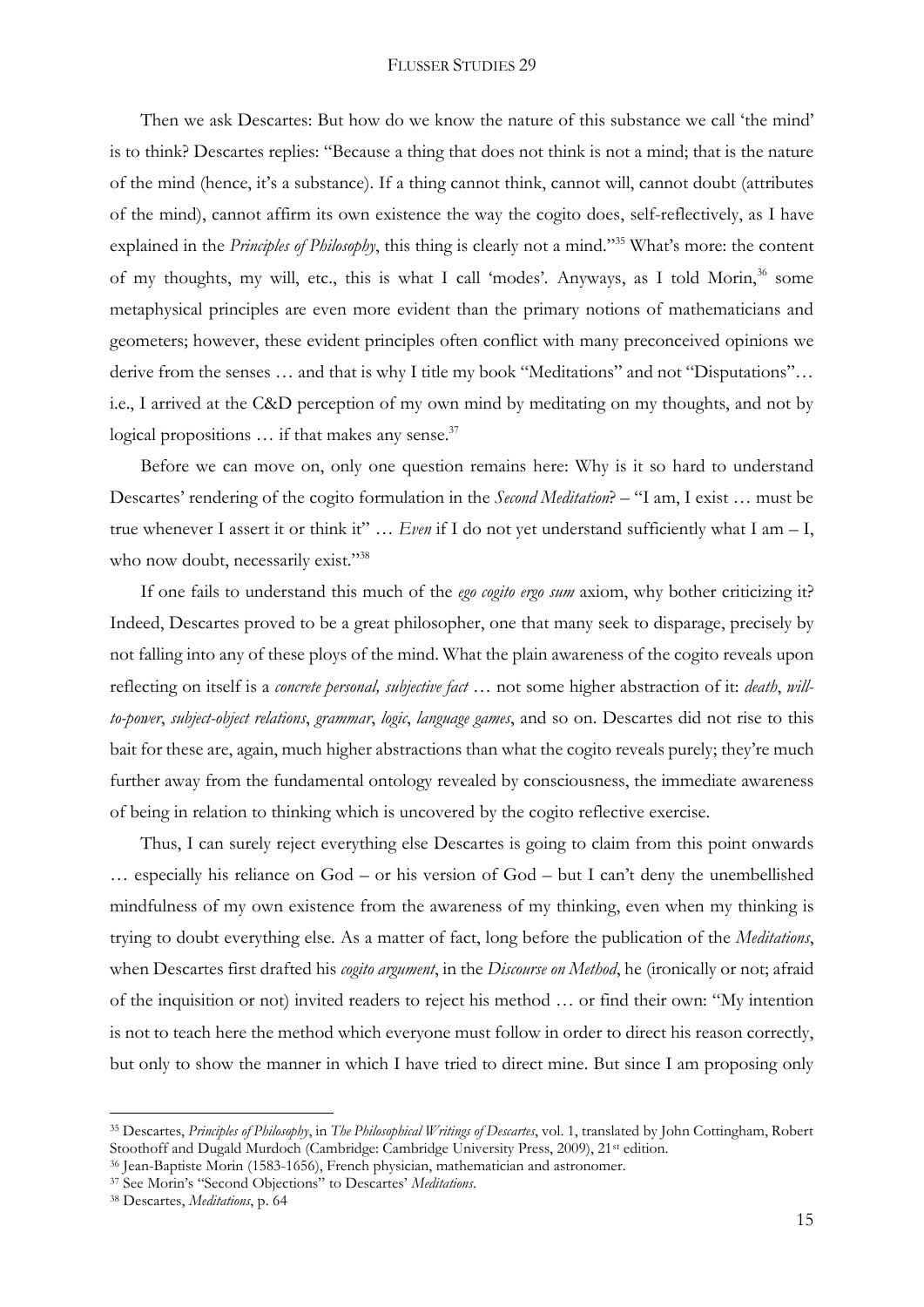this work as, so to speak, a history – or if you prefer, a fable – in which, among many examples, you might imitate, you will perhaps find as many others which you will have reason not to follow." 39 Some may argue that this is a sample of Cartesian irony. Other might say Descartes' claim here reflects his fear the 'Holy' Inquisition. Still, the passage is useful. I can reject everything Descartes asserts from the beginning of the *Second Meditation* onwards – or the whole *Meditations*, for that matter –, insofar as I might not agree with Cartesian ontology. However, to claim that Descartes couldn't have derived the stark awareness of his own existence from the bare perception of his own thinking the moment he's thinking, and doubting, and is fully conscious of his mental activities, is a rather allegorical move – and surely not a sign of philosophical decency. How much logic and reasoning does one need to understand that before the *thinking self* can grasp the potentiality of its own death, before it can realize the dimension and depth of the *will-to-power*, before it can understand any social and physiological constraint imposed to the *thing* that it's now *thinking* and *doubting*, it must first be a recipient of such realizations – i.e. *it must exist*; and it must exist as a *thinking self* … because existing as a table or a chair is not enough … and that is the whole point Descartes is making. That much should be clear.

Having said all that, it's not easy to understand what bothered Descartes' critics so much, since, as pointed out earlier, his critics come from all walks of life, and their philosophical and theological agendas are mutually exclusive.

Definitely, it appears that Descartes' attempt to extend the methods of mathematics and geometry to all domains of knowledge, including science – and every subsequent discipline (*modern physics*, *biology*, *chemistry*, *sociology*, *anthropology*, *psychology*), which are but offshoots of the Cartesian method, is the very seed of *Nihilism* to some. 40

Leithart, for instance, goes as far as claiming that whether or not Pickstock's interpretation of Descartes' ontology is correct, he cannot tell; what he can tell for sure is that she has clearly demonstrated the "inner connection" between Descartes' subjectivism and "postmodern nihilism". He then adds: Descartes' ontology opens the way to Nihilism because in its stoic attempt to purify doubt in search for certainty, it "ends up clearing away the 'contaminants' of time, history, language and relation that make the subject a subject in the first place."<sup>41</sup>

But how exactly did the Cartesian doubt left the door to nihilism ajar? Leithart does not give us a clear answer. We have to rely on Donald Crosby who gives us a clue: it seems to be a matter of chain reaction to Descartes' cogito. See, one particular problem with Descartes' subjectivism is *solipsism* – or the view that ultimately there's nothing else outside one's mind. (Yes, yet another

<sup>39</sup> Descartes, *Discourse on Method*, p. 5-6.

<sup>40</sup> Donald A. Crosby, *The Specter of the Absurd: Sources and Criticism of Modern Nihilism* (New York: SUNY: 1988).

Leithart, "Descartes, Nihilist", Patheos, February 16, 2017, at <https://www.patheos.com/blogs/leithart/2017/02/descartes-nihilist/>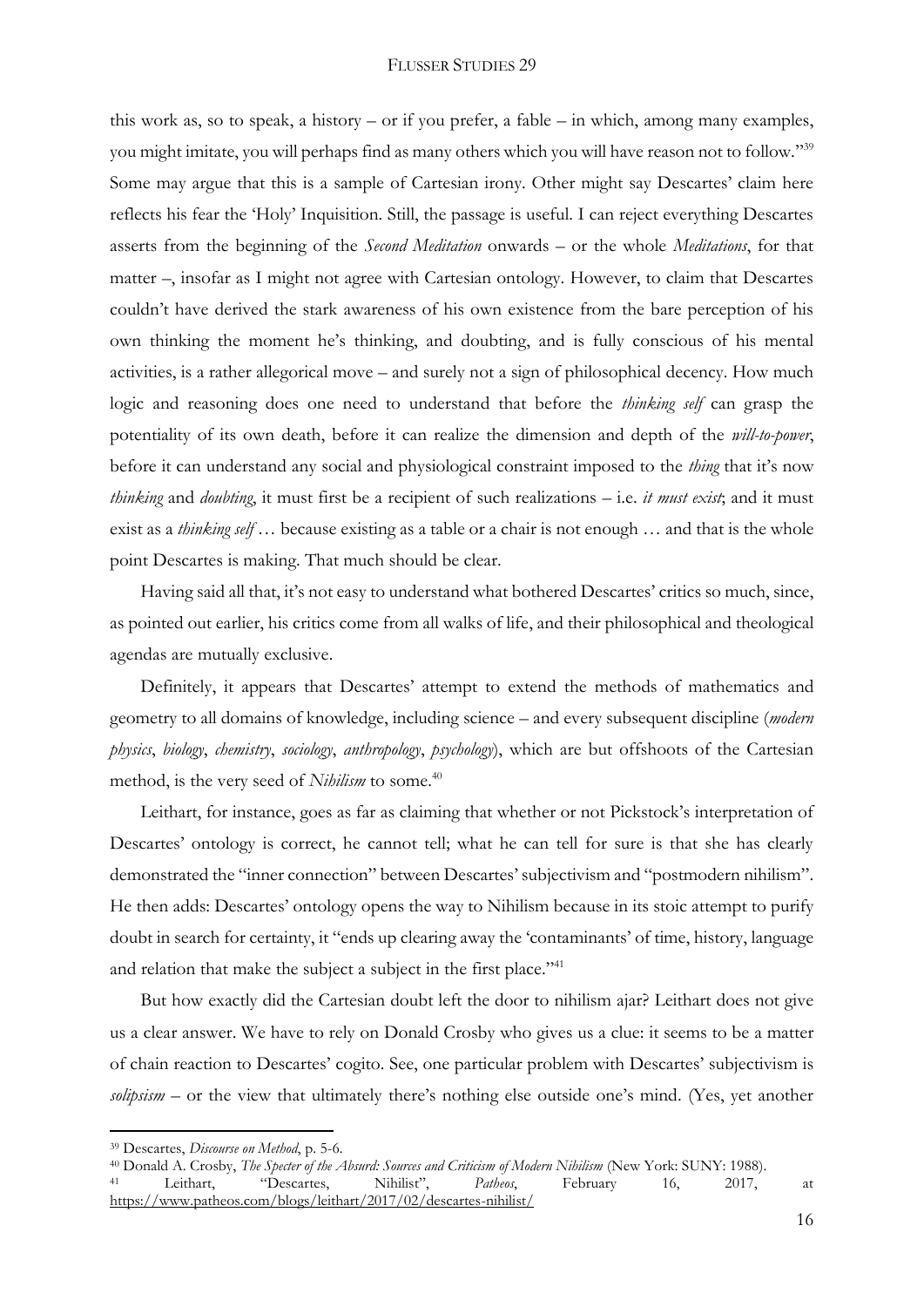accusation against Descartes.) Then, in trying to solve Descartes' solipsism, Crosby will argue, Empiricists such as Locke and Hume tried, in their own conflicting ways, to demonstrate the possibility of knowing the existence of things outside of my mind, which must be inferred through the senses (something Descartes does not deny). The ultimate consequence of these extreme disputations, ranging from fanatical rationalism to radical empiricism, Crosby adds, turns out to be utter *disappointment* and *despair* … complete uncertainty regarding the possibility of truth, which ends in "radical skepticism and nihilism."<sup>42</sup>

Alright, *founder of postmodern nihilism* Descartes shall be … and only Nietzsche and Dostoevsky knew how the Western mind fear the looming possibility of Nihilism. So, let's see what Flusser has to say about all that.

# **Section 4: Flusser's Objections to Descartes' Doubt**

To recall: through his methodical doubt, Descartes insisted that all sciences should start from selfsufficient truths, and then move forward through valid deductive, demonstrative principles. The ultimate result of his methodical doubting, however, turned up to reveal an ontology fully grounded on human reason alone.

Descartes' turning towards reason thus concomitantly opened up the path to scientific and technological progress, contributing to the development of the empirical sciences. However, in his obsession with certainty, thus placing human reason at the center of metaphysics, it seems Descartes took humanity's mastery of nature to a whole new level. It would appear that, by placing the ego of the cogito at the center of knowledge – even as the center of the certainty of God's existence – Descartes' cogito ended up destroying much of the medieval religious, traditional views of nature and the soul … as well as destroying the idea that the meaning of life had to be found in the ideals of those religious views and traditions. Certainty, including moral certainty – and perhaps even *salvation* – now depended solely on the ego. In sum, Descartes' *egocentric* ontology becomes the pivotal turning point that allowed Western thought to move away from orthodox Christianity into a secular modernity – a slippery slope on to *all that is wrong with postmodernity*, some would say. That is the overall orthodox view, anyhow. That is what is behind Pickstock's, Macnab's, Leithart's and Milbank's critique of Descartes. In truth, they fail to see that Descartes' cogito ended up demonstrating the inferiority of the authoritarian medieval sources of knowledge and meaning; that is, the inferiority of religion and tradition when it comes to scientific progress.

<sup>42</sup> Crosby, *The Specter of the Absurd*, p. 245.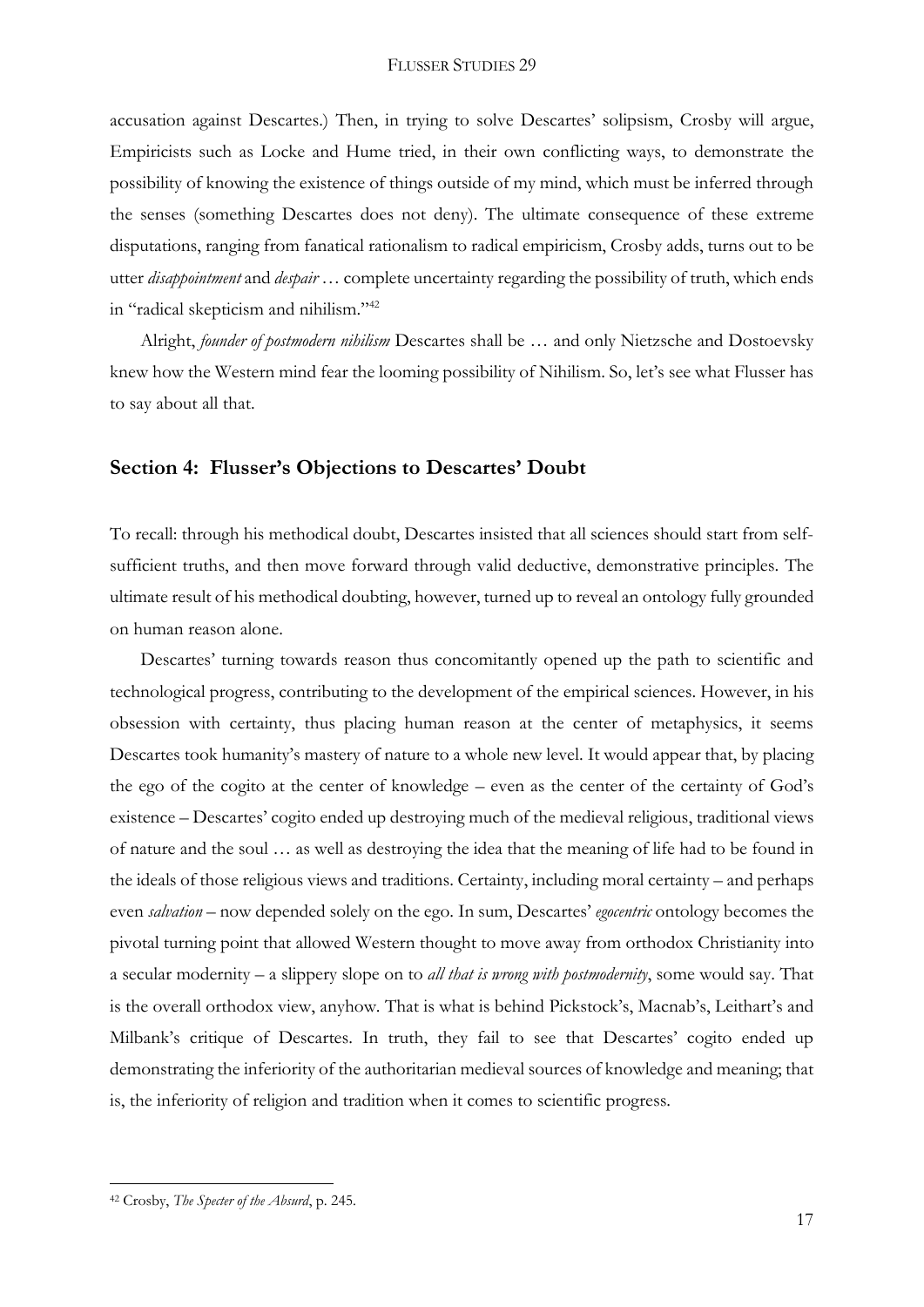And we should wonder whether that is not what's behind Žižek's critique as well. What if orthodox logic is also what's behind the unorthodoxy critique of Descartes? Did not Flusser say the age of Western triumph is the progressive realization of the Cartesian doubt?<sup>43</sup> *What if we are all still too Augustinian?*

Flusser formulates the Cartesian problem less apocalyptically in *Da Religiosidade*, where he explains the problem in the inner logic of Descartes' cogito – or rather, the attempt to eradicate doubt – thus:

 $I$  doubt  $=$   $I$  think.

I think: I am a chain of thoughts. One thought follows another.

Why? Because a thought is never enough for itself. It requires yet another thought to verify it.

Thinking doubts itself. I am a chain of thoughts that doubts itself. I doubt it, thus I am. I doubt

that I am, so I confirm that I am. I doubt that I doubt it, so I doubt that I am.

So, why I am? Because I doubt.

But why I doubt? Because I am. Therefore I doubt that I am. Therefore I doubt that I doubt.

It's a dead end. It's the alley the Ancients reserved for Sisyphus. It's a form of madness. It's the suicide of the intellect.

This extract is Flusser's poetical exposure of the whole inner problem with the Cartesian doubt: *trying to eradicate doubt from the realm of thinking and being*. Flusser's point here is so evident that trying to explain it would be like sawing sawdust. But let me make that mistake; let me rearrange (*translate*) Flusser's verses more absurdly:

I am.

How so?

Because I doubt and I think … it's a categorical syllogism, you know?

…

Look: if thinking is part of being, doubt is also part of being, because doubt is part of thinking.

In syllogistic terms:

Thinking is part of being.

Doubt is part of thinking.

Therefore, doubt is part of being.

So, I think  $= I$  doubt  $= I$  am. Or: To be  $=$  to think  $=$  to doubt.

But why I think and doubt?

Because Being is a chain of thoughts.

Still, why I doubt?

<sup>43</sup> Flusser, "Thought and Reflection", in *Flusser Studies* 01, November 2005. Available at: [http://www.flusserstudies.net/archive/flusser-studies-01-november-2005/,](http://www.flusserstudies.net/archive/flusser-studies-01-november-2005/) pp. 1-7.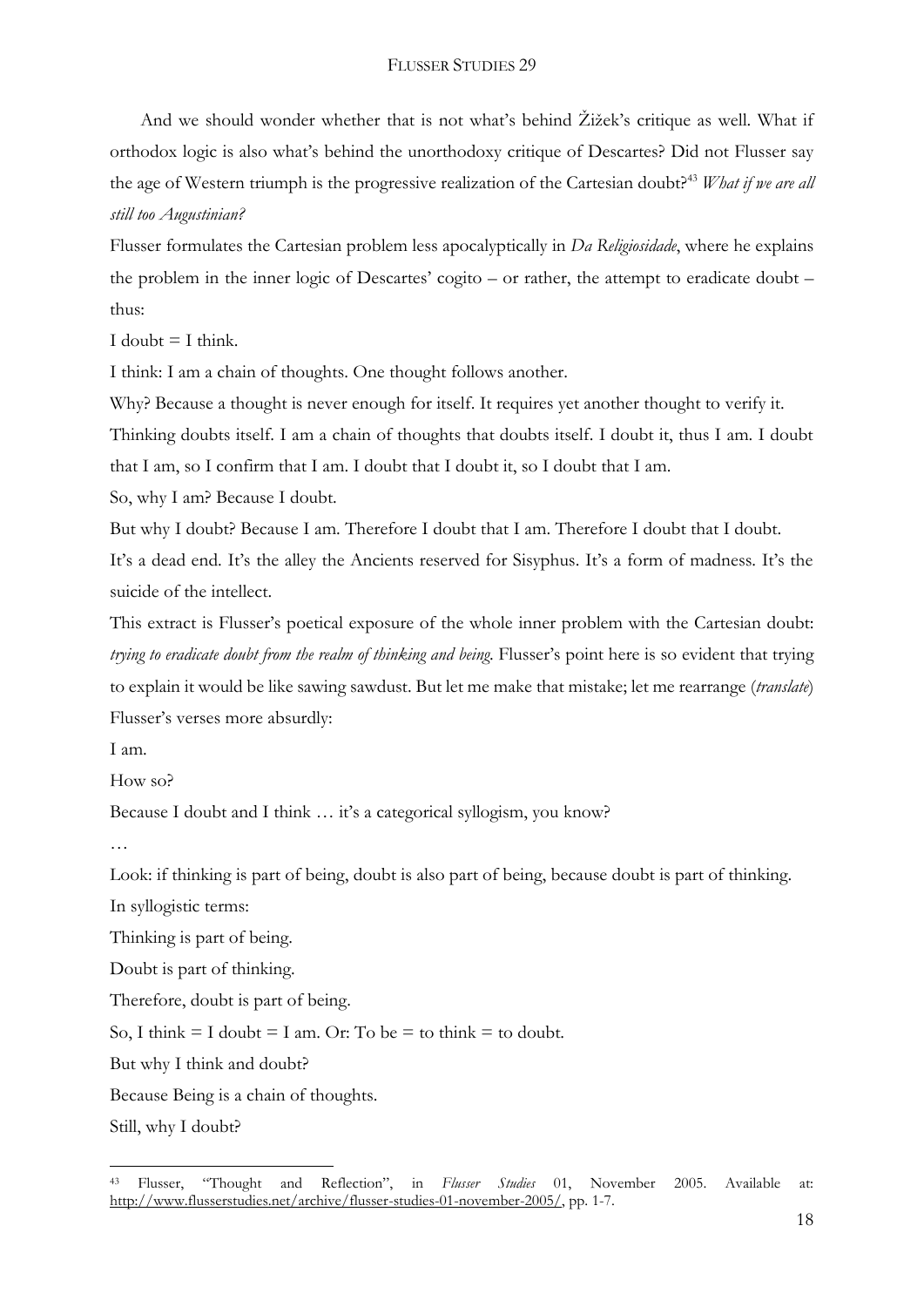Because the doubtful is the essence of thinking.

So, thinking doubts, including itself, and since I am a chain of thoughts, I cannot help but doubt … because I'm also a chain of doubts.

So, to reiterate it: I doubt  $= I$  am. But one thought requires another thought to confirm it – thus I doubt. And the thought that revealed my being as a thinking self is not just that one single instance of thinking that self-reflectively revealed my Self while doubting; because that very disclosing instance of thought is itself the self-reflectively revelation of a previous thought in a chain of thoughts and doubts.

Thus, the fact that I now doubt and think reveals the very nature of thinking; that it ways doubt, being and itself through doubting and thinking and being. To be the type of being that I am, a chain of thoughts, thinking keeps doubting itself.

So, I doubt. So, I am.

1

Thus, I doubt that I think; I doubt that I doubt.

And I doubt the doubt that doubts thinking that doubts being.

*Doubt is part of the fabric of thinking and being* – it's the very foundation of Being. Indeed, it's what allows for the unremitting unfolding of thinking and being. Thus, trying to eradicate doubt is pure madness. And this is the point Flusser is making in his poetic rendering of the problem; I just wanted to magnify the madness Flusser had already exaggerated.

What's more, in comparing existence – the unfolding of thinking and being – with the alley the 'ancients' had reserved for Sisyphus, i.e., the way of the 'gods' wanted Sisyphus to suffer … Flusser is rather stressing the *unescapable* character of existence as a chain of thought and doubt, as if it were a divine curse. The elimination of the doubtful is the end of thinking and being. But there's something else: as the myth goes, contrary to what Zeus intended, Sisyphus chose to be happy despite his punishment ... beyond his fate. And Flusser would certainly agree with Camus here: that, deep down, existence is an *absurd*; and for both philosophers, there's no absurdity which cannot be surmounted by scorn.<sup>44</sup>

To Flusser, authentic scorn is philosophical irony. And that is why he says: *irony is reason's weapon against nothingness; it's fiction against fiction*. In Flusser's words: "Irony is an ontological weapon against agony and death, because it shows not only how resilient the weak is … but also how his oppressor is fragile."<sup>45</sup> And this notion of 'irony' permeates every aspect of Flusser's philosophies. Ultimately, it's irony that let the unremitting mindfulness of thinking to unfold itself as the foundation of Being; and not as a servant or anchor to life, as Camus and others wished. That is: the notion of

<sup>44</sup> Albert Camus, *The Myth of Sisyphus and other essays* (USA: Vintage, 1991), p. 121.

<sup>45</sup> Flusser, "Da Ironia", *Folha de São Paulo*, *Posto Zero*, 1 March 1972. Available at: CEFIB – Centro de Filosofia Brasileira: <http://textosdevilemflusser.blogspot.com/2008/08/da-ironia.html>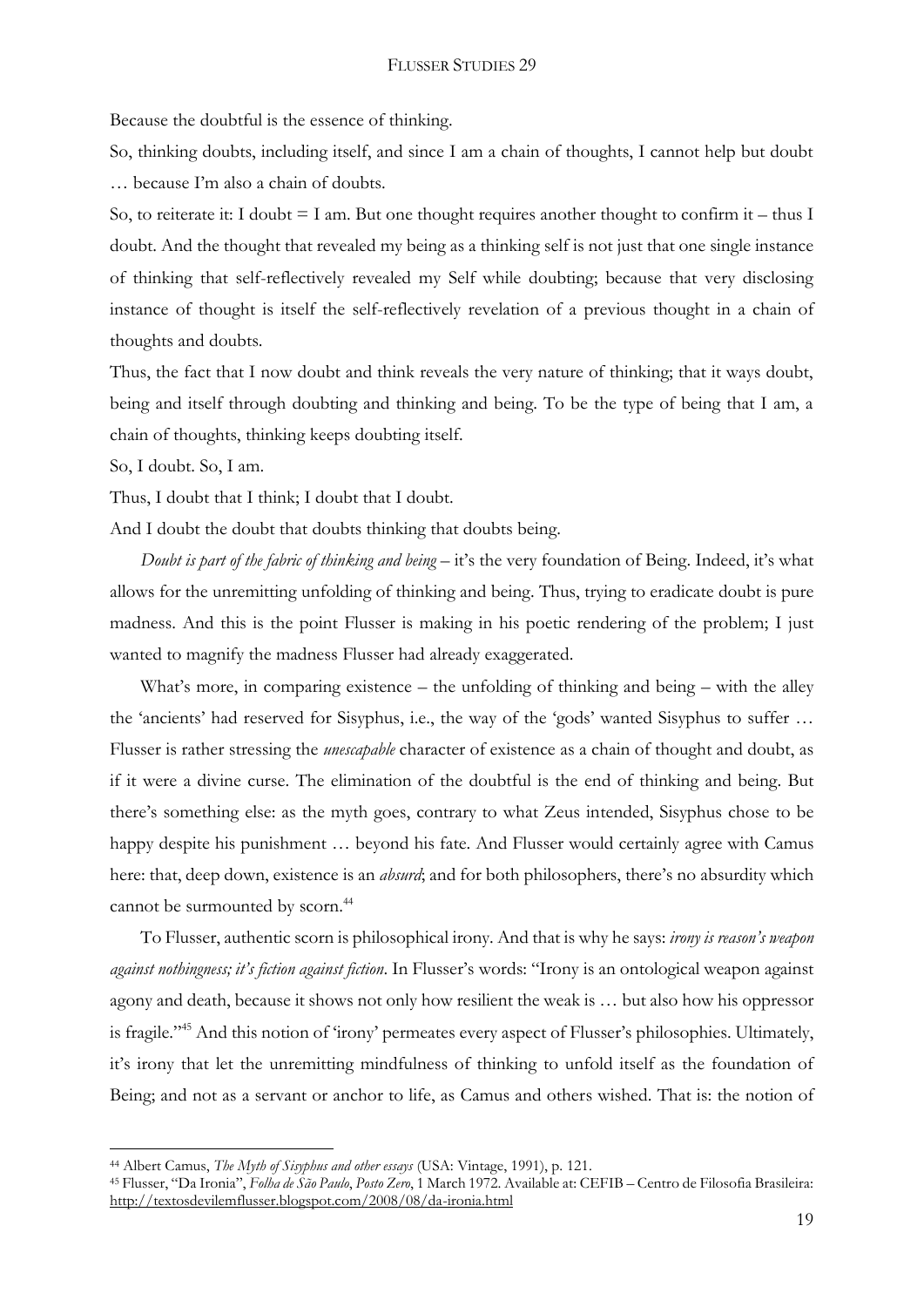irony touches all of Flusser's epistemology, metaphysics, ethics, and philosophy of language and media theory. On this picture, we may say, for instance, that for Flusser language, in its totality – as it encompasses poetry, faith, proper names, etc. – is a dynamic movement which, whether in its external (sentences) or in its internal (thoughts) forms, continuous to project itself towards nothingness, toward chaos<sup>46</sup> ... only to be 'created' again. That is one way of accounting for the fact that words and ideas lose their meanings in the course of history – and also the fact that what is often taken to be true, for example, to one particular civilization may sound more like laughable mythology to another. Thus, for Flusser, what this "dynamic movement leaves behind is a cloudy trail we call past civilizations." In other words, according to Flusser, in fulfilling itself, thinking continues to surpass itself … creating novelty to replace what has become obscure, what can no longer be explained or understood.<sup>47</sup> But thinking can only fulfill itself thus through the doubtful. The role of irony is to transgress the mask of reason in face of the doubtful.

Therefore, the blatant dissatisfaction against the doubtful in the philosophical circle, a form of intellectual bohemianism against a life full of improvidence and surprises and doubts is, for Flusser, the very road to *Nihilism* – or the sudden arrival of thinking and being over the abyss of nothingness. For Flusser, however, Nihilism only arises when thinking tries to eradicate the doubtful from its core … that is the suicide of the intellect. In short, the problem of nihilism only arise from the forgetfulness of the unrelenting nature of being and thinking.

Now, moving on, according to Flusser, we, *postmodern creatures*, "are the first or second generation to be experiencing this form of nihilism." *Nihilism* is: "… the total loss of faith – the madness of the all-encompassing nothingness. And the symptoms abound. Formal logic reduces thinking to a tautology. It's the 'clear night of the anguish of nothingness' of existentialism … that the "I" has discovered. "48

Flusser's rendering of the problem of the cogito was *less* apocalyptic – but barely. To Flusser, this total loss of faith is madness because, paradoxically, "faith is the primordial state of the spirit."<sup>49</sup> So, "in order to doubt, and thus negate and replace a naïve faith, doubting has to replace that previous faith with a new, better one" – even if it's faith in nothingness.<sup>50</sup> But doubting to put an end to the doubtful is also madness, because the doubtful is the essence of thinking. We'll consider this further in a bit.

Notwithstanding, Flusser's point concerning Descartes' formulation of the ego 'as the source of meaning and knowledge' is further reiterated in *A Dúvida*, where he says: *we, postmodern beings, are* 

<u>.</u>

<sup>46</sup> Flusser, *Da Religiosidade*, p. 36.

<sup>47</sup> Flusser, *Língua e Realidade* (São Paulo: Herder, 1963), p. 184.

<sup>48</sup> *Da Religiosidade*, p. 48.

<sup>49</sup> Flusser, *Da Dúvida*, p. 27.

<sup>50</sup> Ibid. p. 11.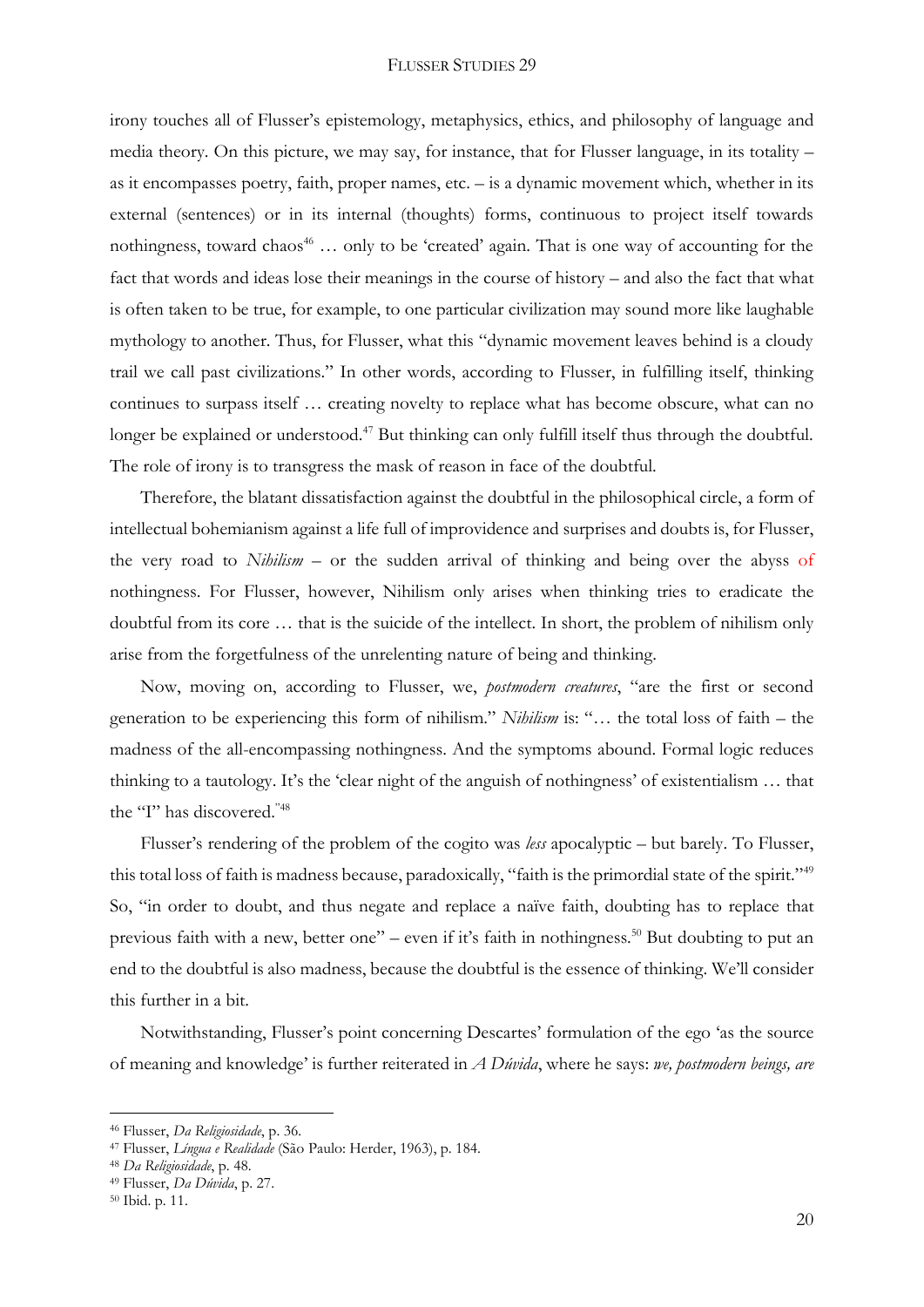*the outcome of this ego displacement*. It's in *us* that the Modern Age achieves its goal. But of course this suicide of the intellect, this *nihilism*, is an unsustainable existential situation. "It's the total loss of faith" … the madness of the all-encompassing nothingness … we are indeed the overcoming of the Modern Age  $\ldots$  we are its reduction to absurdity.<sup>51</sup>

On the face of it, then, Flusser's critique of the cogito formulation is akin to that of other scholars, as explained above, who have rendered Descartes' method of doubt as the seed of *postmodern nihilism*. However, to overcome such nihilism, some have proposed – insisted, actually – we return to Plato, or other form of pre-modern thought (any form, perhaps Aristotle, perhaps Aquinas, perhaps Augustine); after all, Descartes' method has destroyed the naïve faith in the "Augustinian self who had found the possibility of knowledge and reality" in God (and nothing else). 52

While others (including Flusser), still, claim precisely the opposite: that Descartes' formulation of the cogito was Augustinian through and through. What does that mean? It means two things, depending on who we ask.

First, it could simply mean this: Descartes ripped off Augustine's own formulation of doubt  $=$ existence in *The City of God* for his own purposes. There, in his arguments against the skeptics, Augustine says: "And since I am, even if I am deceived, how am I deceived in believing that I am? For it is certain that I am even if I am deceived … certainly, I am not deceived in this knowledge that I am."53

Those who argued Descartes could not have 'derived' his own existence from doubting probably never read through Augustine's own formulation of the cogito. But that is surely not why Flusser says the Cartesian cogito is too Augustinian.

Still, to say that the Cartesian cogito is 'too Augustinian' can also mean something else. William Desmond, for instance, also compares Augustine to Descartes, and his point is worth considering. To Desmond, Descartes clearly shares Augustine's passion of knowledge: God and the soul I wish to know. Nothing else? Nothing at all. The difference, says Desmond, is that Augustine wishes to know "nothing more, not because he has 'clear and distinct' understanding of God, and his own self, but because "God is the 'more' that ever resists encapsulation in clear and distinct ideas." This 'more' that is God keeps calling the spirit for "further unremitting thought, mindfulness, before the mystery of the ultimate other."<sup>54</sup> However, after Descartes, says Desmond, modernity has

1

<sup>53</sup> Augustine, *The City of God*, p. 370.

<sup>51</sup> Flusser, *Da Dúvida*, p. 27.

<sup>&</sup>lt;sup>52</sup> Pickstock, "After Writing: On the Liturgical Consummation of Philosophy", pp. 111-116.

<sup>54</sup> See Renée Köhler-Ryan's "Thinking Transcendence, Transgressing the Mask: Desmond Pondering Augustine and Aquinas", in *William Desmond and Contemporary Theology*, edited by Christopher Ben Simpson and Thomas Sammon (Indiana: University of Notre Dame Press, 2017), chapter 7.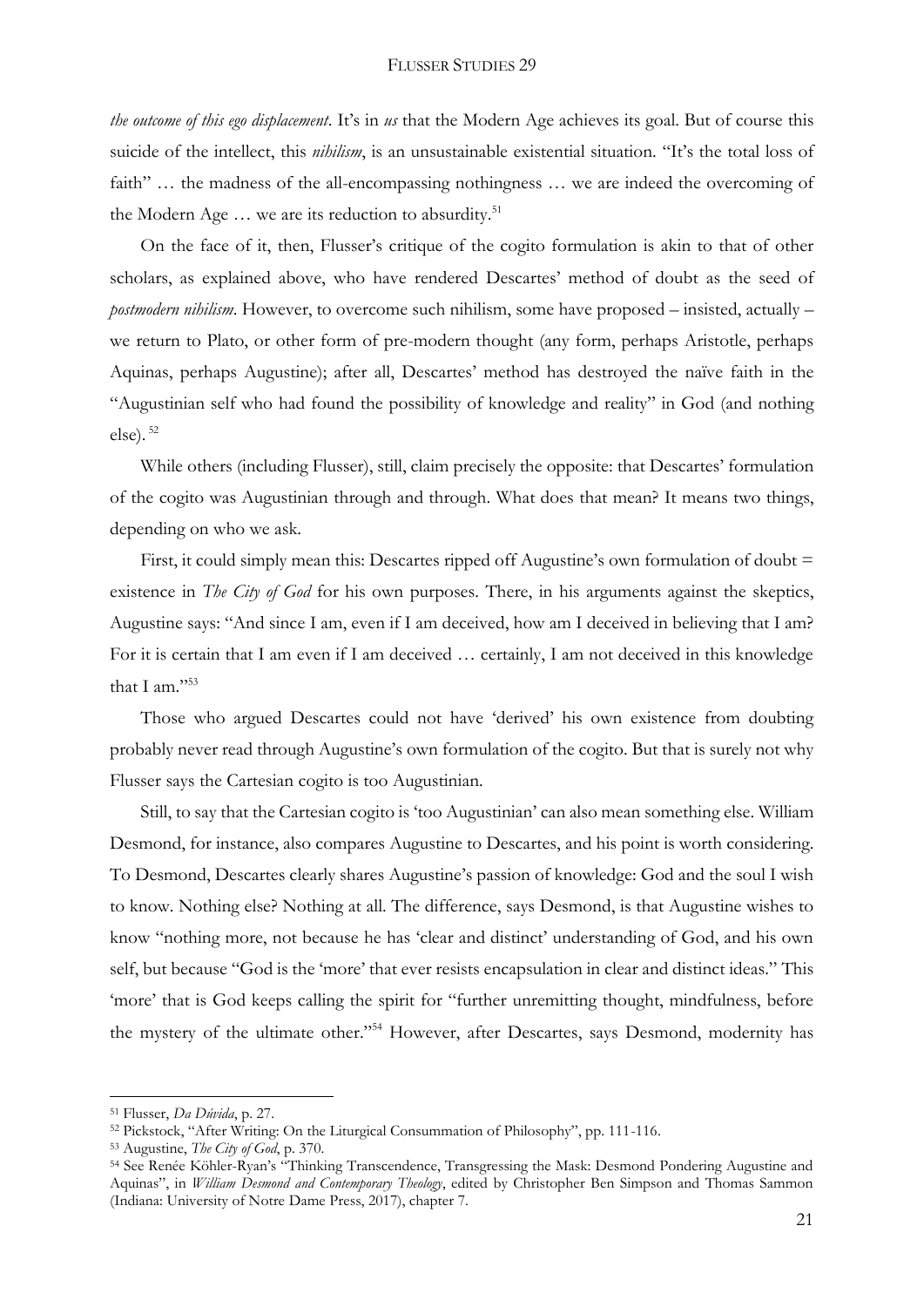become "infatuated with the systematics to the neglect of the *poetics* – especially in its religious significance."<sup>55</sup> With Descartes' *ego cogito sum*, then, says Desmond, we "no longer bow to the master on high … we have become masters of what is other … and masters of ourselves."<sup>56</sup>

This is closer to Flusser's understanding of the problem. Overall, Flusser (and Heidegger) would definitely agree with Desmond; though Flusser would certainly try to point out some flaws in Desmond's conclusion.

Flusser would agree that *the quest for certitude is a problem in Descartes' method* – even agreeing that Descartes' method reduces the *more*, the *unremitting*, the *mindfulness* of the poetic of being into mathematical, geometrical systems. Moreover, both philosophers would surely agree – once again, via Heidegger – that the Cartesian cogito has ultimately turned man into the masters of what is other, nature and of ourselves. But for Flusser, the problem *is not* that Descartes' enterprise undermined orthodoxy, as Desmond claims (though more elegantly than the rest of orthodoxy mentioned above) – after all, Desmond's *poetics* 'significance of the master on high' is stranded in Augustine's God. No, to Flusser, the Cartesian cogito errs because it tries to abolish the very essence of thinking itself, which is the doubtful. And, in this, the Cartesian doubt is not different from Augustine's certainty.

That is one reason why Flusser says Descartes is Christianity through and through. Both claimed to have eradicated the doubtful from thinking and being. Christianity claims to have eradicated the Jewish doubt surrounding the Mashiach; and Descartes tried to, according to his critics, eradicate doubt itself. Thus, for Flusser, Cartesianism is disguised orthodoxy. But how can you eradicate the essence of thinking and being and still hope for the best?<sup>57</sup> In the same vein, Flusser further reiterates the inner logic of his *I doubt = I think poetical solution* quoted above: "The definition of the doubtful, though absurd, is the aim of thought; in fact, it is the ultimate aim of the process of thought in its entirety. Should thought ever reach that aim, should it ever define the doubtful, this wouldn't mean only the end of the doubtful, but also the end of thought itself, which would have nothing left to doubt, and therefore nothing to think about. In fact, if the doubtful were finally defined, we would be back in Paradise." 58

So, this much is clear: for Flusser *the ultimate foundation of thinking is the doubtful*. And the ultimate sacredness of being is that which remains unsaid, untouched, unnamed. And here is where Flusser shakes hands with Desmond and Augustine, and then departs.

<sup>55</sup> William Desmond, *God and the Between* (Oxford and Massachusetts: Blackwell, 2008), p. 11

<sup>56</sup> Ibid. p. 62.

<sup>57</sup> Again, Descartes can surely be defended here, since his new principle of certainty, being based on reason itself, allows for the unremitting mindfulness of being and thinking. Put differently: Can it really be said that Descartes' metaphysics fosters the forgetfulness of being and thinking?

<sup>&</sup>lt;sup>58</sup> Flusser, "Thought and Reflection", pp. 4-5. Emphases added.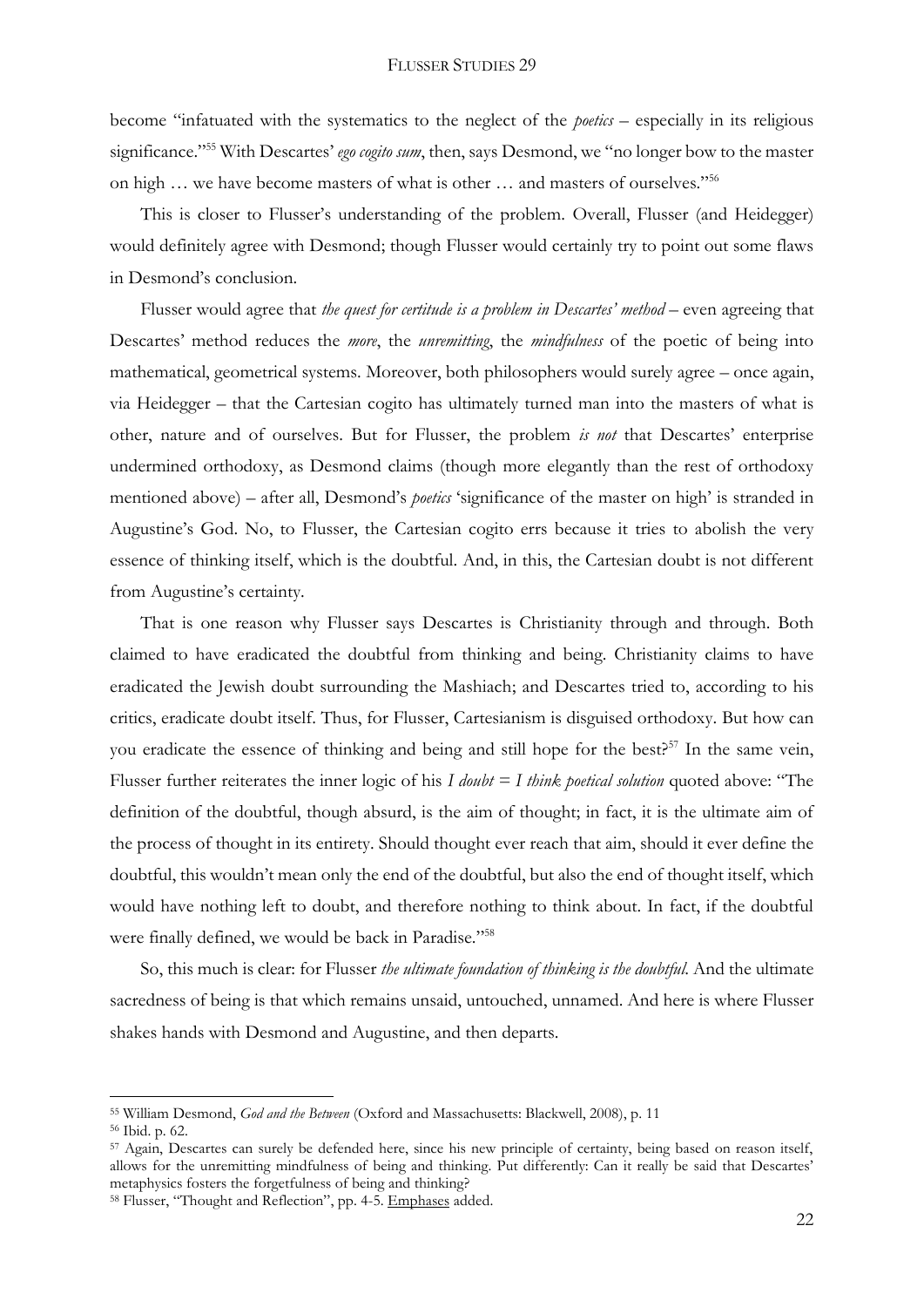However, while departing, Flusser would leave both thinkers waving in bewilderment, as he utters the other half of his ontology: *Faith is the primordial state of being, of spirit*. Clearly, neither Augustine nor Desmond would disagree with that statement. But placed side-by-side with the other half of Flusser's ontology – *that the ultimate essence of thinking is the doubtful* – it seems we have a paradox: *doubt is the foundation of thinking; faith is the primordial state of being*. And how do we resolve this paradox?

Dialectically, of course. To Flusser, the attempt to eliminate doubt from the process of thinking is akin to trying to return to Paradise. That might sound great to orthodoxy. But at what point exactly into *Paradise* must we return to, if we were to solve the Cartesian problem? Clearly, to follow the orthodox logic, it must be to a point before the *fall*, before the seed of doubt was implanted by the Serpent in the Garden, as a necessary human characteristic. It's a necessary human characteristic because, as Hegel reminds us, before the fall, Adam and Eve lived in innocence, in a childlike state of existence. However, as it will become clear below, for Flusser, much like for Hegel, the 'solution' to this paradox is dialectical … the way out does not involve the resurrection of dead faiths, or a return to a childlike state of mind in paradise.

But let us get back to Descartes' formulation of the cogito in the very beginning of his *Second Meditation*: "What am I … I who now necessarily exist? This much is clear: whatever I am, I am a thing that doubts" … and for Flusser, if there is any problem in Descartes' cogito argument, which hasn't be revealed yet, that is where we will find it.

Let's then take a step back, to reconsider Descartes' argument from Flusser's understanding of doubt: *doubt is the foundation of thinking* – that much is clear for Flusser.

Firstly, this point must be reiterated: Descartes' axiom "I think, therefore, I am" is not a tautology, as Kierkegaard and others supposed, but an *enthymeme*<sup>59</sup> - a form of argument in which one of the premises is not explicitly stated – in which case, Descartes' cogito argument must be reread and understood as implying that missing or hidden premise. Most objections to Descartes' cogito simply do not seem to take this implicit premise into account. But before going further, let's understand *enthymemes*; we could even ask Mr. Bod Dylan for help. In his *With God on Our Side* Dylan sings:

"The First World War, boys, it came and it went

1

The reason for fighting, I never did get, but I learned to accept it

Accept it with pride, for you do not ount the dead, when God's on your side.

<sup>59</sup> A well-known argument, originally presented by Pierre-Daniel Huet in 1689, but still widely discussed. See, for instance, Roger Ariew's *Descartes Among the Scholastics* (Leiden and Boston: Brill, 2011), or "Cogito Ergo Sum", by Jim Stone, in *The Journal of Philosophy*, vol. 90, No. 9 (Sept. 1993), or "Thought Experiment: Analyses of Descartes' Cogito", by C.P. Hertogen, in *Scielo*, *Transformação*, vol. 39, No.3, (July/Sept. 2016).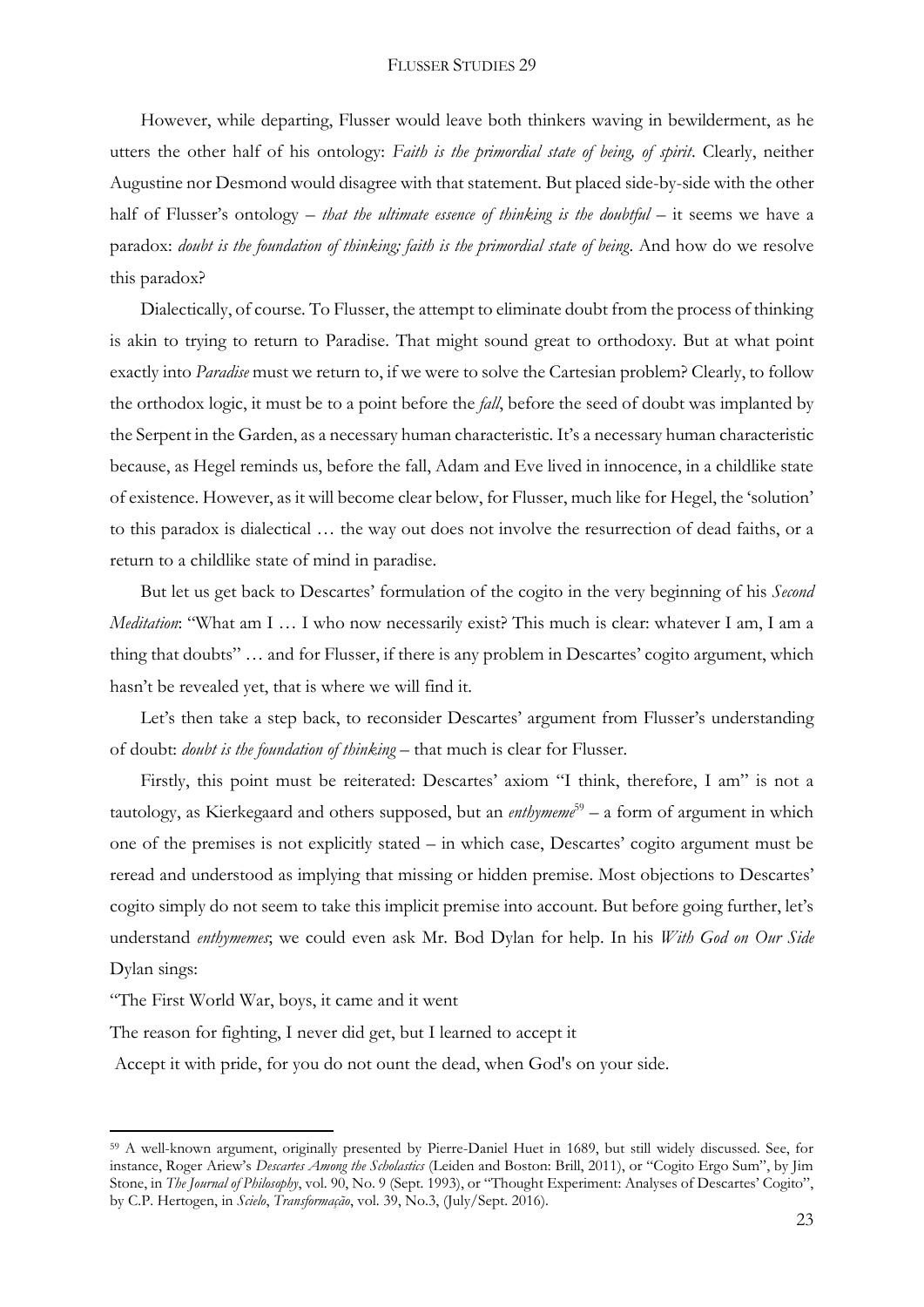The Second World War came to an end, we forgave the Germans. And then we were friends, though they murdered six million, in the ovens they fried … the Germans now too have God on their side."<sup>60</sup>

This is a classic example of enthymeme. Dylan's whole message has to be understood in light of the premise which has been omitted for whatever reason. So, in this light, whoever has 'God' on their side *will win* – i.e., no matter who they fight, when they fight, who they support … they (and the ones they support) will win. In this vein, then, in World War 1 and World War 2 the Germans were defeated because they did not have God on their side; but now that they're our friends, they too have God on their side … thus, *they will win*. This is, by the way, a direct reference to Psalm 108:13 – *With God on our side, we will win; He will defeat our enemies*. That is where we find the missing premise of Dylan's song.

Though quite fascinating, the content of Dylan's lyrics is not the matter here. More to the point: *enthymemes* are rhetorical tools which require the participation of an active audience. As Mary McCabe explains: *Enthymemes require a dynamic, proactive audience, seriously engaged in the discourse being uttered; or else, the whole point will fall on deaf ears*. Furthermore, this active role "gives the audience autonomy"; i.e., the receivers of the message are not just pets in a game but are rather active, responsible rational and moral agents.<sup>61</sup>

The same active role of a moral agent applies to the reception of Descartes' cogito formulation, for there's an implicit premise in Descartes' whole cogito thing, which has often been ignored (though not by Flusser). Nevertheless, once that 'missing' premise, which is there in Descartes' whole metaphysics all the way through the *First Meditation*, is added, doubting becomes the foundation of thinking; and the full statement can be rewritten thus: Ego dubito – ergo cogito – ergo sum … I doubt – therefore, I think – therefore I am. To Flusser – and perhaps only to Flusser? – this logic makes it incredibly paradoxical that Descartes (and some of the noblest minds thenceforth) thoughtlessly had wished to put an end to doubt itself.

Descartes wanted to replace an old faith, the Aristotelian-Thomist faith, with some unshakable certainty, after which doubting is no longer possible. But we already know that, to Flusser, that would imply the end of thinking itself, since the doubtful is the essence of thinking. And this much is already implied in Descartes' first step into the cogito formulation. Does not Descartes' first thesis states this:

<sup>60</sup> Bob Dylan, "With God on Our Side", in the Album *The Times They Are A-Changin*, track 3, Originally released in 1964, Sony BMG Music Entertainment, Spotify.

<sup>61</sup> Christopher Tindale, *Acts of Arguing: A Rhetorical Model of Argument* (New York: State University of New York, 1999), p. 12.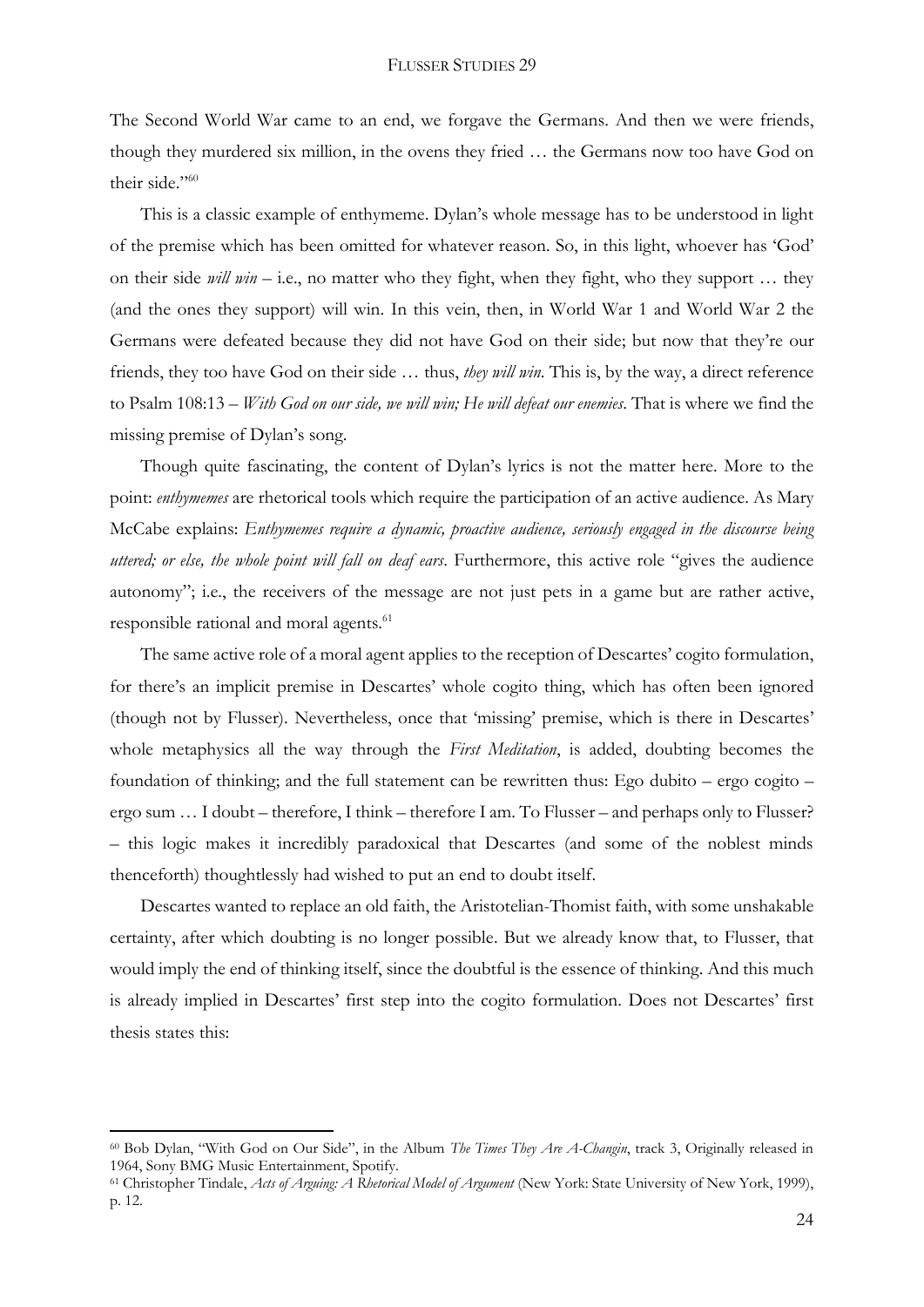In order to establish the truth, it's necessary, "once in the course of one's life, to demolish everything completely and start again right from the foundations" – i.e., to doubt everything which can be called into doubt?<sup>62</sup>

For Flusser, doubting is the essence of thinking; thus, there's nothing wrong with the Cartesian doubt insofar as it wants to doubt. The problem lies somewhere else: the cogito only makes sense if it can doubt its own actuality. As it happens, it seems the Cartesian cogito does not doubt itself; and this is what Flusser holds to be a grave inconsistency with Descartes' method. According to Flusser, the "intellect is the field of doubt" – and Flusser's philosophy as a whole hinges on the epistemological and ontological correlation of doubt, thinking and being … as a *fundamental unremitting dimension of Being*.

Or, translated into the languages of some of Descartes' detractors mentioned earlier: for Flusser, the *universal given*, the *ungraspable*, the *unremitting mindfulness of spirit* does not apply to God only. No! Having been made in the image of spirit, it means there's something unremitting, ungraspable about the human element as well. There's something relentlessly incomplete about being and thinking.

That is why Flusser says somewhere else that the "I" is an *empty concept* (from an epistemological point of view), and a *lack* (from an ontological standpoint) – and, to some extent, it should remain so.<sup>63</sup> Ontologically, the fulfilment of being, the eradication of such lack would mean death; epistemologically, the fulfilment of thinking through absolute certainty, i.e., the eradication of the doubtful is also death. This is to say that thinking is fundamentally incomplete, and this essence is revealed in doubt, which is an absurd; being is equally incomplete in essence, since its core is faith, which can be understood as the assent of thinking towards being ... thus faith, as the essence of being is equally absurd. Hence: *being and thinking are themselves paradoxes* – i.e., thinking is a paradox of being and *vice-versa*. And this *is not* a theoretical, but a phenomenological paradox, which means it can never be fully grasped logically, but only through experience. In short, the very ontological ground of being and thinking is an absurdity.

Thus, for Flusser, it's obvious that, to unearth the fullness of thinking and being, as Gustavo rightly puts it, it's necessary to doubt … but doubt must doubt itself; it must remain open to the mindfulness of the unremitting nature of being and thinking. Therefore, it is "necessary to doubt the Cartesian doubt because, even if hyperbolic, it imposes upon itself an unacceptable limit" – i.e., the end of itself.<sup>64</sup>

<sup>62</sup> Descartes, *Meditations,* (Oxford and New York: Oxford University Press, 2007), p. 17.

<sup>63</sup> See *História do Diabo* and "Da Gula", for instance. And this is the basis of what can be called Flusser's ethics.

<sup>64</sup> Gustavo Bernardo, Preface to Flusser's *A Dúvida*, p. 9.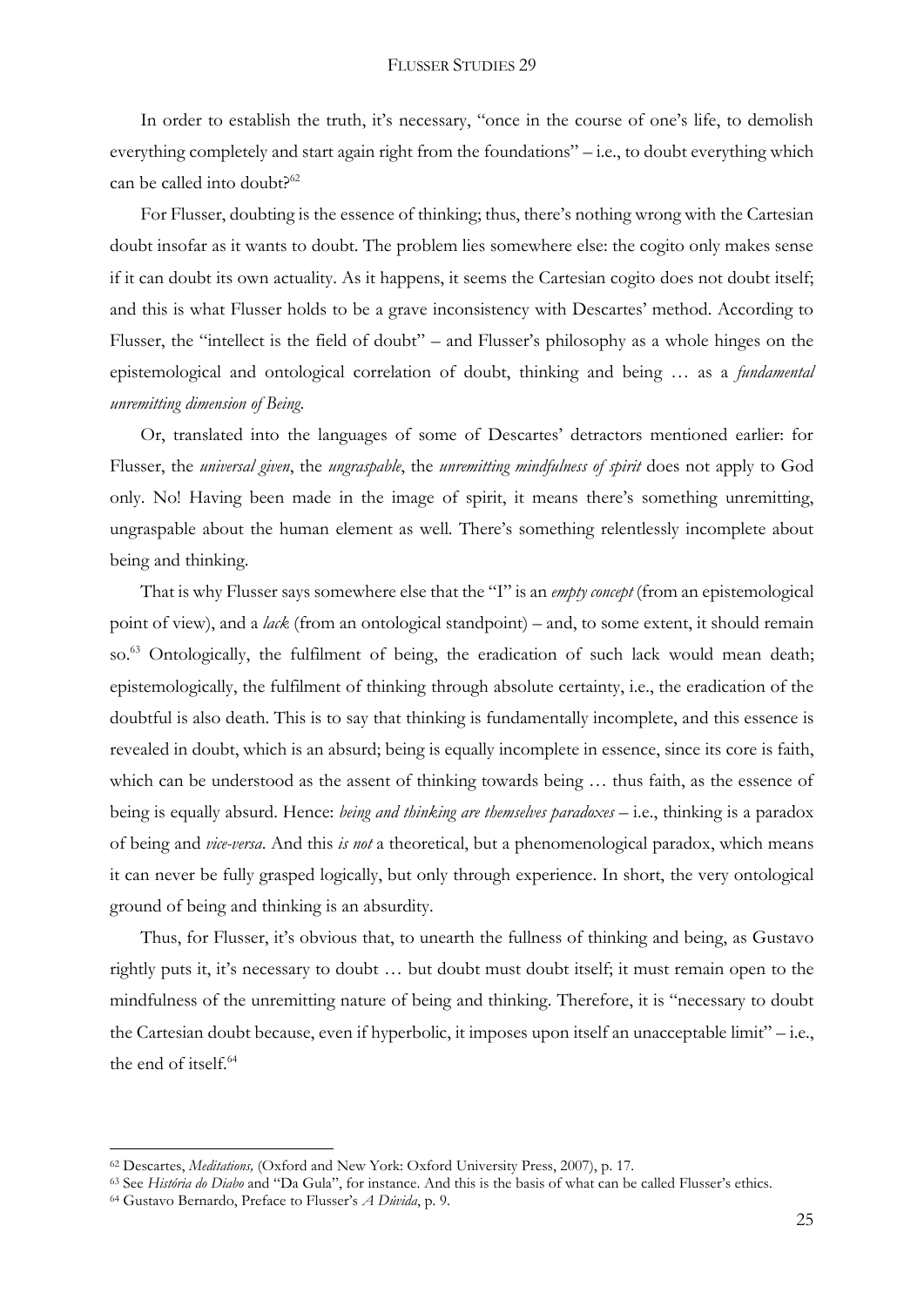Now, let's consider Flusser's notion of doubt *per se* – doubt that is not afraid of doubting itself – more carefully; and consider its implications: *to unearth the fullness or unremitting nature of being?*

# **Section 5: Flusser's Further Objections to Descartes' Cogito**

For Flusser, then, the starting point of the doubtful is always a calcified certainty, some faith. And that is why he claims "faith, certainty, is the primordial state of the spirit. The "naïve" and "innocent" spirit believes; and it deems so in "good faith." This is to say, then, that doubt does away with the primordial state of naivety and innocence of the spirit. To Flusser, then, returning to that original, primordial state before the doubtful, wherein faith was innocent, is an impossible task. Why? Because in the corrosive acid of doubt that lies within the chain of thought that is being: "The ingenuity and innocence of the spirit is dissolved … the process is irreversible. And the attempts of the corroded spirit to return to an original, authentic state of faith is nothing but frustrated nostalgia." 65

So, for Flusser, there's indeed an exit; but it lies ahead; not in times gone by, not into an original paradise, but outwards, into banishment. And Flusser's arguments in this context are rather Hegelian.

In his interpretation of the Fall of Man, Hegel also says that spirit, life itself, being, appears first in its immediacy as innocence, naïve faith. Hence, once doubt arises, spirit is uprooted from its primordial ground, thrown into the horizon of being and thinking, into a state of disunity, akin to Adam and Eve's expulsion from Paradise. In such state of disunity, in exile from the Garden, the task of spirit is to advance dialectically, not by nostalgically willing to return to an original Paradise, but by a walk into and through exile, a very painful and tortuous ascent through which Spirit has to toil its way to a higher state of unity. In Hegel's own words: "Man is pictorially thought of in this way: that it once happened, without any necessity, that he lost the form of being at one with himself through plucking the fruit of the tree of knowledge of Good and Evil, and was thus expelled from the original state of innocence, from Nature, which yielded the fruit without toil, and from Paradise, from the garden with its creatures." 66

So, to Hegel, after the fall, the task of the spirit is to advance – walk ahead. But this path implies sacrifice. And to Hegel (and Flusser would agree), that is the whole point of the myth when it affirms: *through painful toil you will eat … for cursed is the ground upon which you stand*. Does not Flusser also says the path is painful and tortuous? It requires a fundamental sacrifice. But what sacrifice is this?

<sup>65</sup> Flusser, *A Dúvida*, p. 22.

<sup>66</sup> G.W.F. Hegel, *Phenomenology of Spirit*, translated by A.V. Miller (Delhi: Molital, 1998), p. 468.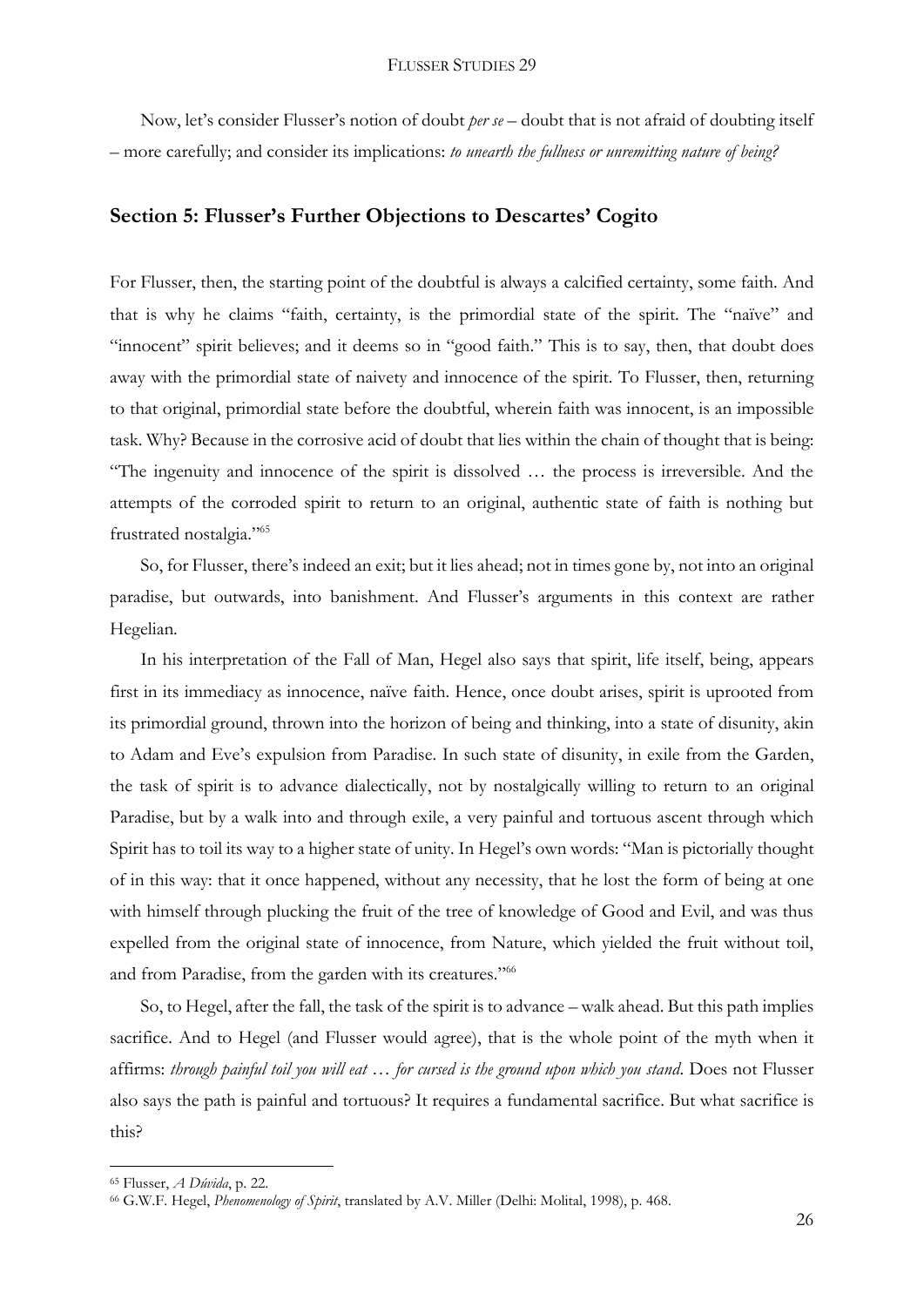To be clear, for Flusser, all supposed solutions to the Cartesian problem require sacrifice. Orthodoxy have criticized the Cartesian cogito and suggests a return to some form of tradition, i.e., it wants to sacrifice the intellect for the sake of faith … some faith. Heterodoxy, on the other hand, (including Descartes') says the problems with doubt can be overcome by sacrificing faith for the sake of the intellect. The former, although reasonable, supposes an impossible sacrifice  $- a$ return to some original state, assuming that the divine origin of the intellect and being lies somewhere akin to a paradise. But for Flusser the orthodox solution is clearly a significant, absurd sacrifice; after everything the intellect has accomplished so far, including the 'discovery' of the orthodox faith itself, how can we sacrifice it? Hence, this is ontologically impossible. Who wants to sacrifice the intellect for the same old faith, launching thinking and being deep back into the uncertainties of primitive times?<sup>67</sup> On the other hand, the sacrifice of faith for the sake of the intellect is clearly more appealing, promising even, as it has long ago rendered itself quite fruitful.

However, Flusser rejects both forms of sacrifice. But supposes there's a sacrifice to be made nevertheless. What's this sacrifice Flusser is talking about, then?

To anticipate, (if the hints dropped throughout our discussion so far haven't made this point clear yet): Flusser's notion of sacrifice to solve the problem of the *Cartesian cogito* – and thus *Nihilism* – is perhaps the most absurd of all. In comparison to Flusser's solution, the suggestions promoted by both orthodoxy and heterodoxy sound like a cakewalk.

First, says Flusser, the solution is not to resurrect dead faiths. Yes, the sacrifice of faith for the sake of the intellect seems to lead to nihilism … *and nihilism is an unsustainable existential place to being*  and thinking. But nihilism itself should be taken as the starting point<sup>68</sup> – and not as a forbidden path guarded by fearful archangels wielding flaming swords. Once again, to Flusser the 'solution' is not to resuscitate dead faiths, to return to a childlike state in some original paradise. It's the road ahead, which is always tortuous and painful – that is the path that lies ahead of being and thinking toward its unity or the mindfulness of itself and the other. But that does not mean the road to the past is blocked. Much like to Heidegger, to Flusser the unremitting mindfulness of being and thinking requires a dialogue with the past. But not only with the Greeks, as Heidegger supposed. In his path towards the unremitting mindfulness of thinking and being, towards solving the problem of Nihilism, Flusser is eager to talk to all "initiators of our great feast, the mythical figures" of Orpheus, Abraham, Jacob, Sisyphus, Inanna, Aphrodite, and so on, as these "proper names … call us to the sacrifice they themselves initiated." For Flusser, it's "from this time of conversation that the ultimate sacrifice can take place."<sup>69</sup> Thus, the dilemma of Adan and Eve couldn't fit into a

<sup>67</sup> *A Dúvida*, pp. 111-112.

<sup>68</sup> Ibid. p. 30.

<sup>69</sup> Flusser, *A Dúvida*, p. 120.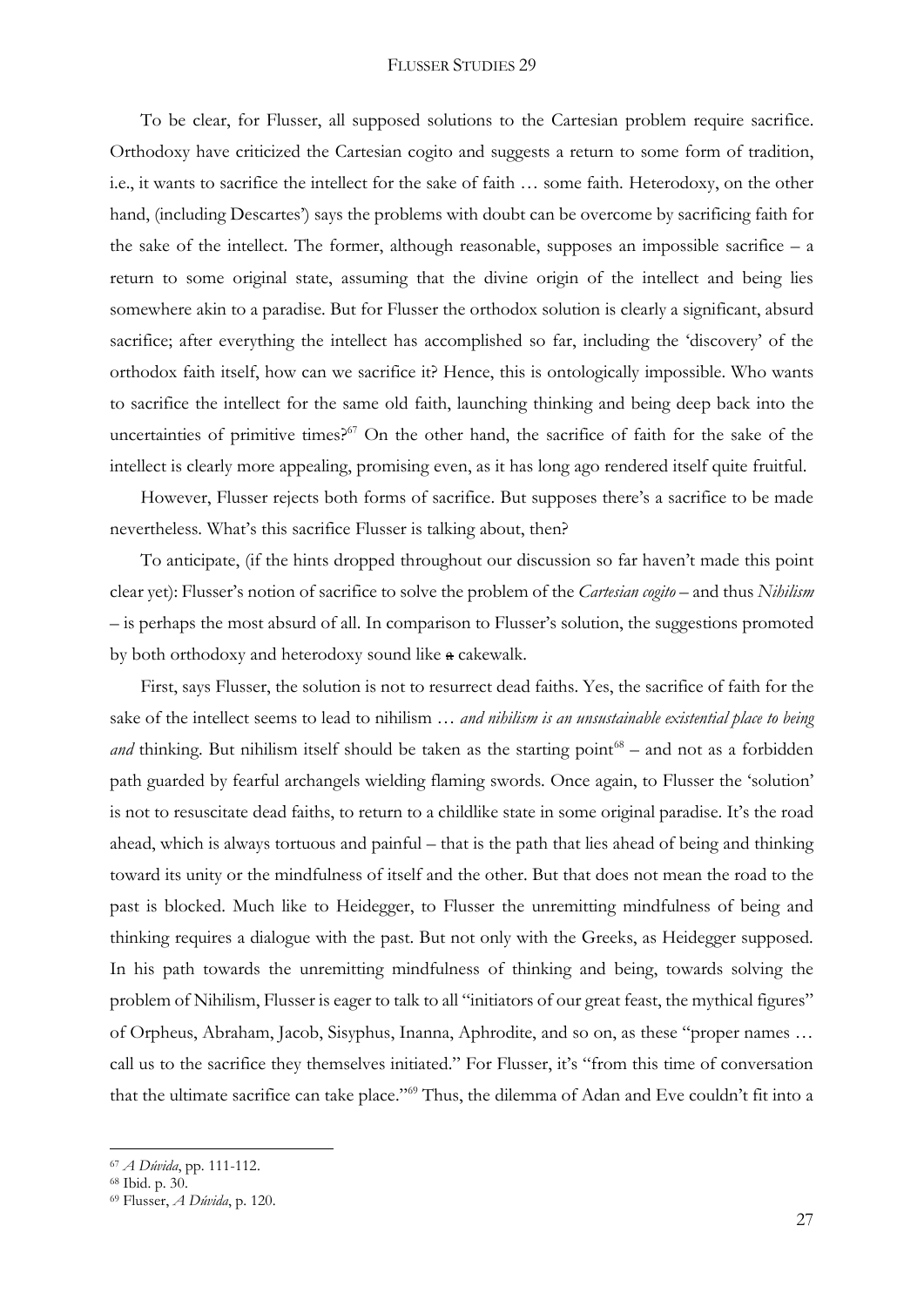metaphysics of either-or. For Hegel, the fall reveals an eruption of the possibilities of being and thinking to overcome the immediacy of nature; and the toil, which is also a curse, is both the result the fall and the overcoming. Similarly, the doubtful, for Flusser, represents the possibility of the attainment of a truly human life – it's what allows spirit to move beyond the immediacy. Nihilism, to Flusser, is the 'localized' instance, to accept nihilism as the starting point is the very possibility of overcoming doubt. How? In his words, by embracing the doubtful. "Beyond that thinkable horizon, which is the horizon of the intellect, everything is doubtful … beyond this horizon, doubt dissolves itself, and to reject the possibility of doubt to doubt itself is, ultimately, not to accept the horizon of doubt (and thinking, and being) … it's the sacrifice of the intellect for the sake of the intellect, the sacrifice of thinking for the sake of thinking. But thinking of what? Thinking of all that *is* different."<sup>70</sup>

In this state of perplexity and sacrifice, the intellect may recognize its limitations; and that is the way out. How exactly? One, by letting that what cannot be said remain untouched and mysterious; by letting Being remain what it is: "I am who I am". By sacrificing the intellect not for the sake of something else, but for the sake of *nothing* – *nada*. Flusser himself recognizes the absurdity of this claim; so he says: "… it's not surprising that this attitude is not easily observed and popular within the current trends"<sup>71</sup> towards trying to solve the problem of *Nihilism*.

However, it should be clear by now that the sacrifice of the intellect is already absurd because every attempt involves the sacrifice of the intellect for the sake of something else: *experience*, *existence*, *will-to-power*, *volition*, *Paradise*, *religious faith*, *tradition*, salvation of the soul, etc. For Flusser, the problem of all these sacrifices lies in this: that they all seek some form of compensation for what's been sacrificed. So, Flusser is proposing a sacrifice of the intellect without expecting any form of compensation. And that is the absurdity! But to rescue Flusser's logic here, let me tell a little Buddhist story about a monkey and a bunch of bananas in a cage I once heard.

It seems that once upon a time, a common method trappers used to catch monkeys for the zoo, or whatever, involved placing a bunch of bananas inside a small cage, and then placing the cage into the forest and wait. Soon enough, a monkey will come along and try to get the bunch of bananas by reaching through the narrow rungs of the cage. Clearly, the monkey won't be able to get the bunch of bananas out through the rungs, no matter how hard he tries, twisting his primate hands up and down, back and forth. However, the monkey will keep on trying, because he is already attached to the bunch of bananas … thus, even upon noticing the trapper approaching, the monkey won't let the bananas go. Sure thing, all the trapper has to do is grab the helpless monkey.

<sup>70</sup> Ibid. pp. 111-113.

<sup>71</sup> Ibid. p. 113.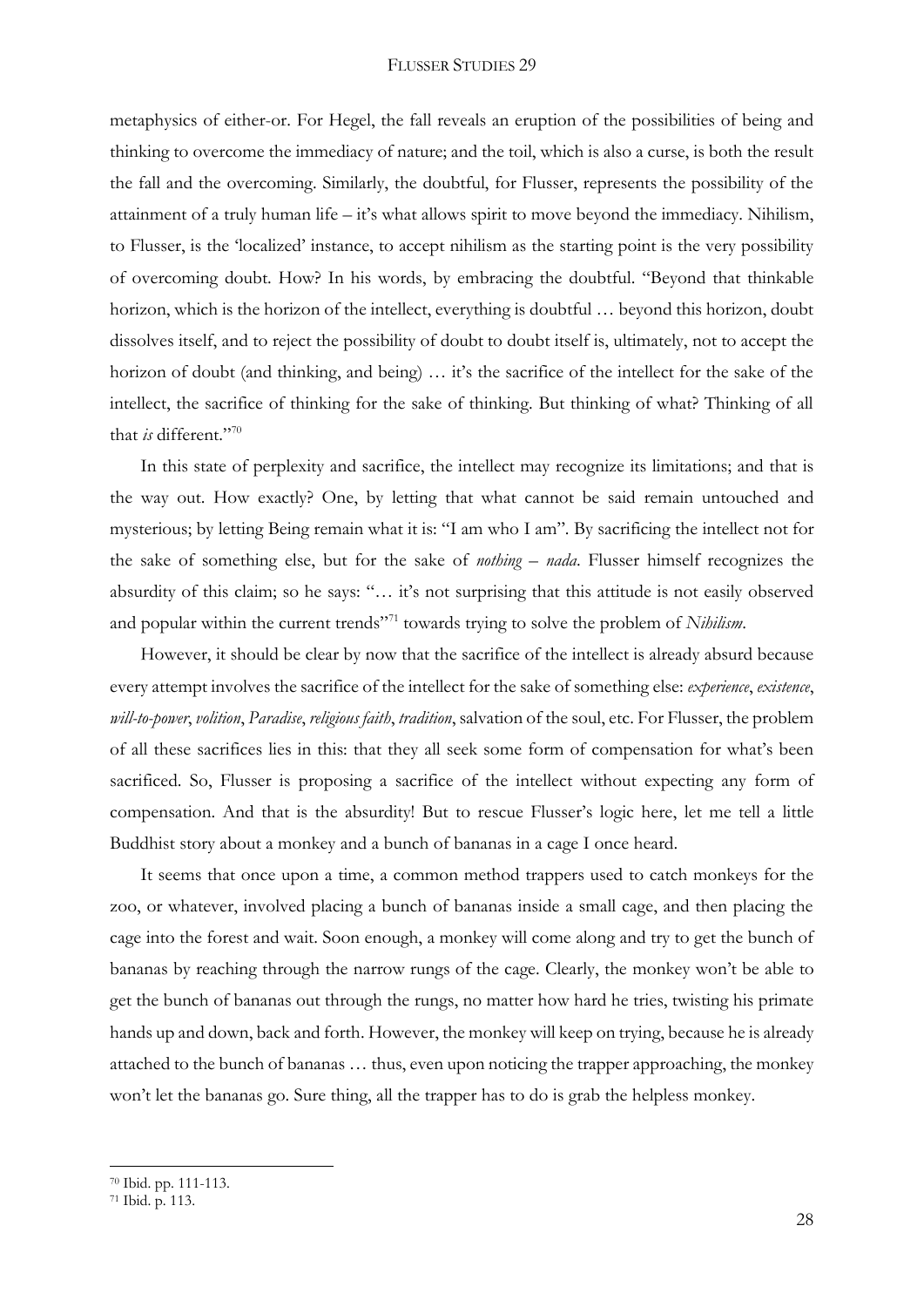Now, watching from outside, in the distance, if we could say anything at all to save the poor monkey, what would that be? We'd probably shout out loud in desperation and compassion: *Drop the bananas, silly!* Sounds pretty obvious, does not it? But that is precisely what Flusser is suggesting to solve the problem of nihilism – *drop the bananas*. *No bananas* sounds better than a life in a cage … in a rational zoo. For Flusser, to free itself from the small cage of the cogito, the intellect must let the bunch of bananas in the form of *idolatries*, *textolatries*, the *calcified beliefs and truths*, etc. go … it must sacrifice itself for the sake of "a radically diminished intellect, the attitude of the humiliation of the intellect, without any compensation." The recognition and acceptance of the ultimate emptiness and lack of the self.

Again, Flusser himself recognizes this to be a solution that does not, "quite understandably, find a multitude of adherents." Still, for Flusser, this "sacrifice is just as an integral part of the feast" of being-and-thinking-in-the-world … and much like the monkey in the presence of the unremitting possibilities of the forest … the intellect has a choice to make, *viz*., to engage itself in authentic conversation – conversation that does not seek to reduce the unremitting fullness of being and thinking into concepts.<sup>72</sup>

Flusser's *A Dúvida* is definitely a fundamental place to dwell in in order to consider this issue closer. However, the string of Flusser's theses there – the question of *verses*, *conversation*, *sacrifice*, *proper name*, etc. – is rather complex and beyond the scope of this discussion. Luckily, we can sanitize such talk with a simpler formulation Flusser presents somewhere else:

This summarizes all the activities of the intellect: the intellect is accomplished by welcoming, converting and reverting themes, in one word: talking. Conversation is the realization of the intellect. Conversation is, therefore, an authentic project … and intellect that does not accept, convert and revert themes, and intellect that does not speak authentically, decays in small talks, apprehends nothing, understands nothing, articulates nothing  $\ldots$  and thus, does not take place.<sup>73</sup>

This passage is pretty clear. The next question is: who creates this form of open, authentic conversation – *an authentic type of conversation that accepts, converts and reverts, accepts, converts and reverts …?* It's in this same text we'll find Flusser's answer: *the poets*. Yes, Plato wanted to banish the poets from his perfect State; Flusser wants to bring them back to the feast. For Flusser, conversation, and thus politics, is a sub product of poetry.

To be clear, Flusser is using the word *poet* here in the original Greek sense, namely: *maker*, *creator*, *producer*. Poetry is the primary industry of the intellect … the poet is the producer *par excellence*, as he produces "ex nihilo" – it's the creator; it's God's spirit hovering over the watery chaotic void,

<sup>72</sup> Flusser, *A Dúvida*, p. 113.

<sup>73</sup> Flusser, "Poesia e Verso", in *FlusserBrasil*, available at [http://flusserbrasil.com/art36.html.](http://flusserbrasil.com/art36.html)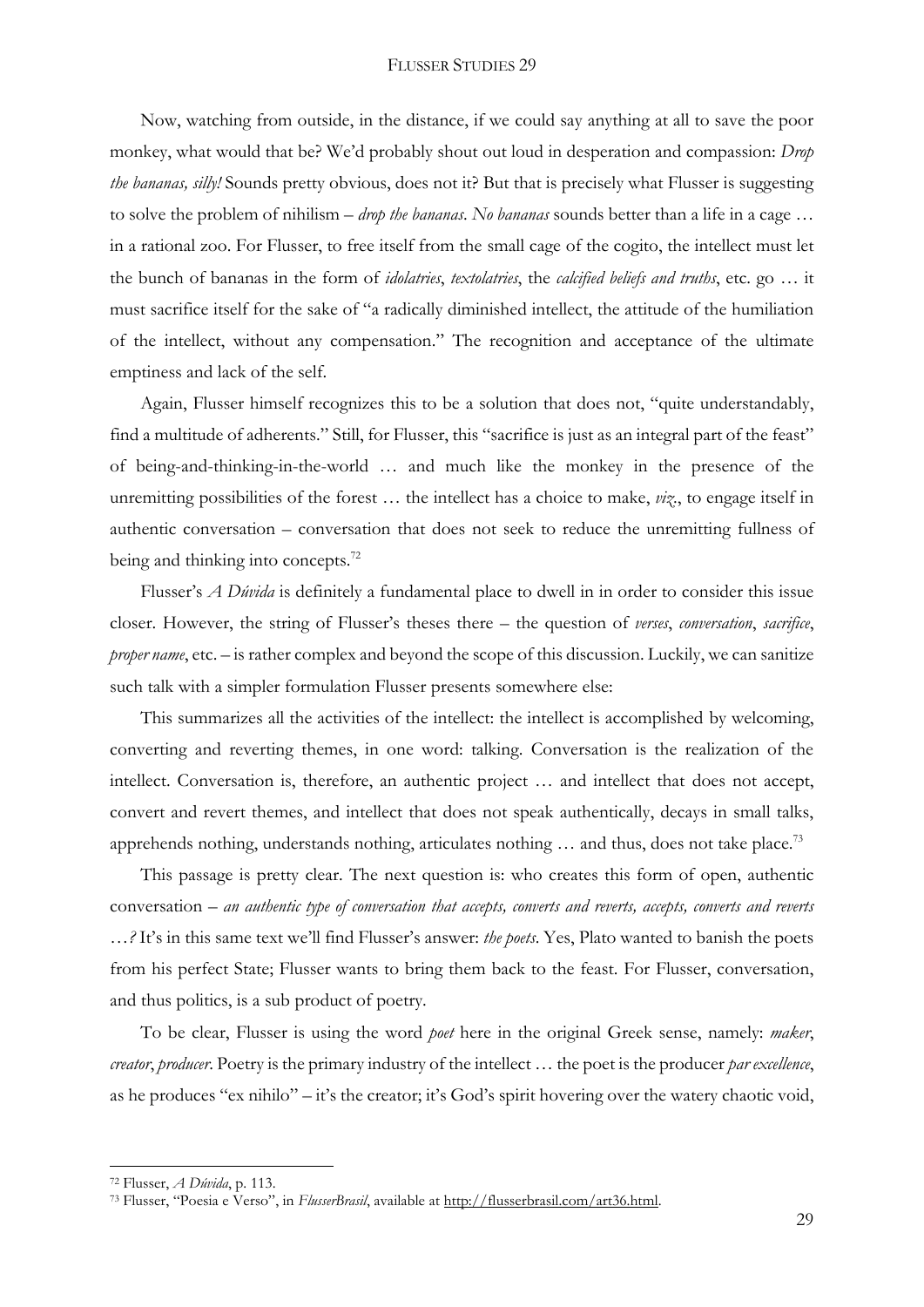to use the language of the myths Flusser (and Hegel) loved too well. Or in Flusser's own terms, the new verses of the poet are the life-giving rain on the prosaic plain of conversation.<sup>74</sup>

To Flusser, then, *authentic conversation* is the unfolding of thought and being, which originates in poetry. With time, however, through conversation thinking and being become too solid, too rigid, for that is the nature of reality. In this state, the intellect becomes idle: it accepts nothing new; it apprehends nothing new; it articulates nothing new  $\ldots$  till it eventually dies.<sup>75</sup> The advancement of civilization can only happen through the conversation of the intellects. But who produces the topics of this conversation? Certainly, not the rabbles; for they gather happily outside of the ivory tower of history, relying on some form of solid, rigid beliefs capable of reassuring their naïve faith. Who produces the new conversation, then? *The poets*, of course.

However, once this new 'poetry' is grasped by the rabbles, conversation seeks to devour what was once inarticulable, the unremitting mindfulness of thinking and being, and carries on "digesting them and expelling them in the form of civilization." Conversation devours the 'inarticulate' before the inarticulate can devour conversation. Put differently: faith devours the doubtful before the doubtful can devour faith. It's in this process of devouring and expelling that faith becomes consolidated. This is also to say that it's the poet who chooses the direction of progress, the direction of civilization, by choosing its themes. As Flusser has it, "poets are like holes through which the inarticulate penetrates the conversation ... *they are mouths of the gods*<sup>776</sup> through which order and direction is re-established. Put differently: they are the "mythologists (the tellers of myths) … the prophets, the priests and critics" of this feast called civilization … which is nothing but the conversation of intellects.<sup>77</sup>

But there is more: *progress* is only progress if it moves towards what's not yet articulated. Thus, conversation and progress are always acts of self-devouring. And in this process of dialectical selfdevouring, guess who is a threat to faith? *The poet*, again. Why? The 'inarticulate' threatens the intellect of the poets – and the intellect of the poet only. And the process of poetic creation starts all over, once again. Understandingly, this always *ex nihilo* creation of the poet is too intense, too full of heroism and beauty and unarticulated novelties which are never immediately apprehended. In short, 'new poetry' takes a long while, and countless devouring of old faiths, and revolutions, and persecutions, and objections, and ridicules – and, why not, crucifixion – before the rest of the world, the rabble, can capture the underlying transcendence of the new message. And when it finally does; *the poet has already moved on*; has a new message. Examples of such self-devouring dialectics in history abound.

<sup>74</sup> Flusser, "Poesia e Verso."

<sup>75</sup> Ibid.

<sup>76</sup> Ibid. *Emphasis* added.

<sup>77</sup> Flusser, *A Dúvida*, p. 100.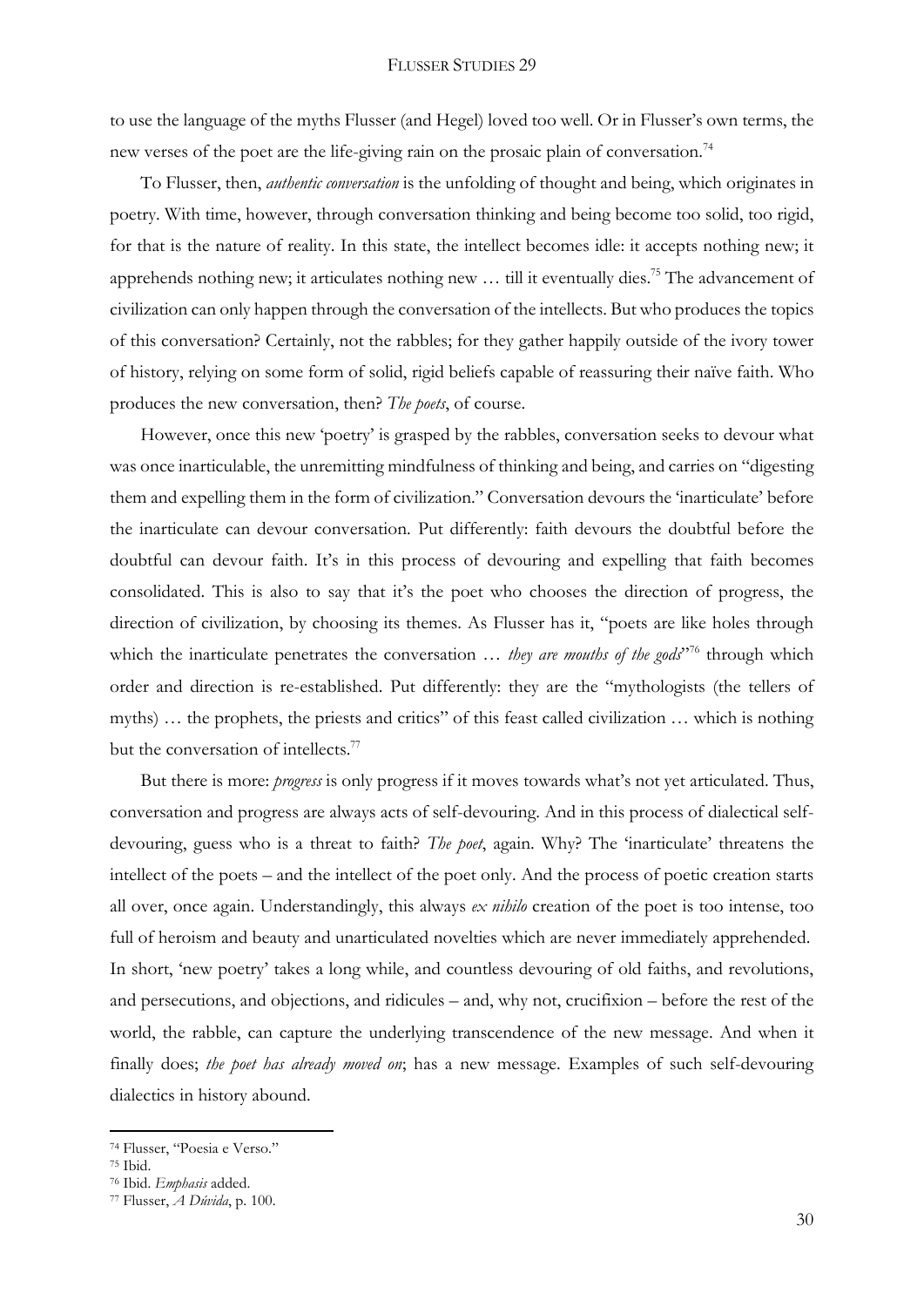Again, we can try to sanitize Flusser's dialectics of self-devouring by referring to one of his more 'relaxed' explanations of this whole self-devouring process in terms of his idea of the dialectical transition from the magical to linear writing to technical image.

In a 1999 interview to Miklós Peternák, Flusser says: In the magical world, before the invention of linear writing, power was in the hand of those who mastered the art of divination, of foretelling, of magic. With the invention of linear writing, power is displaced, a new class of rulers appear – the literati, (the brahmanas), the clerks, etc.

Now reality is no longer explained in terms of cyclical phenomena, seasons, feasts, destiny, fate, but in terms of causality. This is a historic, univocal perception of reality, and those who mastered writing had control over society – because society as a whole continued to exist in a magical state.

Then, around the 16<sup>th</sup> century, with the invention of the printing press, that code of the literati becomes profane, widely available; and the foundations of power are disestablished. Thus, a new code is created: that of science, mathematics. Again, here, only a few mastered such code, while the rest of society are still grappling with their newly discovered alphabetic codes, which has just become accessible to them.<sup>78</sup>

We could surely dwell on this interview a bit longer, for Flusser's conversation is delightful. But the main points here is this: it takes a long time for society in general, the rabble, to have access to the new codes of mastering. And when it finally does, a *newer code* has already been invented – because the master-slave dialectic must be maintained. That is why Flusser says that the Medieval civilization, the one that Descartes wanted to surpass, emerged from Augustine's poetry: "God and the soul, that is all I desire to know … nothing else - Deum atque animam cognoscere cupisco. Nihilne plus? Nihil."<sup>79</sup> In other words, the world that was resisting to Descartes' cogito and enthusiasm for the new science in the  $17<sup>th</sup>$  century had been 'created' by another great poet, some 12 centuries earlier, and had been assimilated through a long *devouring-expelling process*.

But if Descartes' pre-modernity was a product of Augustine's poetry, what are we, postmodern creatures? For Flusser, bluntly, to some extent, we're still pretty much devouring and expelling the themes of the conversation that emerged from Descartes. Or rather, the objections leveled against Descartes' 'discovery' of the cogito, etc. And here Flusser (and Desmond) would agree with Heidegger (yet another poet), that what comes out of these long chain of objections is nothing but the concealment of being and thinking, which reached its highest point in Nietzsche's *will-to-power*.

<sup>78</sup> Flusser, [Arquivo Vilém Flusser: São Paulo]. (1999, October 17). *On Technical Images, Chance, Consciousness, and the Individual*. [YouTube: Miklós Peternák Interview]. Retrieved from rhttps://www.youtube.com/watch?v=IFCBzzMtdE8

<sup>79</sup> Flusser, "Poesia e Verso."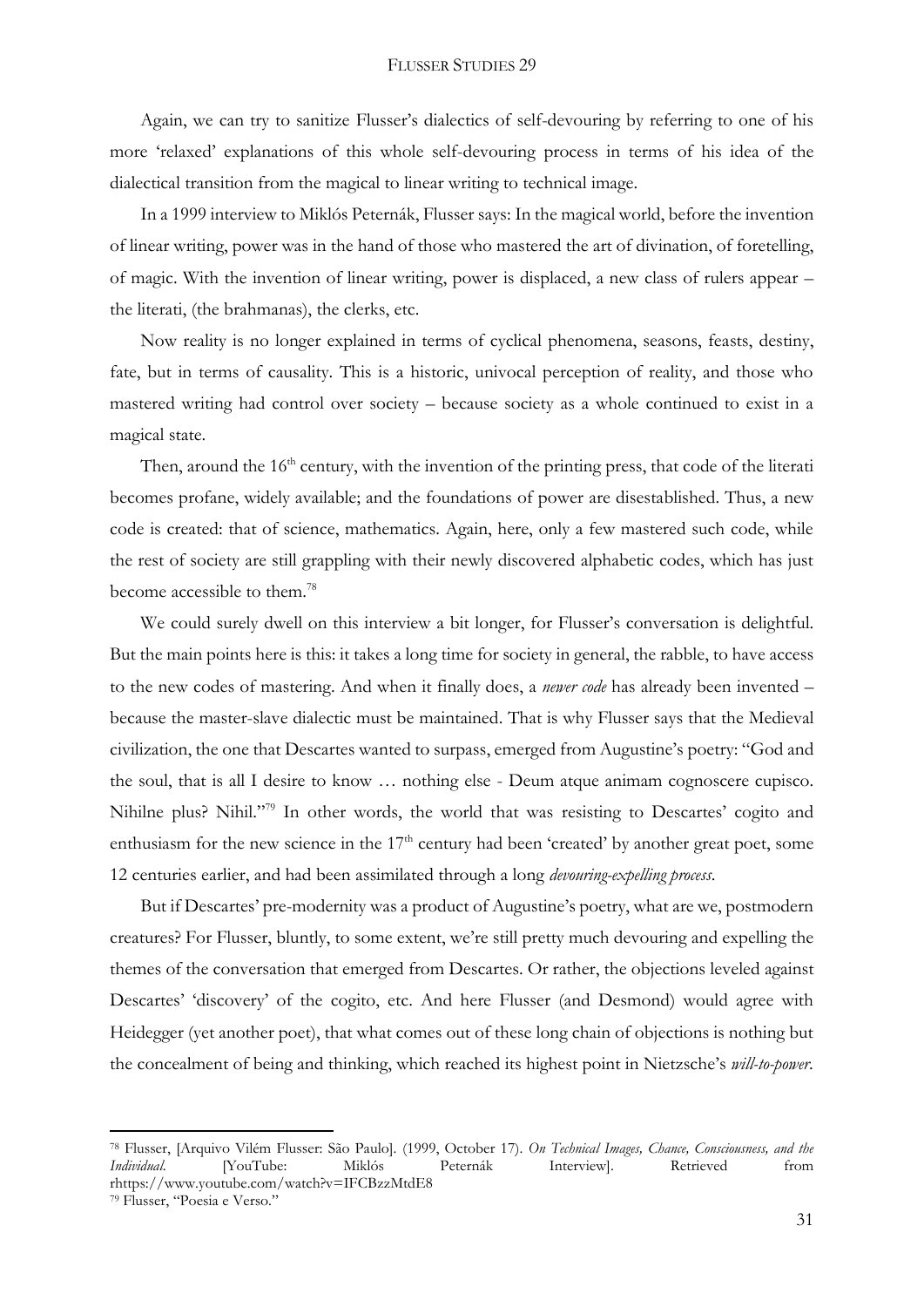Thus Flusser says, if he had to choose one 'verse' to describe our present predicament, it would be Nietzsche's *Alles ist Wille zur Macht* – *Will* and *Power* – i.e., *everything can be if wanted, because will is power*. This verse, says Flusser, is obviously much closer to our reality – and thus more exciting to us, postmodern creatures – than that verse of Augustin, so infatuated with the poetics of God.<sup>80</sup> Why? Is not Nietzsche the poet, the prophet, the mouth of God who announced the Death of Augustin's God, and the imminent coming of Nihilism?

But how, according to Flusser, could the intellect possibly escape this self-devouring dialectics? Put simply: becoming humble; becoming a tool of adoration of the unremitting fullness of thinking and being, and not of mastering. But how can the intellect become a tool of adoration? Flusser has already showed us one possibility: through *authentic conversation* … one that approaches the unremitting fullness of thinking and being in awe, and not intending to empty their transcendence. Authentic, open conversation unfolds the verses of the prophets, the poets, the philosophers into "multiple layers of meaning, accepting, converting, reverting and explaining the meaning contained and implied in the verse. Authentic conversation multiplies, branches, unfolds and specializes thinking. If the conversation is authentic, thought and being becomes rich<sup>781</sup> – however, what the intellect has to accept is that no amount of accepting, converting, reverting will empty chaos of its full unremitting transcendence.

Without this openness to the multiple layers of meaning, to the ungraspable fullness of thinking and being, to the acceptance of every myth, to the indistinct source of poetry, conversation falls into the repetitive and tedious process of Nietzsche's eternal return. In this, it seems we're still waiting for the "new verses" of a "new poetry"<sup>82</sup> ... and this anticipation or urging, for Flusser, can be summarized poetically as well, in the Psalmist's verses: *I will sing a new song to you, my Lord; on the ten-stringed lyre I will make music to you* (Psalm 144:9).<sup>83</sup>

Flusser's whole point: *authentic conversation recognizes the mysterious source of transcendence*, *the inarticulate*, *the mindfulness beyond full grasp*, *the more that is the Other*. The intellect has to come to this encounter humbly, ready to accept defeat – and this is the beginning of a new sense of reality – "the rebirth of the sense of proximity to all that is different within the intellect."<sup>84</sup>

To Flusser, then, the sacrifice involves a radical change in the course and nature of Western discourse: i.e., the sacrifice demands from the intellect to no longer see itself as an instrument of conquest, as the master of others and of itself, but as a tool of worship. Worship of what exactly? We have already stated: of the unremitting mindfulness of thinking and of being. In plain words:

<u>.</u>

<sup>80</sup> Ibid.

<sup>81</sup> Flusser, *A Dúvida*, p. 85.

<sup>82</sup> Flusser, *A Dúvida*, p. 89.

<sup>83</sup> "Poesia e Verso."

<sup>84</sup> Flusser, *A Dúvida*, pp. 120-122.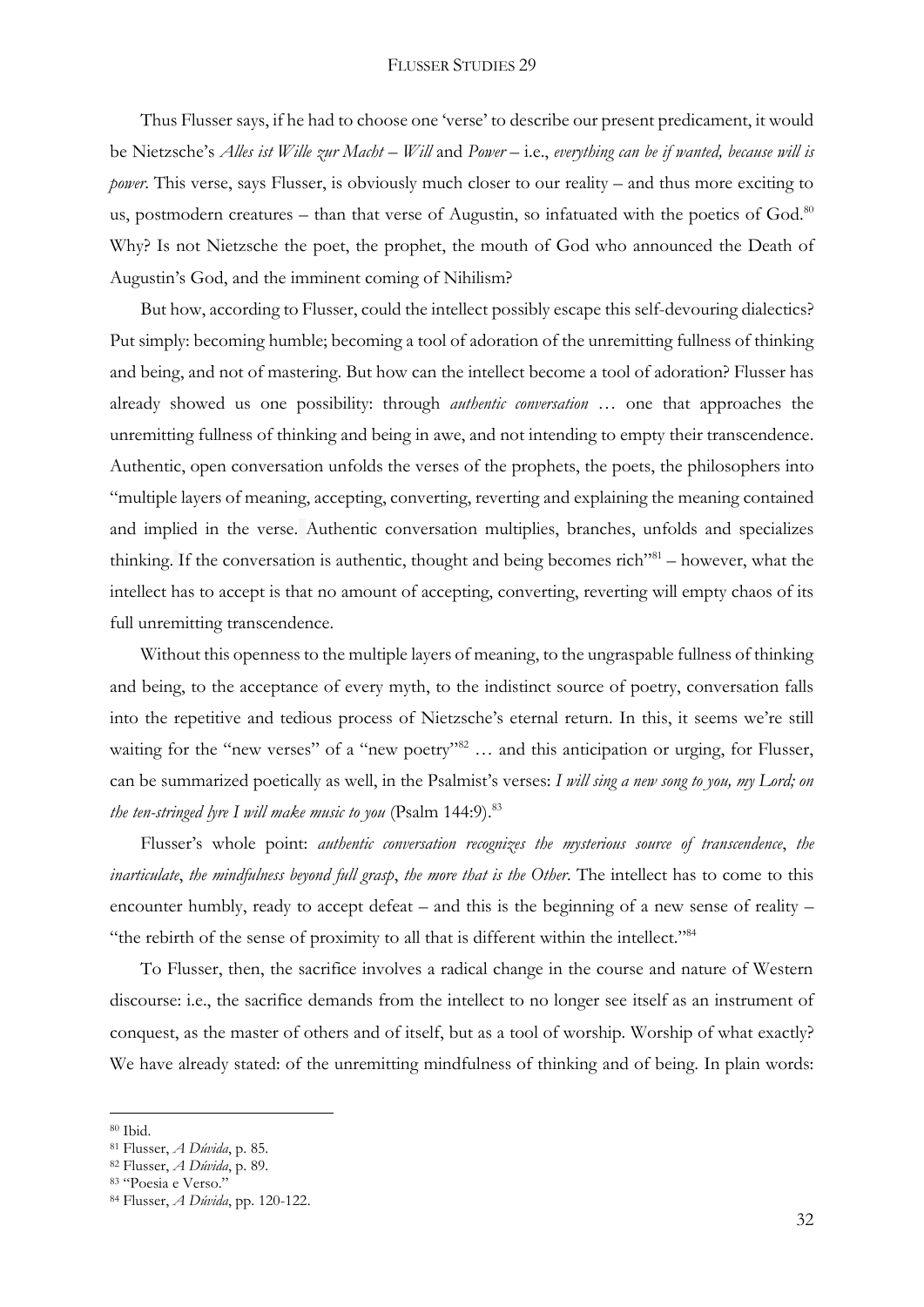we must philosophize not in order to eradicate doubt, to empty reality of its transcendence, but to recognize the mysterious sources of the spirit.

In "Of the Name", Flusser talks a bit more about the limitations of the intellect, as well as its overrated powers – it's this overvaluing which, apparently, leads Descartes to affirm the self and God only to proceed towards the new sciences of mathematized nature. This same overvaluing of the intellect, however, is also behind the subsequent objections to Descartes' cogito. To accomplish this overvaluing, both Descartes and his detractors, sought to eradicate the doubtful. However, as Flusser already explained, the doubtful is the ultimate aim of thinking.

So, the doubtful, at the same time it's the whole aim of the intellect, it's also one aspect of its limitations. And it's here that *nihilism* – in its innocent form, as *fear of the doubtful* – may arise. This fear is, however, unjustifiable. As mentioned earlier, Flusser sees nothing mystical or mysterious about this limitation. Again, the boundaries that hinder the advancement of the intellect towards the unremitting nature of 'reality, towards "God", towards the inarticulable are not archangels wielding flaming swords … nor are they infernal furies to be purified … nor demons to be expurgated. Those boundaries, says Flusser, are very prosaic in nature; they are names.<sup>85</sup>

But what kind of names to be precise? It's important to have some grasp of this bit of Flusser's philosophy, as it can clarify his notion of poetry – and thus clear up 'another' solution to nihilism – as briefly discussed above. Let me try to summarize a very complex and enthralling set of ideas in a few words, then.

There are, says Flusser, two types of names or words: *Proper (primary) Names* and *secondary names* (all other forms of words). Poetry, Myths, the Sacred, the name of 'God' which cannot be pronounced – in fact, even the whole poetic verse Moses brought down from Mount Sinai to be delivered to the people, namely: 'I am Jehovah, your God' – are all forms of Proper Names … and that is why Poets can create reality in order to propel civilization towards the future: because *poets are mouths of the gods*."<sup>86</sup> Proper names, says Flusser, are thus novel and powerful sources of mystery, and are, therefore, difficult to be articulated, and they often need the visual aid of gestures, symbols and myths in order to be expressed or translated. In short, *Sacredness* and *mystery* are the marks of Proper Names.

Secondary words, on the other hand, are easily spoken and assimilated into conversation. Proper names urge to be 'called upon', to be worshiped, to be 'invoked' – not to be fully grasped and dissected, because there's something about its source that resists the emptying of the inarticulable – the emptying of itself. Put differently: the creation of Proper names enriches the intellect but does not empty the realm of the unthinkable. Secondary names do expand the territory

<sup>85</sup> Ibid. p. 74.

<sup>86</sup> Flusser, "Poesia e Verso."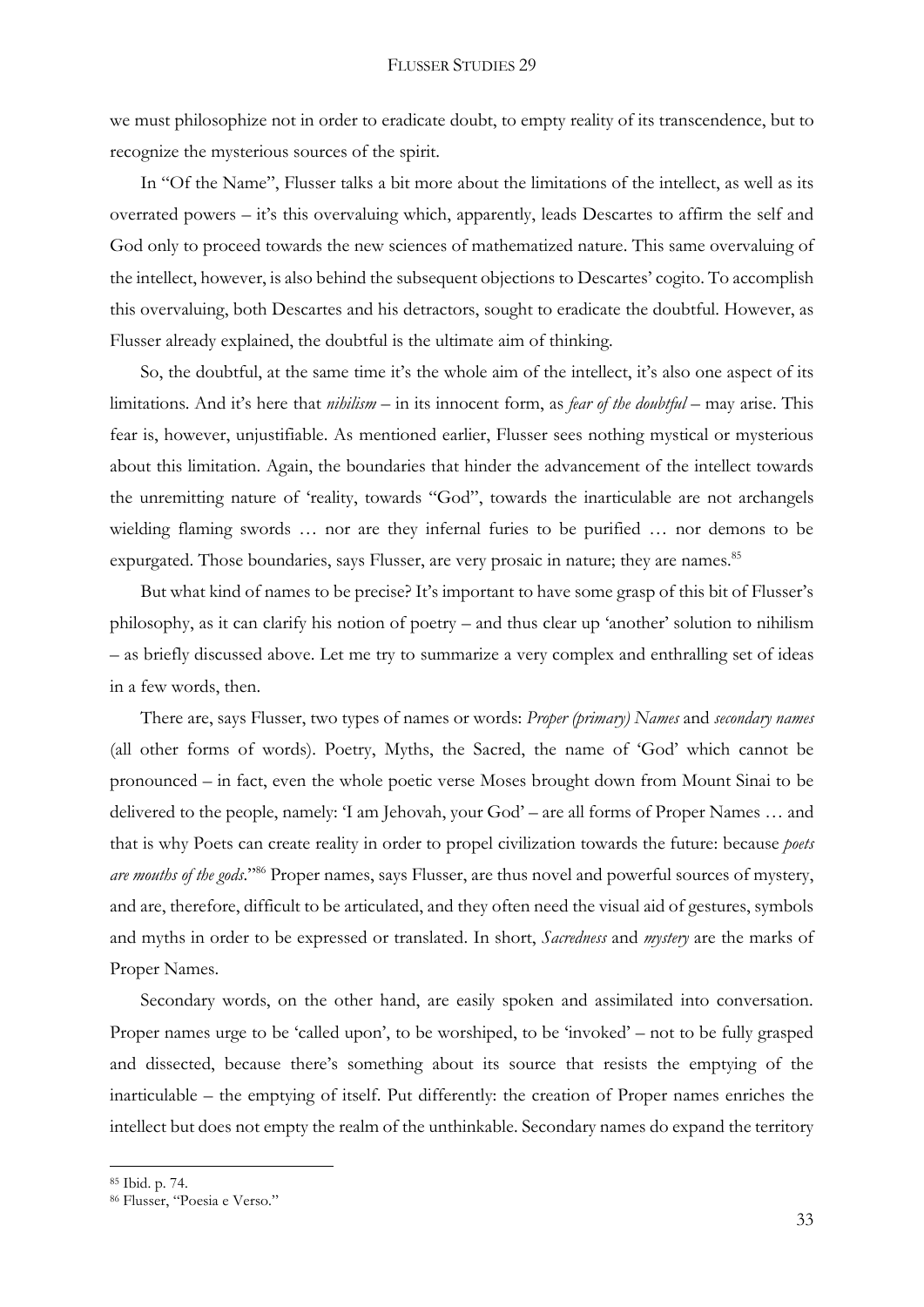of the thinkable too, of what can be articulated into conversation, but they lack that holiness so characteristic of Proper Names. Thus, through conversation, the intellect seeks to overcome its limits that is, it seeks to expand itself … but the inarticulable remains unremitting.

Once again, this is a fascinating part of Flusser's philosophy, and my rendering of it is a very rough summary. But the lesson to be taken from here is this: for Flusser, the intellect is itself the realm of the doubtful. In short: language, thinking, ideas, beliefs, concepts, etc. do expand the territory of the intellect ... but unremitting chaos does not abate.<sup>87</sup>

Having said all that, there's one thing we shouldn't ignore here: Flusser's repeated usage of the word *God* – as when Flusser compares God with the whole of reality, or sometimes with chaos; or as in stressing the importance of the intellect to recognise its limitations and accept the mysterious, unremitting nature of the source of thinking, of being, Flusser refers to the Psalmist verse: "I will sing a new song to you, my God."

'God' has already been used too often to be overlooked at this point. We could surely use this word to illustrate Flusser's dialectics of proper names into secondary names – call it: *from-inarticulateto-ordinary dialectics*.

For Flusser, stripped of its mysteries, a proper name becomes either trivial or empty of its unrelenting content. Thus, when Flusser uses the word God, very so often it seems he wants to restore that mysterious, unremitting value to where it belongs – 'I am who I am'. Perhaps etymology can help us clarify this point further. Let's see.

We know the word 'God' comes from the Sanskrit word \**huta* – meaning 'The Invoked One'. *Huta* is indeed an epithetic of Lord Indra, the primordial God in the *Rig-Veda*. <sup>88</sup> Hence, in his heydays, as the primordial deity, Indra was often addressed as *Puruhuta* or *Paramhuta* (\**puru* and \**param* both mean 'supreme'). In other words, even within the Rig-Veda Indra was also called the 'Supreme Invoked One' – perhaps because the Primary, original, Name \**huta* (God) was already becoming empty of its transcendence, and thus a 'new' Proper Name, \**param*, needed to be added. Unsurprisingly, then, over 1/4 of the Rig-Veda is devoted to Indra, and Vedic Poets and worshipers thought Indra merited a number of other divine epithets such as *King of Heavens*, *Leader of all Gods*, *King of Kings*, *God of War*, etc.

However, notwithstanding all this distinction and apparent unremitting celestial glamour, few centuries later Lord Indra starts to witness hopelessly his sovereign unrelenting power be challenged by the new 'poetry' of the Puranas, which favoured new Gods such as Vishnu and Rudra (Shiva).

<sup>87</sup> Flusser, *A Dúvida*, pp. 79-89.

<sup>88</sup> Probably the oldest collection of Vedic Sanskrit religious hymns, compounded around 1700 – 1100 BCE.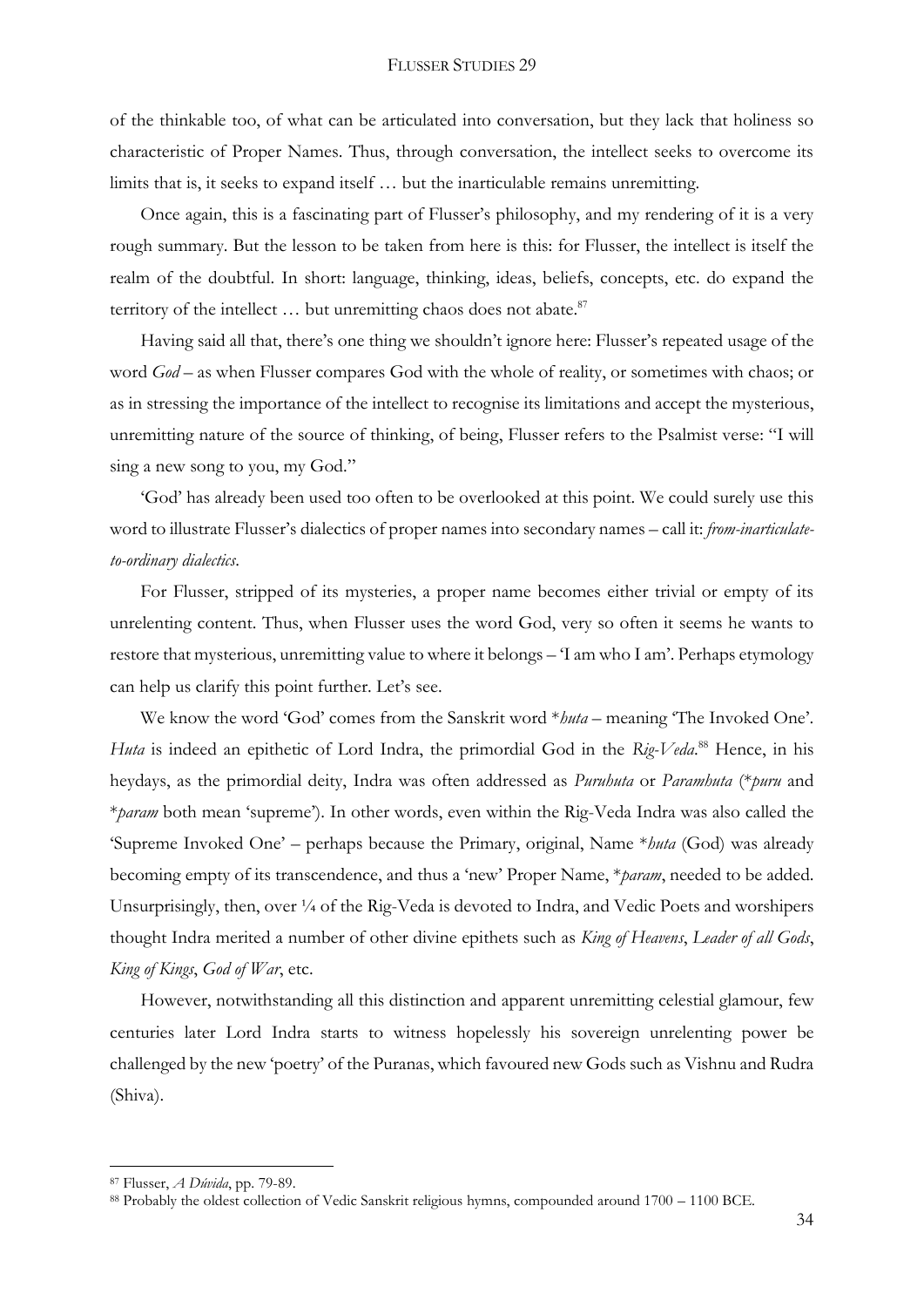In Flusser's proper-name-secondary-name dialectical terms, we could say that once the inarticulate, unremitting poetic mystery of Indra's name had been properly digested and expelled, digested and expelled … and thus assimilated into normal, trivial conversation, it becomes a secondary name ... a trivial name deprived of its full poetic nature.

And now it's the time for the Poets to take action on create 'new poetry' … on composing new Gods. Indeed, that is when the *Puranic Poets*<sup>89</sup> started creating new Divinities, by promoting deities like Vishnu and Shiva to the position of *Paramhuta*. Eventually, Indra – the once *King of the Highest Heaven*, *God of Gods*, etc. – is demoted to the status of a much lesser god, a simpler god of weather … and is often depicted as jealous of the now superiors Vishnu and Rudra. In short, then, Indra, Vishnu, Rudra, were all once Proper Names, and as such urged to be called upon, to be invoked, and their unremitting natures were the sources of devotion. However, once properly digested, assimilated into secondary conversation, these names seem to lose their unremitting nature. No surprising, then, that for half of the world, the names of Indra, Vishnu, Rudra are nothing but laughable myths.<sup>90</sup>

To summarize, then, etymologically speaking, it's reasonable to claim that the Primary (*proper name*) Word *God* is related to *invoking*, to *pouring*, to *calling out* – the very ontological status of proper names, as Flusser sees it: *proper names urge to be called upon*; not to be apprehended. Once apprehended, however *Proper Names* are gradually transformed into secondary word, when it is used to mean this or that deity. Further down into this self-devouring dialectics, then, secondary names are further diluted into idols.

And here, Desmond and Flusser, these two very distinct philosophers, who have never met, would again agree on this: the problem with the Cartesian doubt – and all subsequent postmetaphysics – is one: *it seems to leave no place left "for unremitting thought … for the mindfulness, the mystery of the ultimate Other – of being and thinking*."<sup>91</sup>

Put it differently: *the spectre of objections that followed the Cartesian doubt has slowly but steadily emptied thinking, being and Being of their transcendence*. We'll return to this unremitting, mindfulness of being and thinking from a Flusserian perspective a bit later, eventually leaving Desmond and his Augustinian God behind for good. Now, let's summarize Flusser's issues with Descartes' doubt.

<u>.</u>

<sup>89</sup> The *Purana*s – such as the *Mahabharata*, which includes the *Bhagavad-Gita* – are later Sanskrit religious texts, probably compiled between c.300 BCE to c. 300 CE, promoting a new pantheon of Gods and, thus, a new form of adoration and conversation.

<sup>90</sup> Having said all that, at some point \**huta* migrates into European languages through its Greek form \**ghu-to*, "to pour", from the verb \**gheu*, to call, to invoke, to cry out. From this, the word becomes the Proto-Germanic \**guthan*, Old High German \**got*, German \**Gott*, English \**God*. See, for instance, Odwirafo Kwesi Ra Nehem Ptah Akhan, *Anidaho: The Origin of the Term 'God'*, July 2014, available as PDF at [www.odwirafo.com](http://www.odwirafo.com/)

<sup>91</sup> Köhler-Ryan, "Thinking Transcendence, Transgressing the Mask: Desmond Pondering Augustine and Aquinas", in *William Desmond and Contemporary Theology*, chapter 7.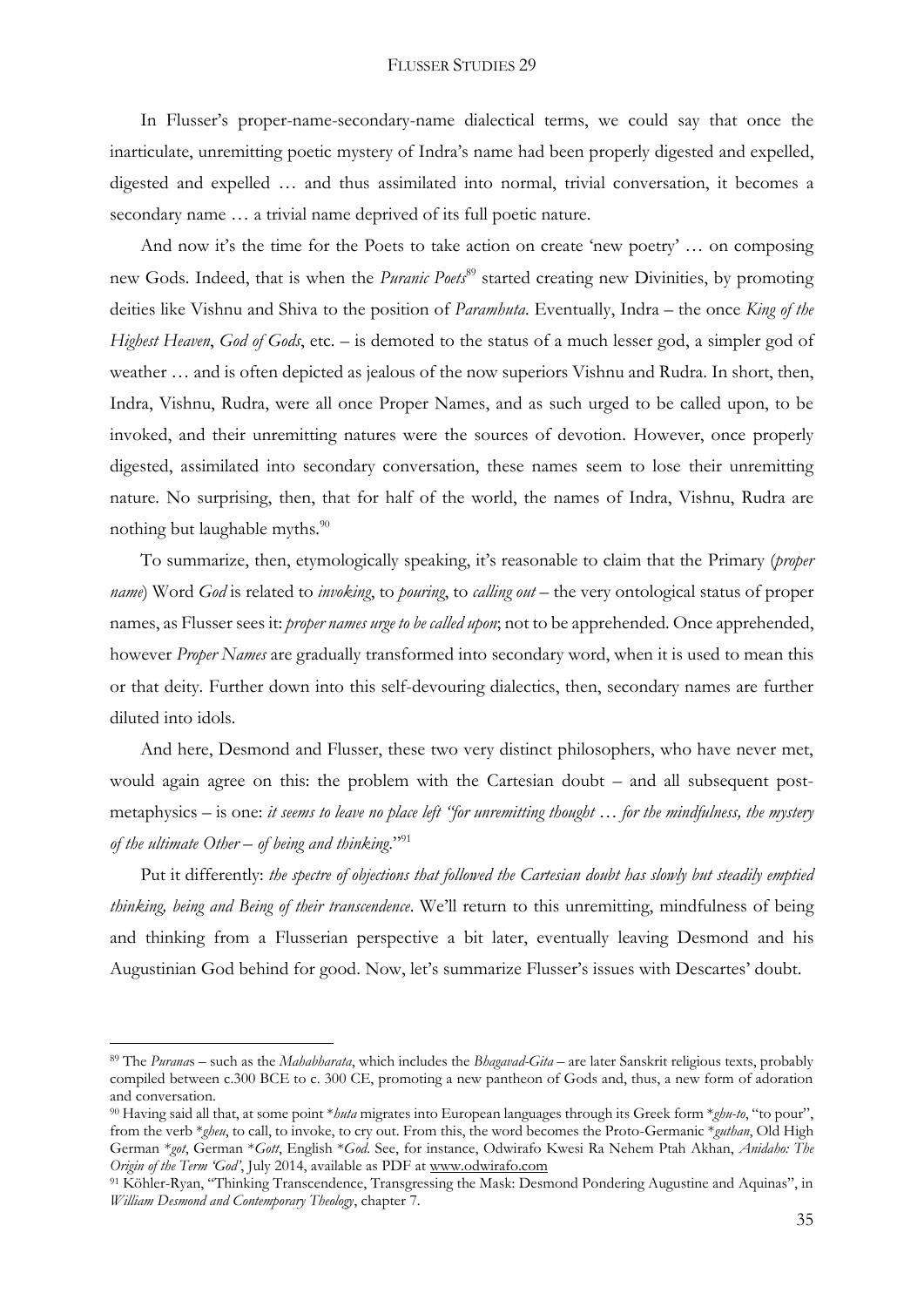To Flusser, then, what Descartes' method of doubt – and much of the objections leveled against it – conceals is not only a mask of make-believe to a universal accessibility to truth and certainty, a mad desire to dominate and control nature, but rather … an imaginary dualism that opposes thought to matter, subject to object, etc. This is to say that Flusser is critical not only of Descartes' egocentrism, but also the distinction between apparent substances. Flusser ultimately derives one consequence from the Cartesian meditative exercise: *forms of dualism are pure abstractions*. Following Heidegger, then, Flusser wants to blur the clear and distinct background of the Cartesian "I" – what "does exist is an interpersonal relationship, a networking, an intersubjective fields of relations," from which we may "extrapolate" particulars; but, truly, all we have is an *opacity*.<sup>92</sup>

That is another reason why, for Flusser, *the Cartesian doubt is unmistakably Christian*: for one, Christianity poses a false dualism as the foundation of all reality; put differently, without 'dualism' – body and soul, heaven and hell, good and evil – there'd be no Christianity. And, much like Descartes, Christianity wants to eradicate the unremitting opacity of being and thinking. However, as Flusser says, this dualism is very hard to overcome. But why? Perhaps because it's the alley the Sumerian poets reserved for reason. The moment those poets devoured the inarticulate, translating it into the thought of Babylonian gods separating heavens from earth, dualism becomes the underlying themes of reason: some see dualism as illusory, some deem it real – but it's the underlying theme of reason nevertheless, as fundamental as the doubtful itself. Furthermore, Descartes wanted to eradicate doubt to secure certainty; Christianity wanted to eradicate the doubt concerning the Mashiach to secure salvation; while Flusser wants to push the doubtful back to where it belongs – within the realm of thinking and being.

So, if Descartes (and Christianity) appealed to skepticism only to put an end to it, Flusser pushes the doubtful back onto the centre of being and thinking again; to Flusser, it's only when philosophy protects the *ontological function of doubting* and accepts *Bewilderment*, *Fiction*, *Poetry*, *Myths*, the Sacredness of *Proper Names* and *Absurdity* humbly – and, above it all, learns to laugh at its own ignorance – that philosophy as authentic conversation, as *poetry*, can truly be the way out of nihilism.

In Flusser's words: "Should philosophy become rigorous, we would lose our capacity for amazement; no new words, no new thoughts would then emerge, and we would revolve in repetitive circles of idle talk."<sup>93</sup> Hence, it's only reasonable to protect and treasure the doubtful, accepting that thinking is not a tool to master and manipulate Chaos or Gods or Proper Names. In doubting, thinking becomes rather "a song of praise to the never-conquerable", unremitting and mindfulness of the nameless chaotic principles of reality. Like 'God', "the doubtful is therefore not

<sup>92</sup> Flusser, "Conversation Between Vilém Flusser and Patrik Tschudin", in *The Freedom of the Migrant: Objections to Nationalism*, edited by Anke Finger, translated by Kenneth Kronenberg (Urbana and Chicago: University of Illinois Press, 2003), pp. 88-106.

<sup>93</sup> Flusser, "Thought and Reflection", p. 7.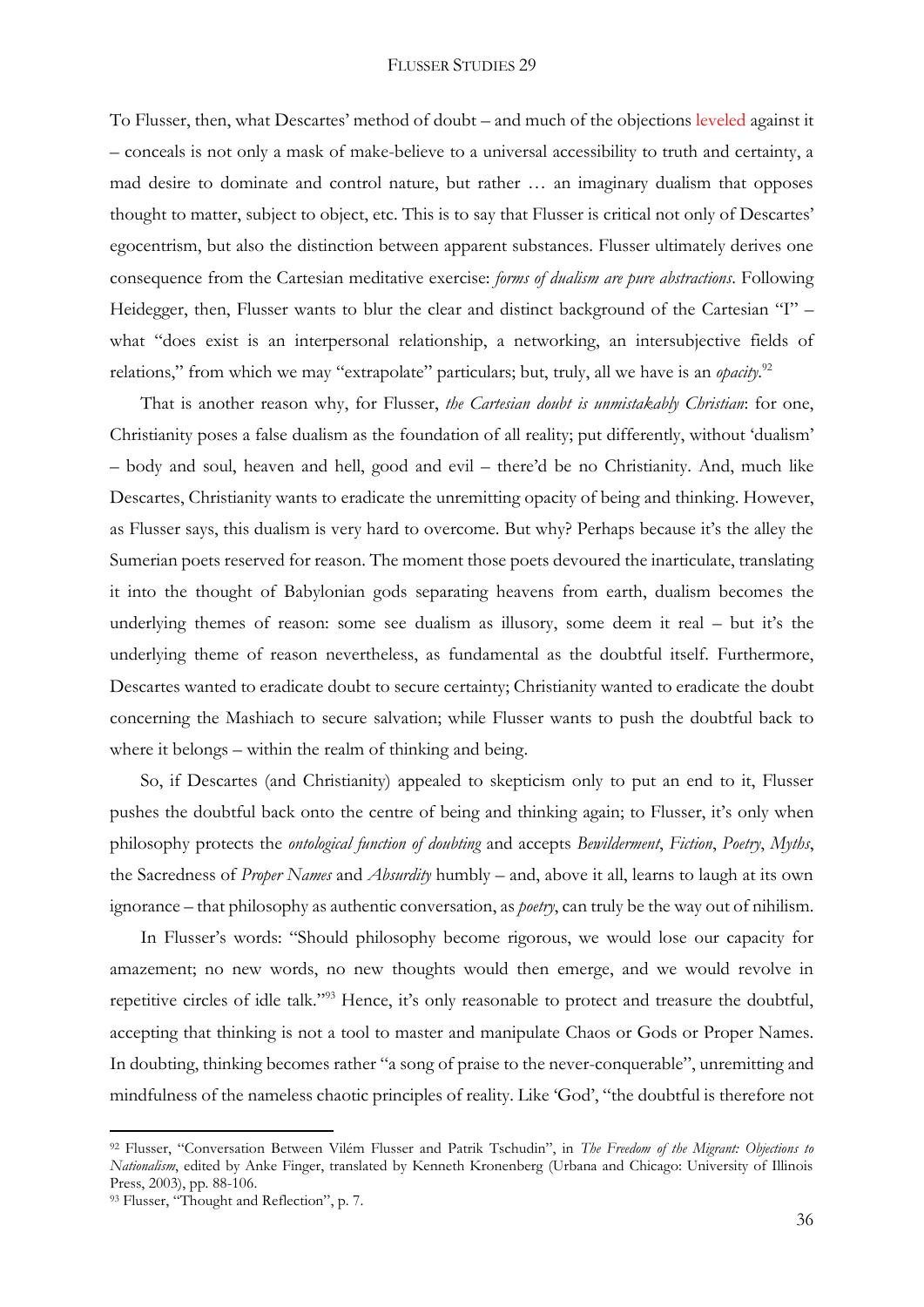something to be defined, but something to be thought; indeed, it's the very horizon of thinking."<sup>94</sup> In doubting, thinking should remind us of the point where (to quote the myth of the fall, again), "we were expelled from Paradise and where our critical thinking, which is our exile, began."<sup>95</sup>

To be fair to Descartes, it's possible to argue that his unbounded enthusiasm and strongheadedness in search for certainty ended up saving philosophy from the calcified discourse of Thomist-Aristotelianism, which claimed, among other things, Earth to be the centre of the universe, for example. The same 'philosophy' that persecuted and condemned Galileo for claiming that Thomist-Aristotelian geocentrism was mistaken … that, in fact, it was earth which moved around the Sun, now the centre of the universe. True, over 350 years later, in 1992, Pope John II rectified the mistake. But perhaps that only proves Flusser's point: that it takes a while for conversation to devour and expel new poetry. The problem are the critical mistakes – the atrocities, the millions fried in ovens or murdered elsewhere – committed in the between. If philosophy – authentic conversation – is to avoid such mistakes, it must treasure the mindfulness of thinking and being: *the very essence of philosophy*. Besides, the full title of his *Discourse on Method* makes it clear that Descartes was concerned with the proper method to conduct scientific investigation: *Discourse on the Method for Conducting One's Reason well and for Seeking Truths in the Sciences*.

True, Descartes makes no bones about the fact that, in order to accomplish his goals, he first had to clear the path from the rubbles of pre-scientific Aristotelian-Thomist ideas. But can it really be said that Descartes 'closed' the path to the unremitting mindfulness of being and thinking? Can the Cartesian doubt really be blamed for having emptied the universal given of its ungraspable spiritual nature? I think not. All the Cartesian method of doubt reveals is the power of authentic self-reflection – and authentic self-reflection can hardly accomplish that. Furthermore, is not Descartes the one who insisted that it's necessary, once in a while, to demolish everything completely, to sacrifice the intellect and its prejudices, and start again right from the foundations? I think it was him.

Of course, in a sense we can affirm that Descartes established reason to be the ultimate source of certainty; but *that* can hardly be posited to be the cause of the forgetfulness of the *unremitting mindfulness of being and thinking*. As mentioned above, Descartes never claimed the existence of something called 'unshakable, absolute certainty of reason' … unless, of course, the reader never made it through to the *Sixth Meditation*. There Descartes claims that 'certainty' can only result from our capacity to call together all our senses, memory and understanding for the purpose of examining our perceptions. I.e.: certainty is not a product of some unmediated, transcendental, rational absoluteness. The *Cartesian cogito*, then, does opens the path towards a transition from a

<sup>94</sup> Ibid. p. 5.

<sup>95</sup> Ibid. p. 2.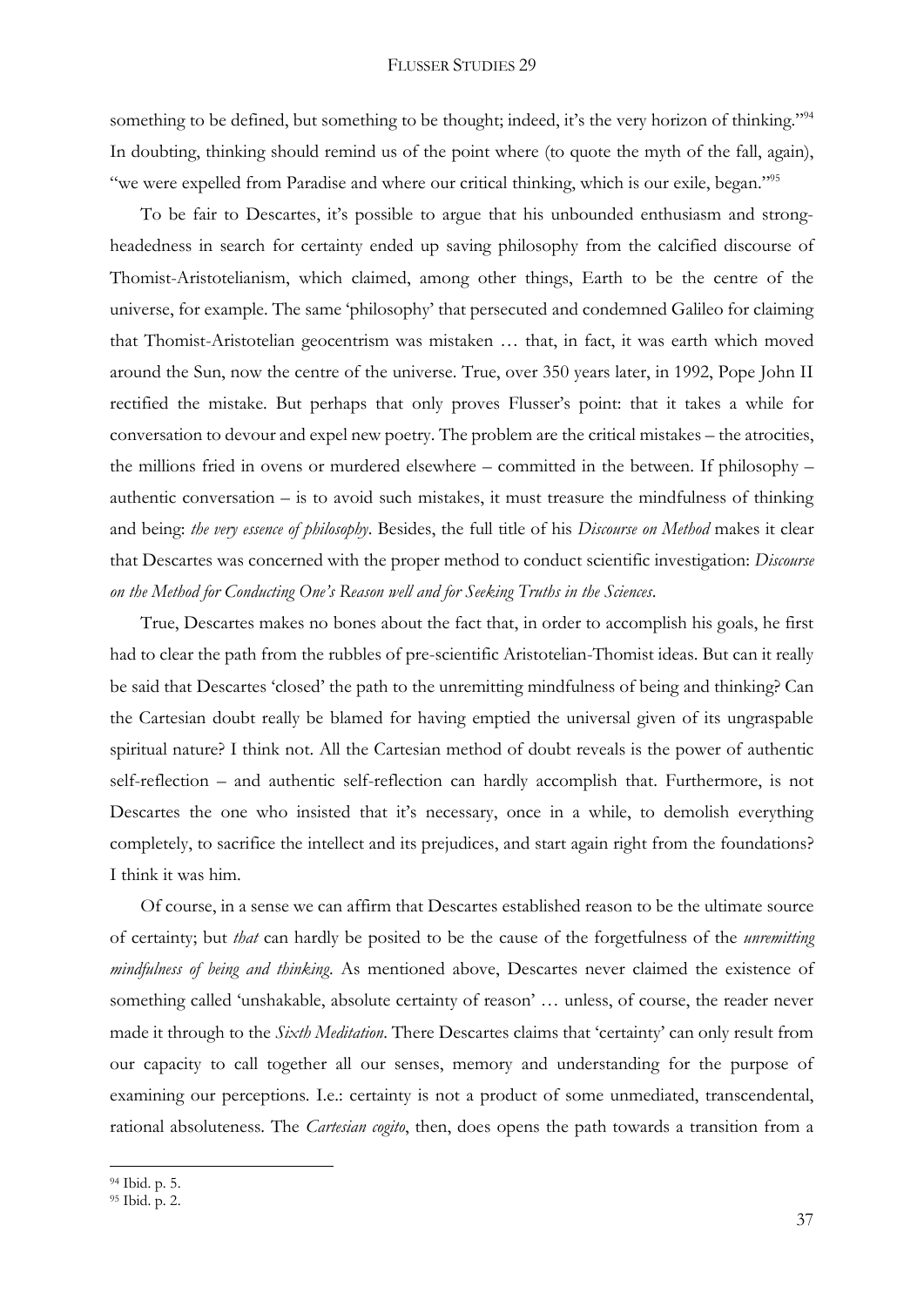childish like intellect in paradise to a state of rationality … by uprooting the intellect from that idle state of calcified faiths and ideas.

Now, Flusser's philosophical solutions all sound *absurd*; but not because they're unreasonable, but rather because they're akin to Descartes' stoic notion of the passions of the soul (mind), which has also been severely criticized. In brief, in his combined writings, Descartes constructs the basis for an ethics which begins with the maxim that human beings should take control of their passions rather than try to control nature. But that is a different topic altogether, is not it? The point is: Flusser seems to be making exactly the same claim here. Thus, with Flusser and Descartes, we should say: let's continue this great adventure that is the sacrifice of thinking, of the arrogant madness of wanting to dominate everything that is different. That is, let's become thinking beings  $-$  let's become humans again ... let's treasure the mindfulness of thinking and being.<sup>96</sup> However, although all this 'Stoicism' sounds simple … it is not at all easy. It requires us to come to grips with the bare fact that we might be less than we think we are … and that is a very hard thing to do.

Regardless, for Flusser, one possible way to accomplishing the task of becoming humans again is to be thrown into exile – I said Flusser's solutions are all absurd, did not I? Thus Flusser says: exile or *unsettledness is man's 'best way of becoming a human being in the full sense of the word.<sup>97</sup> Because the* deepest hell is also the highest.<sup>98</sup> To Flusser, then, one of the sublime tasks of authentic philosophy is precisely that: *to throw thinking and being into exile* – to disclose the deepest, highest hell.

Truly, if we were to summarize Flusser's complex set of ideas into one catchphrase, it had to be this: *a Philosophy of Being and Thinking in Exile* … and that ought to be the main feature of Flusser's philosophy. Or, (perhaps) less dramatically, we should say that, for Flusser, *the task of philosophy proper is the reiteration of the painful and the agonizing*.

For Flusser, there are different forms of exile or unsettledness. Exile might be induced or invoked epistemologically, as it's the case with the ironic exaltation and embracing of the doubtful, the limits of the intellect, the unremitting mindfulness and *sacredness* of proper names, etc.; unsettledness might as well manifest itself within a sort of onto-epistemological dominion, as one engages oneself in *translation* and *self-translation*, for instance; but, of course, it can also be *real exile*, as it's the case with migrants and expellees; and it can surely be the ultimate self-imposed exile of the *ironic philosopher*<sup>99</sup> – the philosopher who has realized that the true spirit of philosophy lies not in its statements, in its systems, in its concepts, but in its ludic mood. This understanding, for

<sup>96</sup> Flusser, *A Dúvida*, p. 124.

<sup>97</sup> Flusser, "To Be Unsettled, One First Has to be Settled", in *The Freedom of the Migrant: Objections Against Nationalism*, edited by Kenneth Kronenberg, translated by Anke K. Finger (Urbana and Chicago: University of Illinois Press, 2003), pp. 25-27.

<sup>98</sup> Flusser, *A História do Diabo* (Coimbra e São Paulo: Universidade de Coimbra e Annablume, 2012), aphorism 8.1, p. 198.

<sup>99</sup> Flusser, *A História do Diabo*, Aphorism 8.2, p. 199.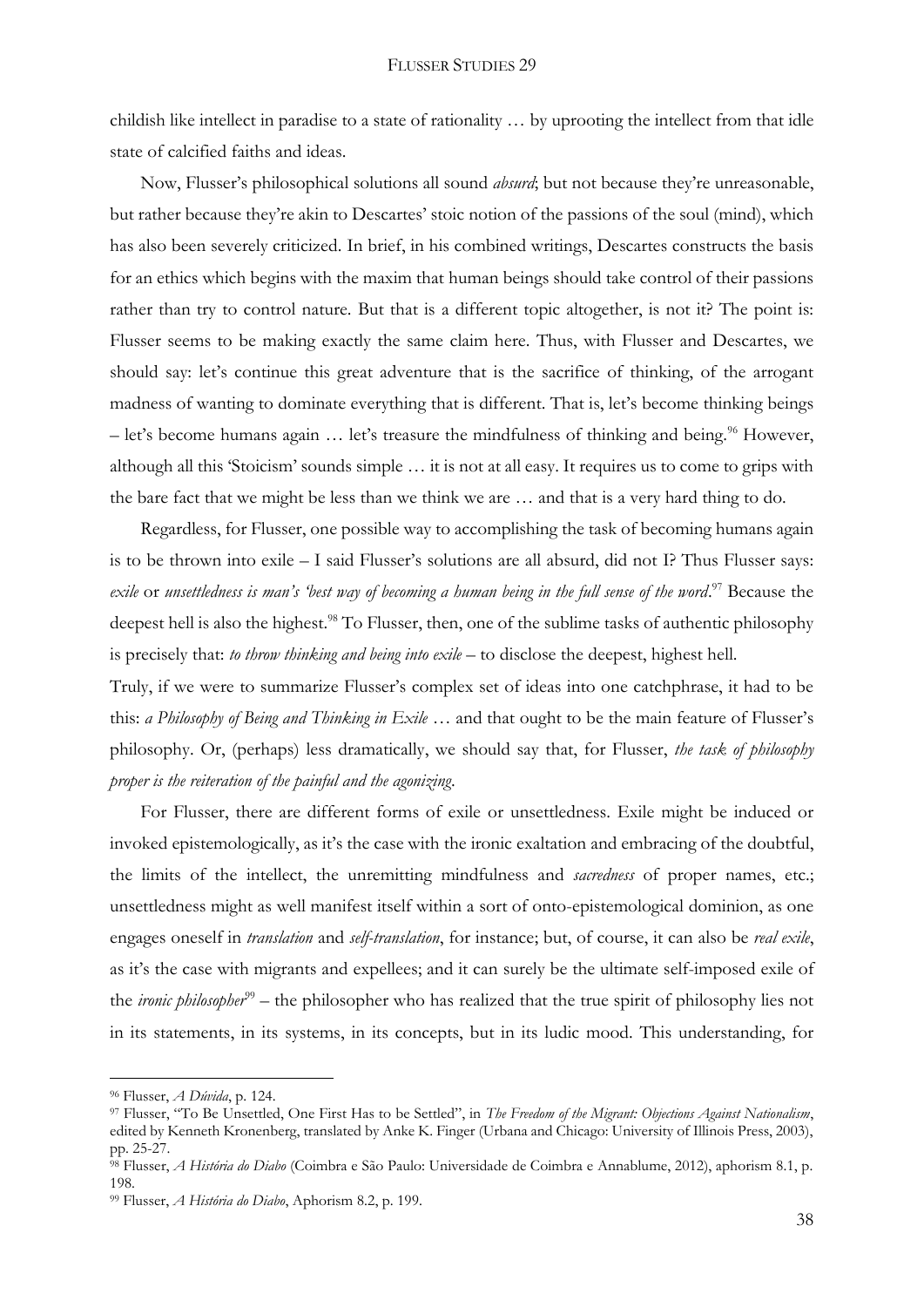Flusser, is most advanced philosophy: *to understand that every philosophical concept turns crucially around its own irony is to really understand*.

Perhaps it's this same form of self-realization that prompted Socrates, once the jury gave him the death penalty, to speculate with excitement about the nature of his afterlife: death would be a wonderful, unique opportunity to meet with great heroes such as the Trojan warriors and Sisyphus … Socrates couldn't wait to converse with them and ask them questions, to see who were indeed heroic and wise and who just pretended to be.<sup>100</sup> Surely Flusser stands heir to Socrates in this longlost tradition of ironic philosophers.

In short, for Flusser, in exile, by reiterating the painful and the agonizing, *Philosophy* is itself its own fiction and glory. And wherever there's reiteration of the painful and the agonizing, in exile, there can be no emptying of the universal given of its ungraspable spiritual nature. Indeed, this might be the topic of our next discussion. Some people may find Flusser's philosophy of thinking and being in exile intriguing, encouraging even; but we can hardly count most of Descartes' detractors among them.

# **Bibliography**

Akhan, Odwirafo K.R.N.P. 2014. *Anidaho: The Origin of the Term 'God'*. [pdf]. [Online]. Available at [www.odwirafo.com/.](http://www.odwirafo.com/) [Accessed March 2020].

Ariew. R. 2011. *Descartes Among the Scholastics*. Leiden and Boston, Brill.

Augustine, & DODS, M. 1950. *The City of God*. New York, Modern Library.

- Camus, A. 1991. *The Myth of Sisyphus and Other Essays*. O'Brien, J. (Trans.), USA, Vintage International.
- Crosby, Donald A. 1988. *The Specter of the Absurd: Sources and Criticism of Modern Nihilism*. New York, State University of New York.

Descartes, René. 1998. *Discourse on the Method for Conducting One's Reason well and for Seeking Truth in the Sciences*. 3rd ed. Cress, Donald A. (Trans.), Indianapolis and Cambridge, Hackett.

Descartes, René. 2010. *Meditations on First Philosophy, in which the existence of God and the immortality of the soul are demonstrated*. Veitch, J. (Trans.), Watchmaker Publishing.

- Descartes, René. 2015.*The Passions of the Soul and Other Late Philosophical Writings*. Moriarty, M. (Trans.), Oxford, Oxford University Press.
- Descartes, René. 2009. *The Philosophical Writings of Descartes*, volume 1. 21<sup>st</sup> edition. John Cottingham, J., Stoothoff, R., Murdoch, D. (Trans.), Cambridge, Cambridge University Press.
- Desmond, W. 2008. *God and the Between*. Oxford and Massachusetts, Blackwell.
- Dylan, B. 1964. "With God on Our Side." In: *The Times They Are A-Changin* [Album] Track 3. Sony BMG Music Entertainment. [Online] Spotify. [Accessed March 2020].

<sup>100</sup> See Plato's *Apology*.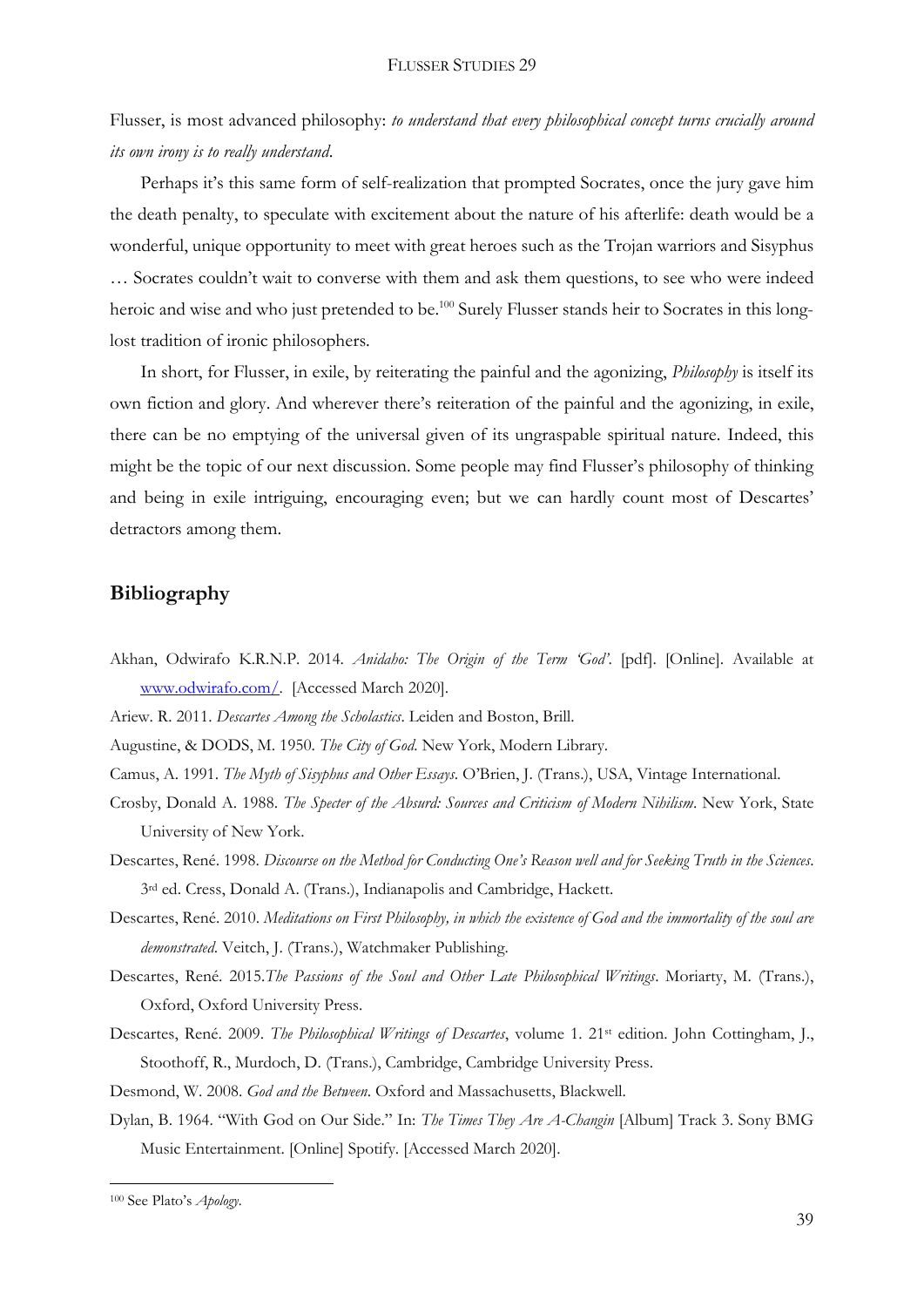- Feitosa, Charles. 2006. "No-Nada: Formas Brasileiras do Niilismo." In: *Flusser Studies*, [Online], Volume 3, November 2006. Available at: [http://www.flusserstudies.net/archive/flusser-studies-03-november-](http://www.flusserstudies.net/archive/flusser-studies-03-november-%092006)[2006.](http://www.flusserstudies.net/archive/flusser-studies-03-november-%092006) [Accessed March 2020].
- Flusser, V. 2012. *A Dúvida*. Coimbra, Universidade de Coimbra.
- Flusser, V. 2012. *A História do Diabo*. Coimbra e São Paulo, Universidade de Coimbra e Annablume.
- Flusser, V. 2003. "Conversation between Vilém Flusser and Patrik Tschudin." In: *The Freedom of the Migrant: Objections to Nationalism*. Finger, A. (Ed.), Kronenberg, K. and Finger, A. (Trans.), Urbana and Chicago, University of Illinois Press, pp. 88-106.
- Flusser, V. 2002. *Da Religiosidade: A Literatura e o senso da realidade*. São Paulo: Escrituras.
- Flusser, V. 1963. *Língua e Realidade*. São Paulo: Herder.
- Flusser, V. 1999. "On Technical Images, Chance, Consciousness and the Individual." Peternák, M*.*  (Interviewer). In: *Arquivo Vilém Flusser: São Paulo*. [Online] YouTube. [Retrieved] rhttps://www.youtube.com/watch?v=IFCBzzMtdE. [Accessed March 2020].
- Flusser, V. "Poesia e Verso." [Online]. In: *FlusserBrasil*. Available at [http://flusserbrasil.com/art36.html.](http://flusserbrasil.com/art36.html) [Accessed March 2020].
- Flusser, V. 2005. "Thought and Reflection." In: *Flusser Studies*. [Online], Volume 1, November 2005. Available at: [http://www.flusserstudies.net/archive/flusser-studies-01-november-2005.](http://www.flusserstudies.net/archive/flusser-studies-01-november-2005) [Accessed March 2020].
- Flusser, V. 2003. "To Be Unsettled, One First has to be settled." In: *The Freedom of the Migrant: Objections against Nationalism*. Finger, A. (Ed.), Kronenberg, K. and Finger, A. (Trans.), Urbana and Chicago, University of Illinois Press, pp. 25-27.
- Gaukroger, S. 1995. *Descartes: An Intellectual Biography*. Oxford, Clarendon Press.
- Gaukroger, S. 1998. Introduction. In: *Descartes: The World and Other Writings*. Gaukroger, S. (Trans. & Ed.), Cambridge and New York, Cambridge University Press.
- Hegel, G.W.F. 1998. *Phenomenology of Spirit*. Miller A.V. (Trans.), Delhi, Molital.
- Heidegger, M. 2010. *Being and Time*. Stambaugh, J. (Trans.), New York, State University of New York.
- Hertogen, C.P. 2016. "Thought Experiment: Analyses of Descartes' Cogito." In: *Scielo, Transformação*. Vol. July/Sept.
- Heyd, M. 1995. *Be Sober and Reasonable: The Critique of Enthusiasm in the Seventeenth and Early Eighteenth Centuries*. Leiden, New York and Koln, E.J. Brill.
- Köhler*-*Ryan, R. 2017. "Thinking Transcendence, Transgressing the Mask: Desmond Pondering Augustine and Aquinas." Chapter 7. In: *William Desmond and Contemporary Theology*. Simpson, Christopher B. & Sammon, T. (Eds.), Indiana, University of Notre Dame Press.
- Krause, Gustavo B. 2008. "Do Pensamento com Dúvida." In: *Vilém Flusser: uma introdução*. Anke Finger, Gustavo B. Krause and Rainer Guldin. (Eds.), Sao Paulo, Annablume, pp. 107-124.
- Krause, Gustavo B. 2012. Preface. In: Flusser, V. *A Dúvida*. Coimbra, Universidade de Coimbra e Annablume, pp. 9-19.